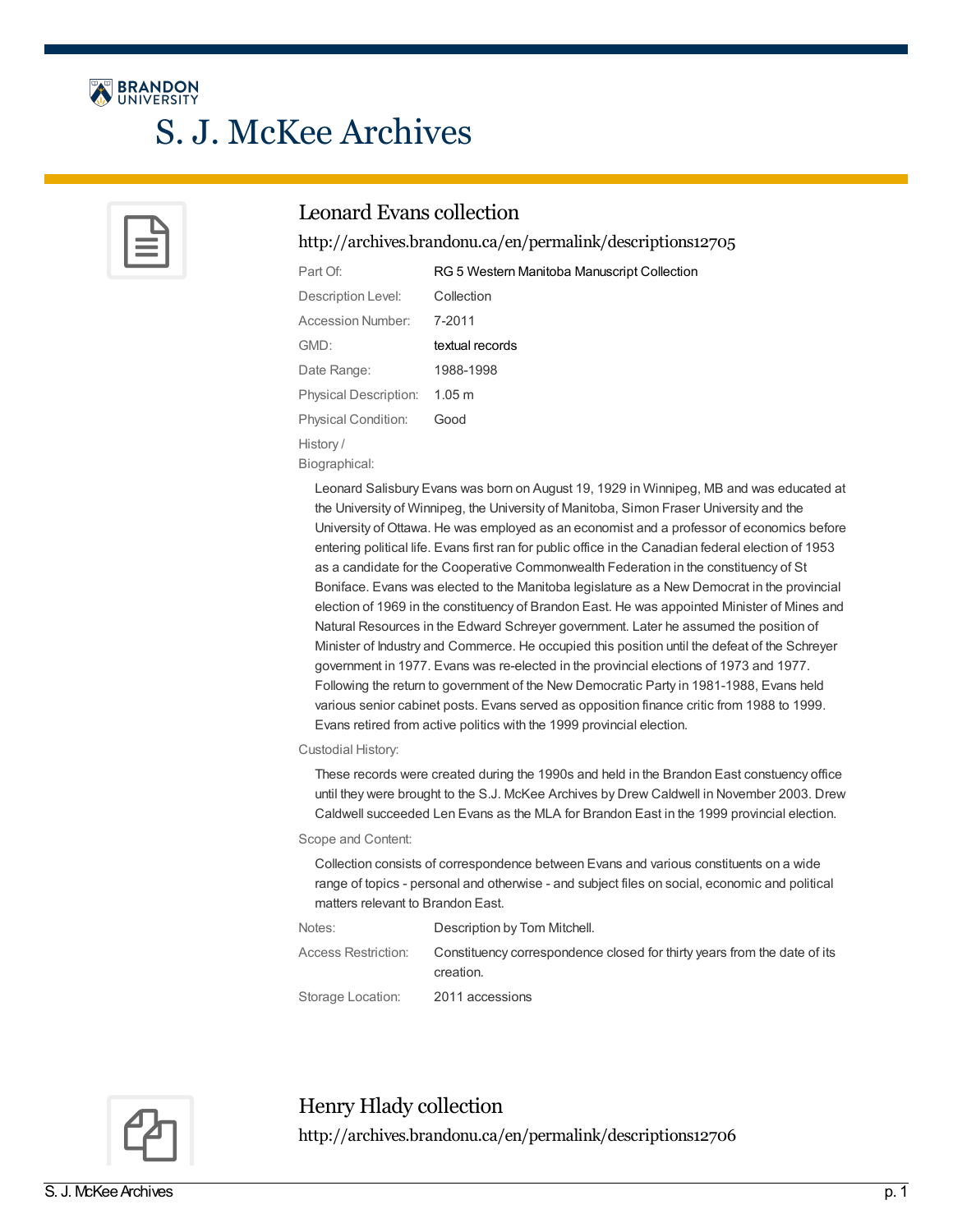| Part Of:                   | RG 5 Western Manitoba Manuscript Collection |
|----------------------------|---------------------------------------------|
| Description Level:         | Collection                                  |
| Accession Number:          | 13-2011                                     |
| GMD:                       | multiple media                              |
| Date Range:                | 1916 - 2010; predominant 1930 - 1942        |
| Physical Description:      | 0.5 cm textual records                      |
|                            | 9 photographs (b&w)                         |
|                            | 2 negatives                                 |
| <b>Physical Condition:</b> | Good                                        |

History / Biographical:

> Henry Hlady was born in Brandon, Manitoba on October 30, 1916, the son of Philip and Katherine Hlady, both natives of Austria. He was educated in public schools in Brandon. During the Great Depression, Hlady spent time - October 1933 to May 1934 - in work camps for the single unemployed in Riding Mountain cutting down tress and clearing bush. He sought to join the Canadian Army in 1942 but was rejected for medical reasons.

> Hlady apprenticed as a carpenter with Sprattling and spent many years with Magnacca Construction before becoming a private builder. He retired in 1984 from the Manitoba Housing and Renewal Corporation where he was employed as a building inspector.

> Hlady was a life-long Liberal in politics and an active trapshooter. In 200 he was honoured by the BrandonGun Club and made a Life Member of the American Trapshooters' Association for his dedication to the sport. Hlady was also active with the West End Community Centre and a member of the Westoba Credit Union Board of Directors.

Hlady married Mary Plowman in 1943 or 1944. Together they had three children: Ronald, Judith and Lynda. Henry Hlady died on April 8, 2010 in Brandon, MB.

### Custodial History:

Records were in Henry Hlady's possession until his death when they passed to his wife Mary Hlady who donated them to the McKee Archives. Two photographs were in the possession of Hlady's daughter Judith Grievson prior to their donation to the Archives.

### Scope and Content:

Collection consists of various personal documents concerning Henry Hlady including a birth certificate (copy) and certificate of baptism (copy), communion certificate, public school records, certificate of medical rejection for service in the Canadian Army, newspaper clippings, obituary, and funeral program. Collection also includes documents and photographs concerning Hlady's time spent - October 1933 to May 1934 - in federal government work camps for single unemployed men in Riding Mountain, including a handwritten letter to E.S. Stozek (dated February 2008) about Hlady's memories of his time at Camp Seven and the other relief camps in the area.

Notes: Description by Tom Mitchell and Christy Henry.

| Name Access:      | Riding Mountain         |
|-------------------|-------------------------|
|                   | Camp Seven              |
| Subject Access:   | <b>Great Depression</b> |
|                   | work camps              |
| Storage Location: | 2011 accessions         |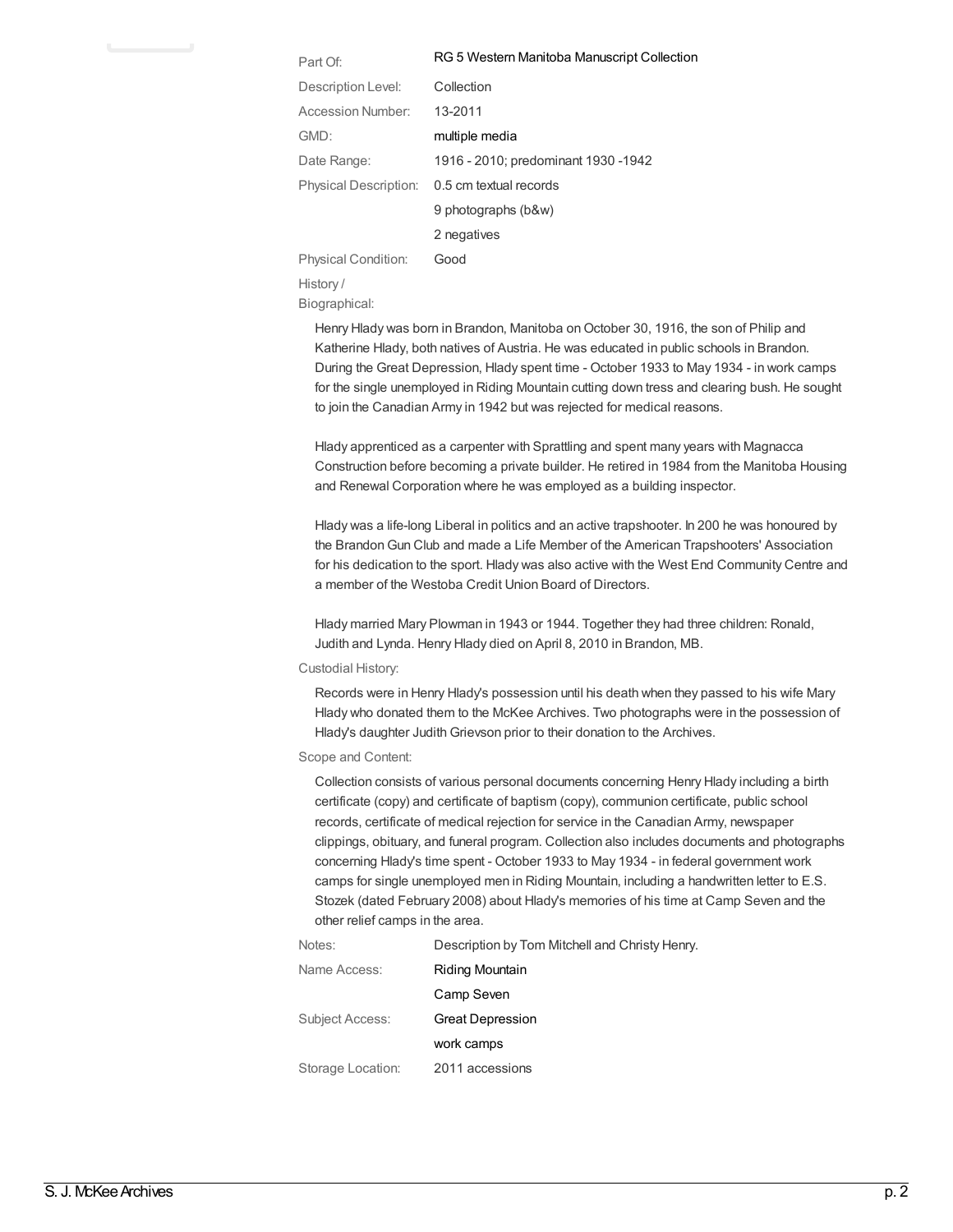

### Delta Chapter (Brandon) - Delta Kappa Gamma Society International fonds

<http://archives.brandonu.ca/en/permalink/descriptions12707>

| Part Of:                     | RG 5 Western Manitoba Manuscript Collection |
|------------------------------|---------------------------------------------|
| Description Level:           | Fonds                                       |
| Accession Number:            | 11-2011                                     |
| GMD:                         | textual records                             |
| Date Range:                  | April 7, 1979                               |
| <b>Physical Description:</b> | one document 10"x14"                        |
| <b>Physical Condition:</b>   | Good                                        |
| History/                     |                                             |
| Biographical:                |                                             |

The Delta Kappa Gamma Society International, which was established in 1929, is a professional honorary Society of women educators. The Society promotes professional and personal growth of its members and excellence in education. Membership is by invitation only and considered a prestigious honor with a variety of benefits and privileges.

### Custodial History:

The document was in the possession of Merle Orth, Chair of the Archives Committee for the chapter prior to its donation to the McKee Archives.

### Scope and Content:

Fonds consists of the organizational charter of the Brandon chapter of the Delta Kappa Gamma Society International.

| Notes: | History/Bio information taken from the Delta Kappa Gamma Society     |
|--------|----------------------------------------------------------------------|
|        | International webpage:                                               |
|        | http://www.dkg.org/site/c.meJMIOOwErH/b.5815955/k.E082/About DKG.htm |
|        | [October 5, 2012]. Description by Tom Mitchell.                      |
|        |                                                                      |

Storage Location: 2011 accessions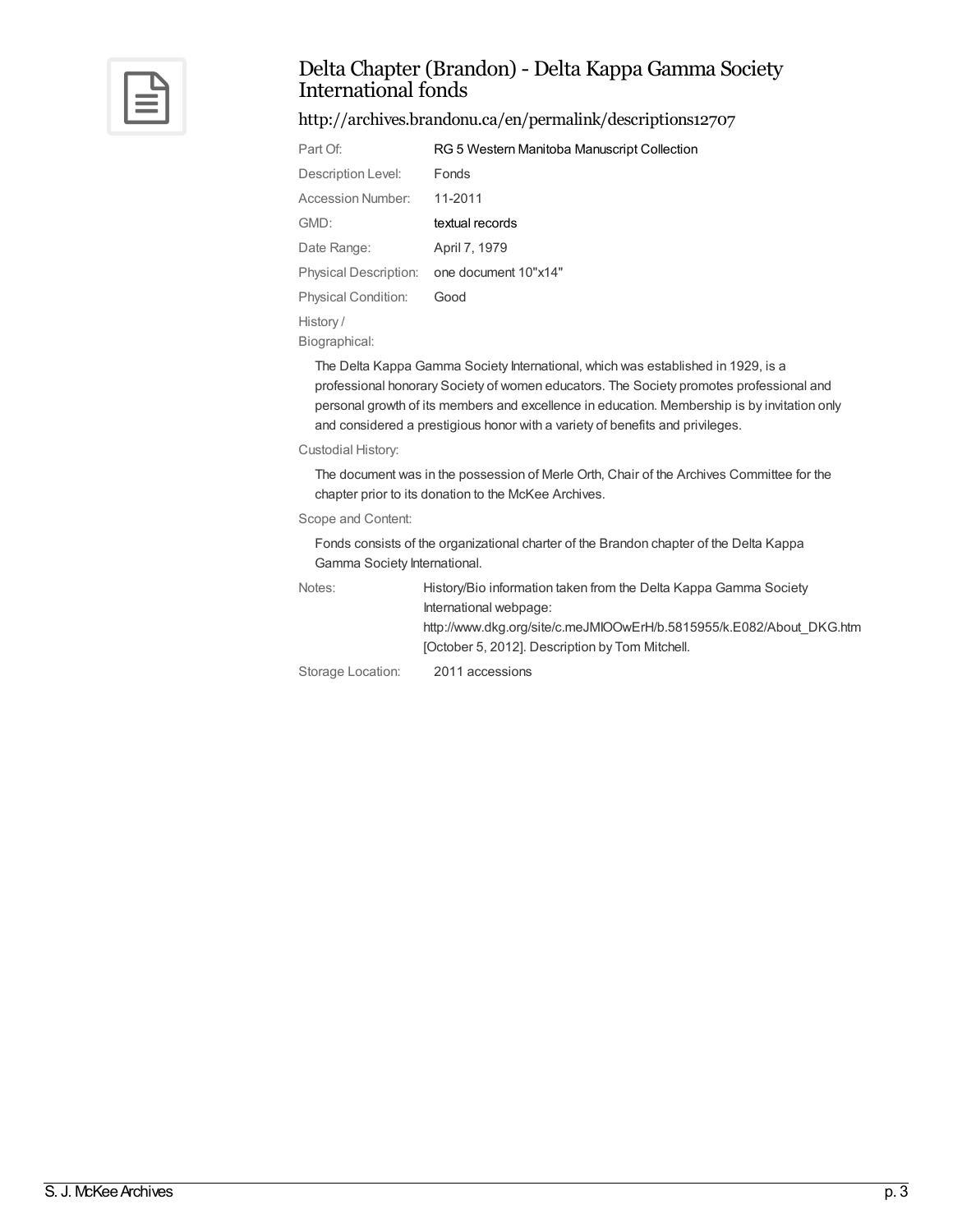

### Herbert Goodland collection

### <http://archives.brandonu.ca/en/permalink/descriptions12709>

| Part Of:                                 | RG 5 Western Manitoba Manuscript Collection |
|------------------------------------------|---------------------------------------------|
| Description Level:                       | Collection                                  |
| Accession Number:                        | 17-2011                                     |
|                                          |                                             |
| GMD:                                     | graphic                                     |
| Date Range:                              | 1913-1915                                   |
| Physical Description: 32 b/w photographs |                                             |

History /

Biographical:

Herbert (Bert) Goodland was born in Birkenhead, England in 1877 and moved to Canada with his parents James and Hannah in the late 1800's. James Goodland died in 1920 and is buried in Brandon, MB.

In 1900, Bert Goodland became Farm Manager at the Brandon Indian Residential School. He also taught Agriculture; a position he held until 1922. Goodland married Marjory Broughton in 1903, and they had one daughter, Dorothy, in 1908.

In 1922, the family moved to Alberta, where Goodland took on a similar job at an Indian Residential School near Edmonton. After his retirement in the 1940's, he and Marjory moved to Chilliwack, BC, where Marjory died in 1955. Herbert Goodland's last years were spent in Ontario and he died there in 1970.

### Custodial History:

Photographs were created/collected by Herbert Goodland during the period he taught at the Brandon Indian Residential School. The photographs passed from Goodland's wife Marjory to their daughter Dorothy and then to Dorothy's daughter Doreen Oke. Oke donated them to the McKee Archives in November 2011.

### Scope and Content:

Collection consists of 32 b/w photographs (some loose, some as part of album pages) of the Brandon Indian Residential School. Subjects include school grounds, buildings and students. There are also a few photographs of Brandon and one reproduced image of the Goodland family.

Notes: History/Bio provided by Doreen Oke. Description by Christy Henry.

Subject Access: [residential](http://archives.brandonu.ca/en/list?q=topic%3a%22residential+schools%22&p=1&ps=&sort=title_sort+asc) schools

[Indigenous](http://archives.brandonu.ca/en/list?q=topic%3a%22Indigenous+Peoples%22&p=1&ps=&sort=title_sort+asc) Peoples

[assimilation](http://archives.brandonu.ca/en/list?q=topic%3a%22assimilation%22&p=1&ps=&sort=title_sort+asc)

[colonialism](http://archives.brandonu.ca/en/list?q=topic%3a%22colonialism%22&p=1&ps=&sort=title_sort+asc)



### Dorothy Cox collection

### <http://archives.brandonu.ca/en/permalink/descriptions12724>

Part Of: **RG 5 Western Manitoba [Manuscript](http://archives.brandonu.ca/en/list?q=setName%3a%22RG+5+Western+Manitoba+Manuscript+Collection%22&p=1&ps=&sort=title_sort+asc) Collection** Description Level: Collection Accession Number: 11-2012 GMD: [multiple](http://archives.brandonu.ca/en/list?q=objectType%3a%22multiple+media%22&p=1&ps=&sort=title_sort+asc) media Date Range: 1878-1970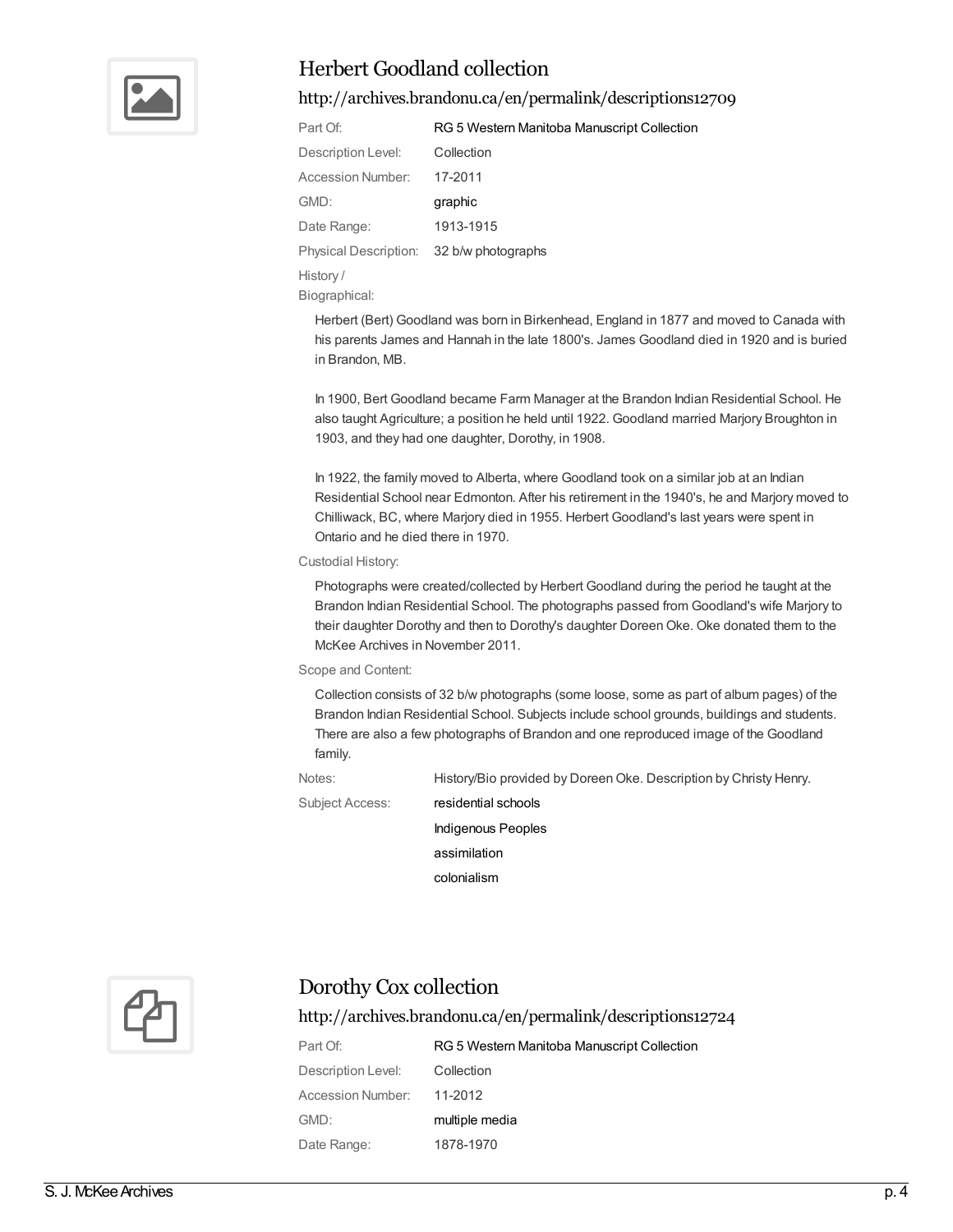|                            | Physical Description: 17 cm textual records                                                                                               |
|----------------------------|-------------------------------------------------------------------------------------------------------------------------------------------|
|                            | 4 color photographs                                                                                                                       |
| <b>Physical Condition:</b> | Cover of Young School minute book is moderately damaged, but pages<br>are in good condition with only minor water damage and a few ripped |
|                            | pages.                                                                                                                                    |

History /

Biographical:

Dorothy Cox (nee Frost) moved from Elm Creek to Justice in 1946 to work as a schoolteacher. In 1948, she married Laval Cox and together they had four children: Larry, Herd, Rosalie and Heather.

In 1949, Dorothy and Laval purchased Gibb Gillespie's PSV business and began hauling grain, cattle and agricultural equipment. Dorothy went back to teaching in 1959, first at Justice and then Elton Collegiate. After retiring from teaching in 1978, Dorothy started a greenhouse, which operated for 21 years.

All six members of the Cox family were active in community events and organizations. Dorothy was involved in establishing the baby band in 1951; her sons Larry and Herb were members. Along with Laval, Dorothy was a leader of the Cubs in 1955-1956 and again in 1958-1959. Laval was the leader of the local hockey club in 1958, and of a bible study group in 1960. Larry, Herb and Rosalie were avid skaters in 1960-64. Heather and Rosalie were enrolled in senior grades of Sunday school in 1970.

### Custodial History:

Records were collected by Dorothy Cox, a resident of Justice, over a number of years. She donated them to the McKee Archives on April 4, 2012.

Scope and Content:

Collection consists of records related to the history of the Justice district. It includes a history of the Justice Church (1910-1970); minute and expense books for the Justice Hockey Club (1949-1966); a minute and expense book for Young Protestant School (1884-1898); a copy of the Justice 100th Anniversary community history (2009); and four color photographs of Justice Church.

| Notes:                   | History/Bio information taken from the content of the collection.<br>Description by James Heaman (2012).                      |
|--------------------------|-------------------------------------------------------------------------------------------------------------------------------|
| Name Access:             | Justice, MB                                                                                                                   |
| Subject Access:          | churches                                                                                                                      |
|                          | local histories                                                                                                               |
|                          | Hockey                                                                                                                        |
| Repro Restriction:       | Church photos taken in 1970 are subject to Canadian copyright<br>restrictions, which researchers are required to comply with. |
| <b>Related Material:</b> | Lawrence Stuckey fonds 1-2002 (photographs of Justice school, church,<br>elevator and houses)                                 |



Eckhardt-Gramatté National Music Competition for the Performance of Contemporary Musiccollection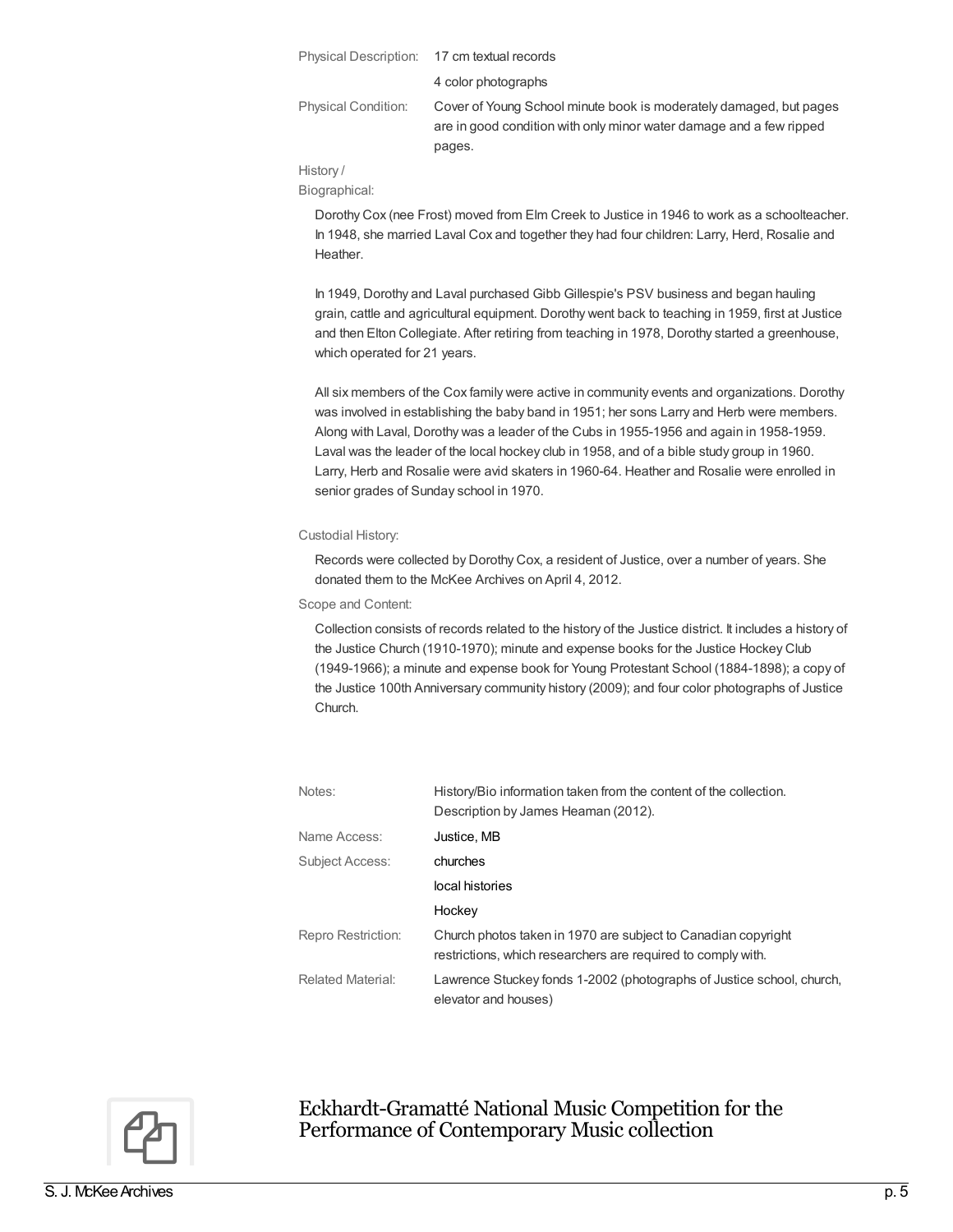### <http://archives.brandonu.ca/en/permalink/descriptions12726>

| Part Of:              | RG 5 Western Manitoba Manuscript Collection |
|-----------------------|---------------------------------------------|
| Description Level:    | Collection                                  |
| Accession Number:     | 16-2012                                     |
| GMD:                  | multiple media                              |
| Date Range:           | 1976-2011                                   |
| Physical Description: | 25 cm textual records                       |
|                       | 43 posters                                  |
|                       | 34 event programs                           |
|                       | approximately 9 photographs                 |

History /

#### Biographical:

The Eckhardt-Gramatté National Music Competition (commonly called the E-Gré Competition) is the most important annual contemporary music competition for exceptional emerging Canadian performing artists in piano, voice, and strings. Since 1976, the E-Gré has promoted the performance of Canadian and contemporary music of the 20th and 21st centuries and has commissioned 31 new works by leading Canadian composers. The S.C. Eckhardt-Gramatté Competition received its letters patent in 1974 and its legal incorporation in 1979. The inaugural competition was held in 1976 and continues to be held annually at Brandon University. The competition has undergone a few name changes since its inception. For the 8th annual event of the competition the name changed to the Eckhardt-Gramatté National Music Competition for the Performance of Canadian music. Prior to the 27th competition, the event listed both contemporary music as well as Canadian music. The competition is administered by a board and artistic director.

#### Custodial History:

The records were held by the Eckhardt-Gramatté competition until their donation to the McKee Archives in the summer of 2010 by Pat Carrabré, President of the Eckhardt-Gramatté Competition Board.

#### Scope and Content:

Collection consists of records created and collected by the Eckhardt-Gramatté committee in the course of holding the competition each year. The records are related to the promotion and administration of the event and the annual award winners. Items include: legal documentation, including the Certificate of Revival and the incorporation documents for the Eckhardt-Gramatté Competition; press files (1976-1979, 1980-1983, 1984-1987), which include newspaper clippings and photocopies of newspaper coverage, press releases on performance orders/show times, and promotional materials for individual performer; 30 award winners' files containing promotional materials and press clippings related to the award winner; event programs; and promotional posters for every year (except 1979).

Notes: History/Bio information taken from the E-Gré national music website available at: http://e-gre.ca. (Date accessed October 26, 2012). Description by Steve Dueck (October 2012).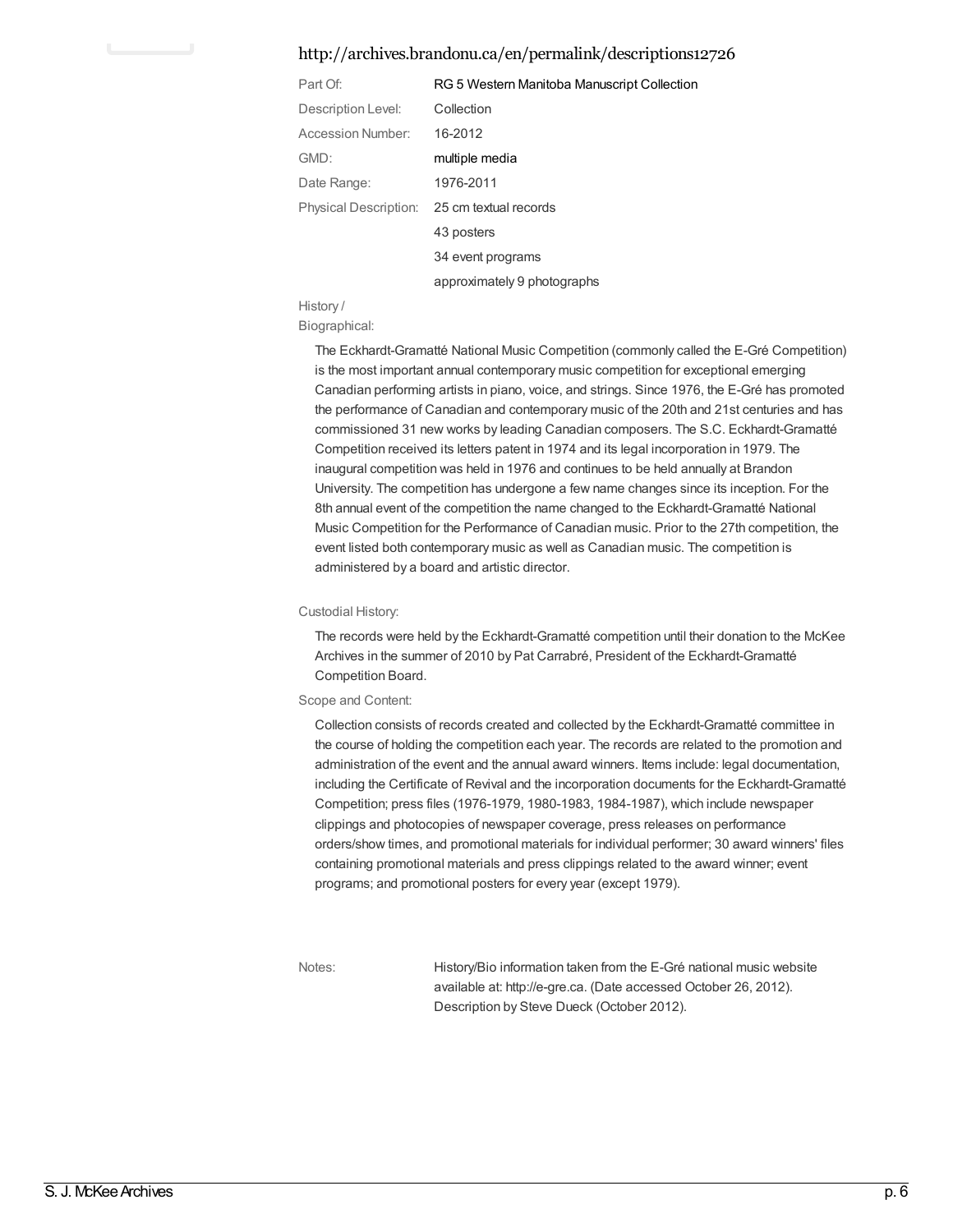| Name Access:       | <b>Brandon Univeristy School of Music</b>                                                                                              |
|--------------------|----------------------------------------------------------------------------------------------------------------------------------------|
|                    | Westman Centennial Auditorium                                                                                                          |
|                    | S.C. Eckhardt-Gramatté                                                                                                                 |
|                    | <b>Ferdinand Eckhardt</b>                                                                                                              |
|                    | David Swan                                                                                                                             |
|                    | Gwen Hoebig                                                                                                                            |
|                    | Jackie Parker                                                                                                                          |
|                    | Nancy Herbison                                                                                                                         |
|                    | Louise Bessette                                                                                                                        |
|                    | Annalee Patipatanakoon                                                                                                                 |
|                    | Debra Parker                                                                                                                           |
|                    | Jamie Parker                                                                                                                           |
|                    | Joanne Opgenorth                                                                                                                       |
|                    | Ingrid Attrot                                                                                                                          |
|                    | Lesley Robertson                                                                                                                       |
|                    | Janaice Girard                                                                                                                         |
|                    | Jane Leibel                                                                                                                            |
|                    | Krista Buckland                                                                                                                        |
|                    | <b>Audrey Andrist</b>                                                                                                                  |
|                    | <b>Elizabeth Pomes</b>                                                                                                                 |
|                    | <b>Bridget Hunt</b>                                                                                                                    |
|                    | Bang Lang Do                                                                                                                           |
|                    | <b>Heather Pawsey</b>                                                                                                                  |
|                    | Jasper Wood                                                                                                                            |
|                    | Krystyna Tucka-Gaweda                                                                                                                  |
|                    | Vilma Vitols                                                                                                                           |
|                    | Elissa Lee                                                                                                                             |
|                    | <b>Heather Schmidt</b>                                                                                                                 |
|                    | Nikki Einfeld                                                                                                                          |
|                    | Kerry DuWors                                                                                                                           |
|                    | Lana Henchell                                                                                                                          |
|                    | Su Jeon                                                                                                                                |
|                    | Kristin Mueller-Heaslip                                                                                                                |
| Subject Access:    | music                                                                                                                                  |
|                    | performing arts                                                                                                                        |
|                    | performing artists                                                                                                                     |
|                    | music competitions                                                                                                                     |
|                    | music festivals                                                                                                                        |
| Repro Restriction: | Photographs in the collection are covered by Canadian copyright law.<br>Researchers are responsible to honour appropriate legislation. |
| Language Note:     | Some posters contain French.                                                                                                           |
| Storage Location:  | 2012 accessions                                                                                                                        |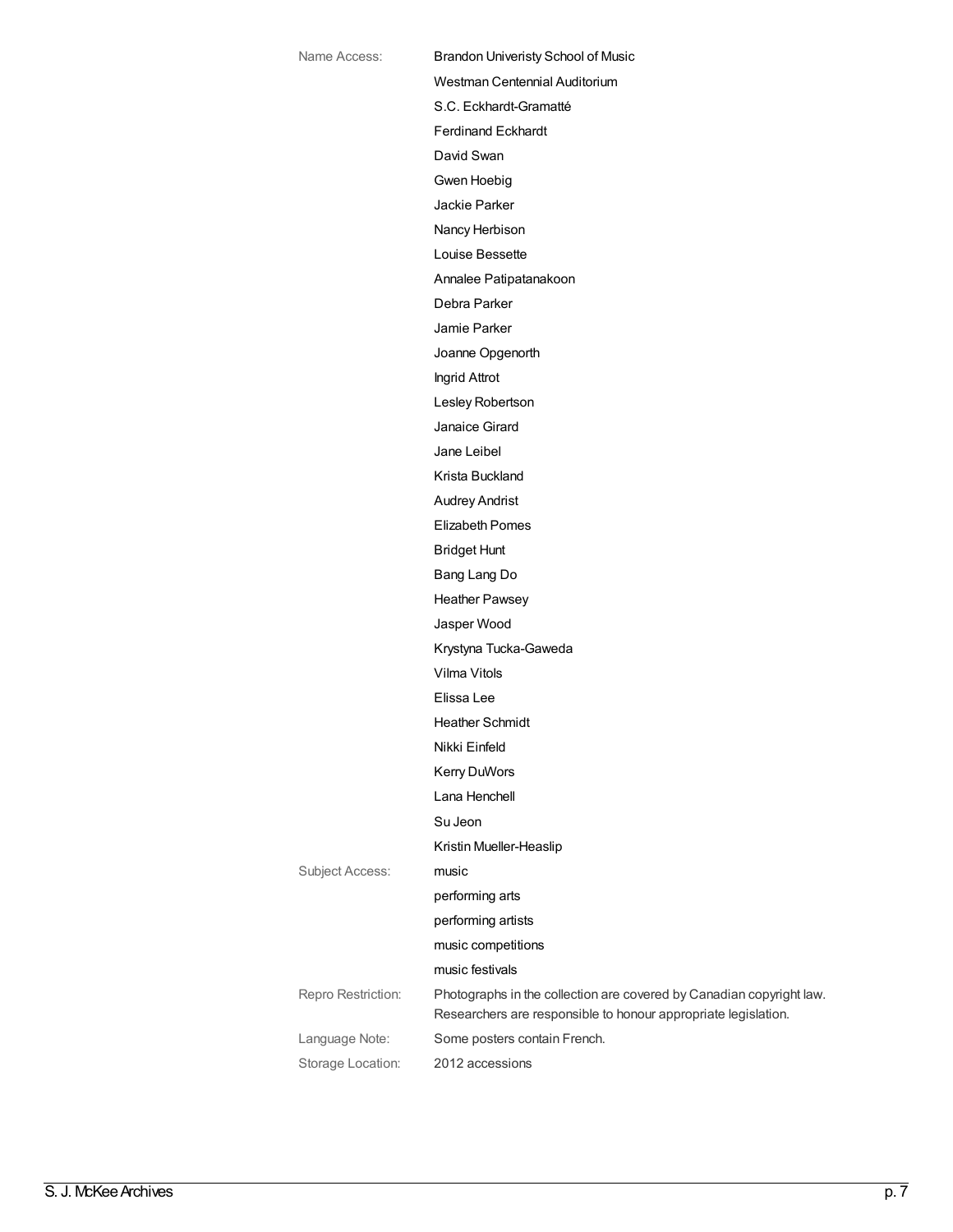Related Material: Media Kit for the 10th annual competition can be found in the Dr. J.R.C. Evans collection at the S.J McKee Archives (accession number: 7-2004). All

listings below can also be found at S.J. McKee Archives at Brandon University: Francis Chaplin collection: Dean of Music: School of Music: Eckhardt-Gramatté: trio for violin, violoncello and piano (accession number: 13-2008): Ferdinand Eckhardt: W.M.C.A Convocation (Fall 1990), Sophie Carmen Eckhardt-Grammatté: W.M.C.A Convocation (Fall 1990) #14: W.M.C.A Convocation (Fall 1990) #15: W.M.C.A Convocation (Fall 1990) #16: W.M.C.A Convocation (Fall 1990) #17: Convocation (c. 1990): W.M.C.A Convocation (Fall 1990) # 19: W.M.C.A Convocation (Fall 1990) #12: W.M.C.A Convocation (Fall 1990) #18: W.M.C.A Convocation (Fall 1990) #13: Lawrence Jones Collection (accession number: 9-2011).

Information regarding Sophie-Carmen Eckhardt-Gramatté (née Fridman) Sonia Eckhardt and Dr Ferdinand Anton Ludwig Eckhardt can be found at the University of Manitoba Archives & Special Collections, the University of Calgary Library, Special Collections, the National Library of Canada and the Winnipeg National Art Gallery Archives.

Arrangement:

Records are organized chronologically within each type of record.



### Westman Recycling Council fonds

### <http://archives.brandonu.ca/en/permalink/descriptions12346>

| Part Of:                    | RG 5 Western Manitoba Manuscript Collection |
|-----------------------------|---------------------------------------------|
| Description Level:          | Fonds                                       |
| Accession Number:           | 14-2011                                     |
| GMD:                        | textual records                             |
| Date Range:                 | November 15, 1989 - March 26, 2009          |
| Physical Description: 90 cm |                                             |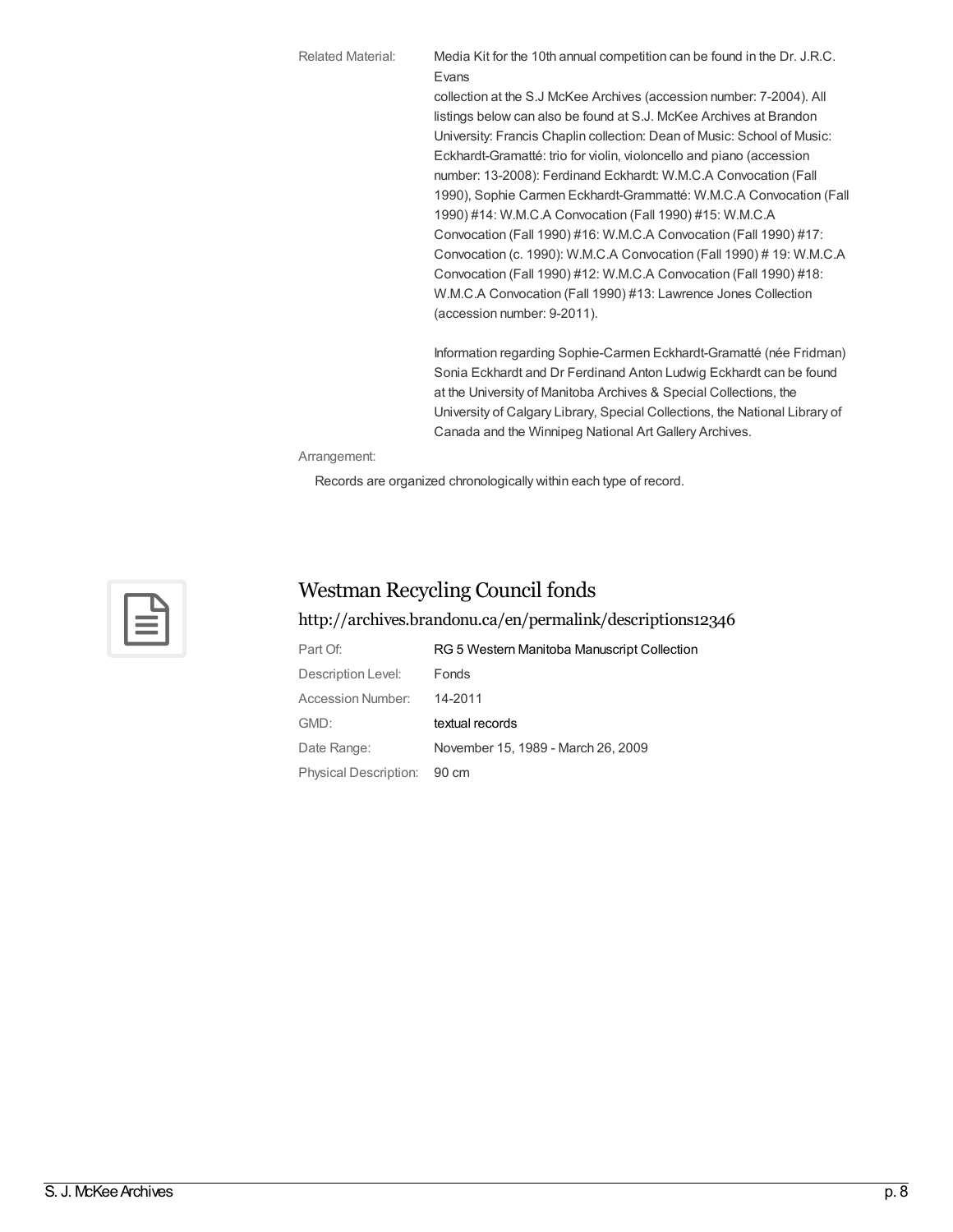#### History /

#### Biographical:

The Westman Recycling Council was started by a small group of avid recyclers with financial and volunteer help from the Kiwanis Club of Brandon, among others. Volunteers organized the first outdoor recycling depots in June and October 1989. The first event with recorded minutes was the first annual meeting, November 15, 1989.

The organization was incorporated in February 1990, and became a registered charity in 1995. The Mission Statement was: "to support and promote the reduction, re-use, and recycling of material resources for the benefit of Westman's environment and future generations."

The major partner in the work of the organization was the City of Brandon. In 2003, Westman Recycling, in partnership with the City, built a Material Recovery Facility (MRF) at the Brandon Landfill; Westman Recycling owned the building on the City-owned land. It was a \$4 million structure - financed by federal and provincial grants (about one-quarter of the total) and a mortgage (about three-quarters). Details are in the Board and other Committee minutes and agreements.

In late 2005, Westman Recycling faced a severe cash crunch - as a result of poor markets for recyclables, changes in support funding from the Manitoba Product Stewardship Corporation (MPSC), and a drop in public recycling levels. In February 2006, the City decided to sign a contract with another organization to operate the MRF; after that there appeared to be no role for Westman Recycling.

A general meeting on September 22, 2008 voted to dissolve the organization. At that meeting, the suggestion was made (agreed to by consensus) that the files of the organization be donated to Brandon University to be made available for researchers. A Board of Directors meeting on the same date voted to donate all remaining funds to a perpetual "Westman Recycling" fund with the Brandon Area Community Foundation.

A final wind-up meeting was held on March 26, 2009

### Custodial History:

The organization was overseen by volunteers / volunteer Board of Directors. The files were first held by volunteers / Board members in their homes. In May 1991, the organization hired David McConkey as Coordinator / General Manager, who was directed by the Board to manage the files on a daily basis from that date forward.

The files were kept in the organization's rented office space in the 1300 block of Pacific Avenue from May 1991 to September 1992, and then in the rented space in the Massey building at 6th Street and Pacific Avenue. The files were kept at the new facility at the landfill from April 2003 to February 2006. They were then stored in the basement of the Marquis Project, 912 Rosser Avenue, until August 2011 when they were donated to the S.J. McKee Archives, Brandon University.

Some files (e.g. minutes from 1995-96) were found to be missing entirely. Other files were disposed of by recycling and/or shredding as they were judged to be confidential (e.g. personnel), of an ordinary business nature only (e.g. invoices), or not useful for future research (e.g. extra copies, routine correspondence, building and equipment plans and other arrangements).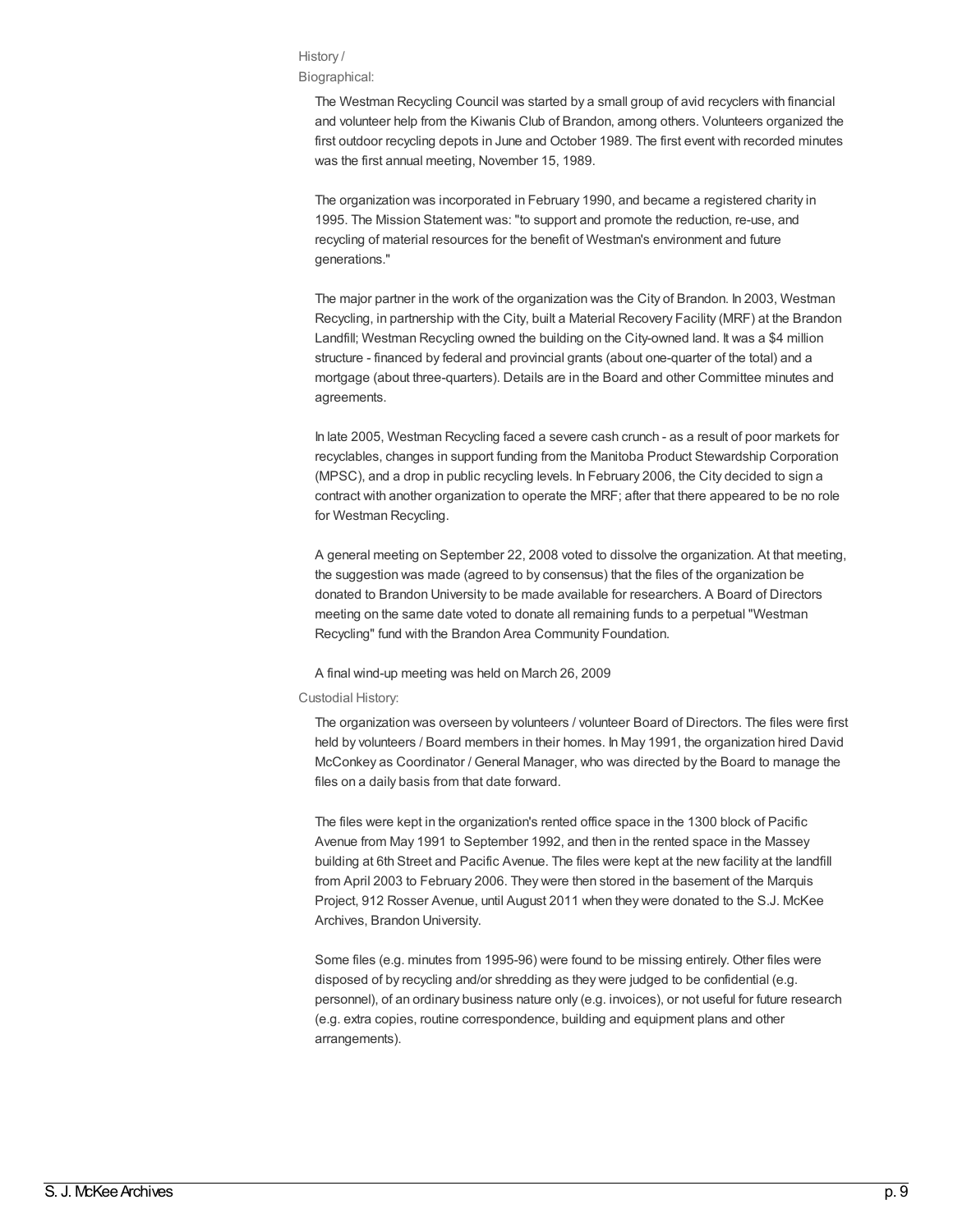Scope and Content:

Fonds consists of records that document the origin, activities, demise, and legacy of the Westman Recycling Council. Records include minutes, financial summaries, scrapbooks, newsletters, brochures, media clippings, photographs and miscellaneous documents related to the construction in collaboration with the City of Brandon of Brandon's principal recycling facility.

Notes: Administrative history courtesy David McConkey. See additional notes on the organization in the curatorial file. Description by Tom Mitchell. Storage Location: 2011 accessions

 $\mathfrak{P}_\Box$ 

### Hubert Weidenhamer collection

### <http://archives.brandonu.ca/en/permalink/descriptions12347>

| Part Of:                     | RG 5 Western Manitoba Manuscript Collection |
|------------------------------|---------------------------------------------|
| Description Level:           | Collection                                  |
| Accession Number:            | 6-2011                                      |
| GMD:                         | multiple media                              |
| Date Range:                  | April 11, 1943 - July 4, 1945               |
| <b>Physical Description:</b> | 4 cm textual records (48 letters)           |
|                              | 2 photographs                               |
|                              | press clippings and several facimiles       |
| <b>Physical Condition:</b>   | Good                                        |
| History/                     |                                             |
| Biographical:                |                                             |

Hubert Clayton Weidenhamer was born near Dand, Manitoba in 1926. He was raised in Dand and attended school in the Dand Consolidated School District. Weidenhamer enlisted in the Canadian Army in 1943. He became a member of the Priness Patricia's Canadian Light Infantry. Following training in Canada and England Weidenhamer was sent to Italy. He was badly wounded in battle in mid-September and died of his injuries in November 1944 at age 21. He was buried in the Ancona Military Cemetery, Ancona Italy.

Custodial History:

These records were in the possession of Bea Chapin (née Weidenhamer) following their creation in the 1940s until they were donated to the S. J. McKee Archives in January 2011.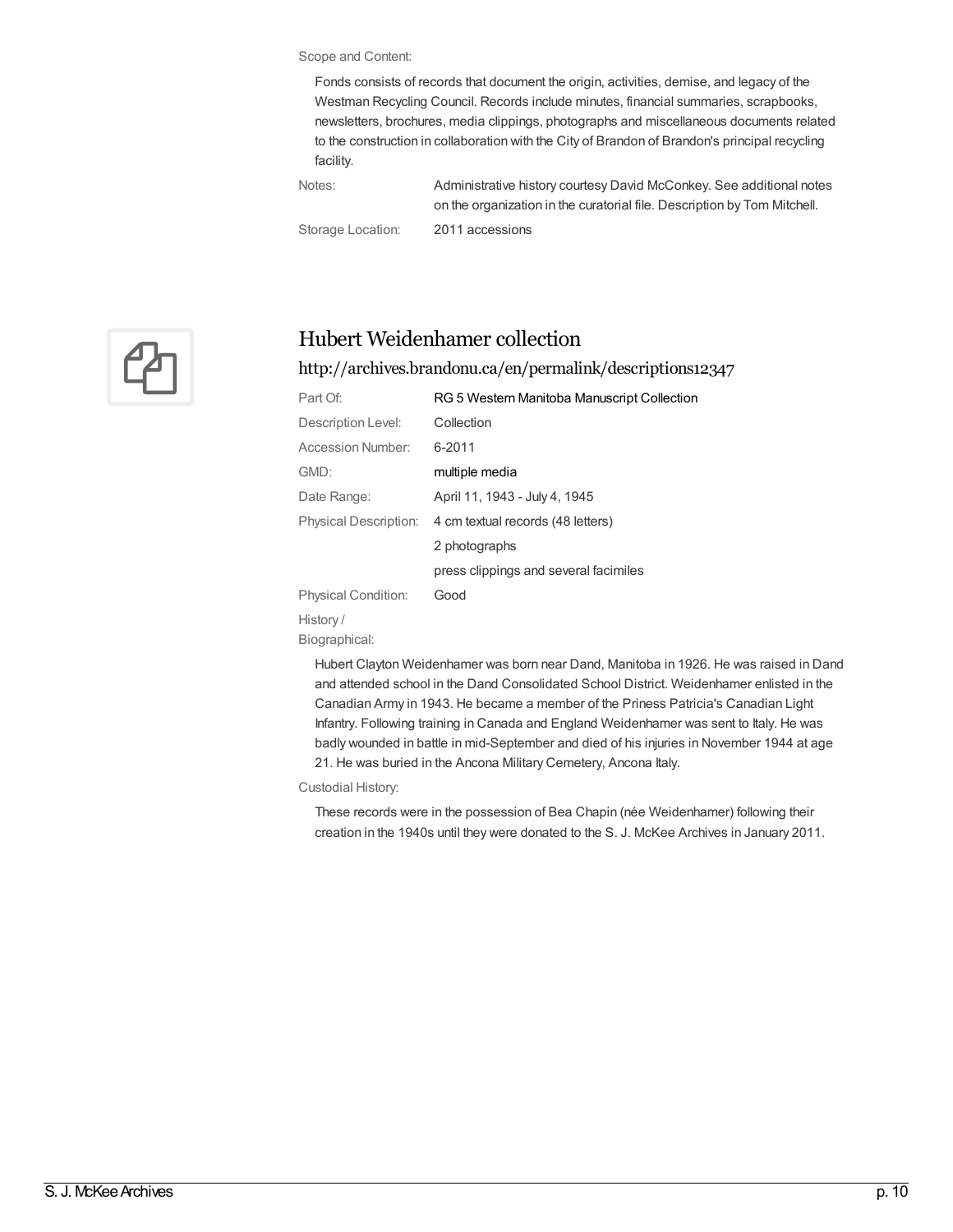#### Scope and Content:

Collection consists of correspondence from Hubert Clayton Weidenhamer to his sister Bea. The letters begin in the spring of 1943. Weidenhamer had enlisted in the Canadian Army in January 1943. His letters detail his induction into miltary life in Fort Garry, Winnipeg and his training experience in Canada, principally at Camp Ipperwash, Lambton County, Ontario. He relates his experience of travels on leave to Detriot. Weidenhamer left Canada from Halifax in late 1943 and arrived inGreat Britain in December for additional military training. In England, maintaining his morale, waiting for deployment, and coming to terms with British currency were challenges. Transferred to the Princess Patricia's Canadian Light Infantry, Weidenhamer was deployed to Italy in March 1944. The letters dating from March 1944 to September relate in oblique fashion his's experience of military life on the Italian frontier as the Canadian Army fought its way north - "hard fighting" - and the impact of the war on Italian cities and the countryside. He was "proud" of his conduct in action. Weidenhamer's last letter is dated September 11, 1944.

Collection also includes correspondence on Weidenhamer's behalf from his military Chaplin; two press clippings dealing with his military career, and several facimiles of telegrams and correspondence from the Canadian government officials related to Weidenhamer's death and burial in Italy.

| Notes:            | Description by Tom Mitchell.                |
|-------------------|---------------------------------------------|
| Name Access:      | Princess Patricia's Canadian Light Infantry |
|                   | Camp Ipperwash                              |
|                   | <b>Princess Pat's</b>                       |
| Subject Access:   | World War II                                |
|                   | Second World War                            |
|                   | military service                            |
|                   | military personnel                          |
|                   | <b>Italian theatre</b>                      |
| Storage Location: | 2011 accessions                             |
|                   |                                             |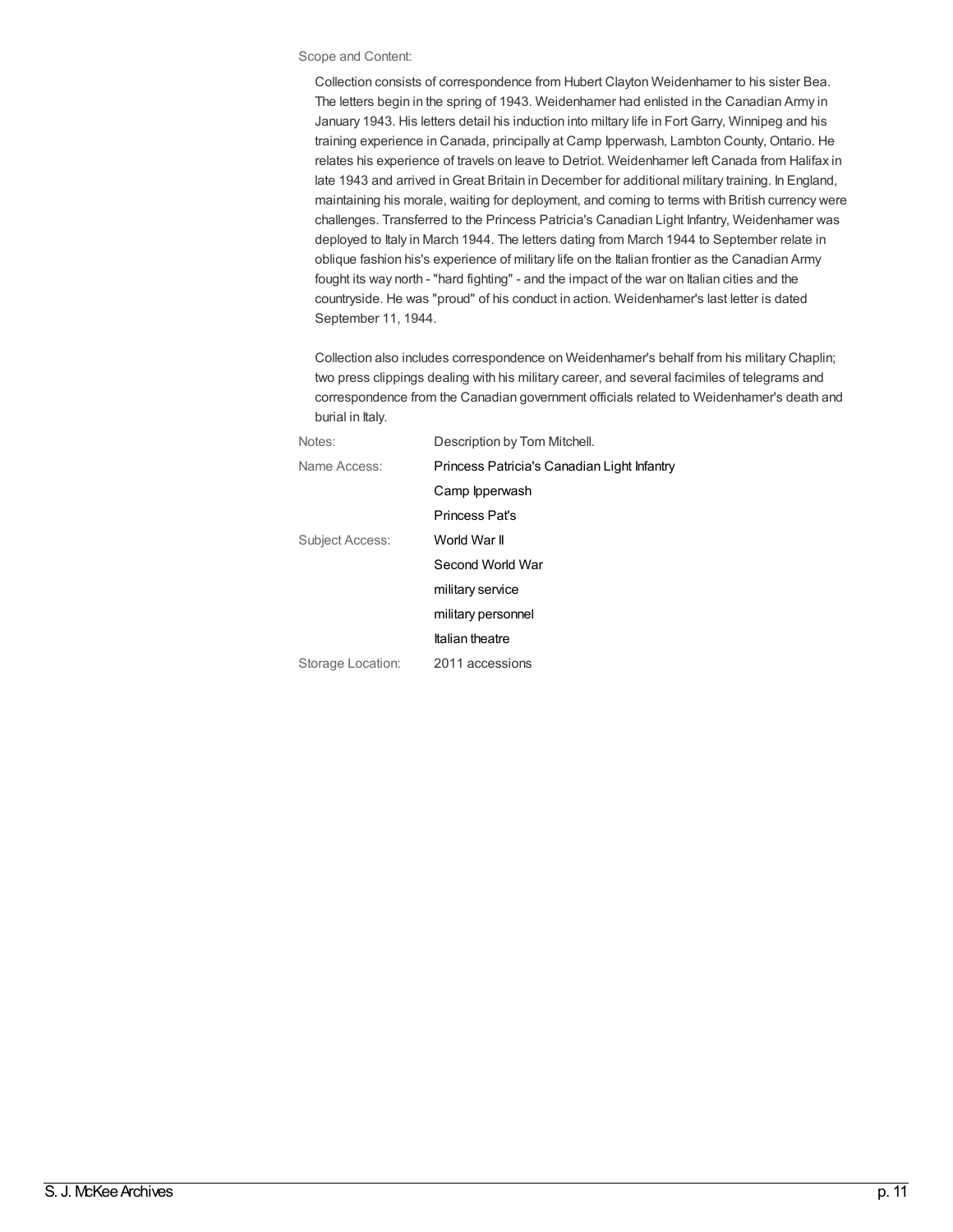

### Brandon Daily Sun microfilm

### <http://archives.brandonu.ca/en/permalink/descriptions10190>

| Part Of:                                    | RG 5 Western Manitoba Manuscript Collection |
|---------------------------------------------|---------------------------------------------|
| Creator:                                    | Backstage Library Works                     |
| Description Level:                          | Fonds                                       |
| <b>Accession Number:</b>                    | 2-2010                                      |
| GMD:                                        | microfilm                                   |
| Date Range:                                 | 2009                                        |
| Physical Description: 52 reels of microfilm |                                             |
| History/                                    |                                             |

Biographical:

The Brandon Sun transferred the original copies of the Brandon Daily Sun, 1900-1917 to the McKee Archives for the purpose of having them preserved and microfilmed.

Money provided by the Manitoba Council on Post-secondary Education for the development of Manitobia, a website created by the Manitoba Libraries Consortium, included funds for the microfilming and digitization of the Brandon Daily Sun held at the S.J. McKee Archives.

In the summer of 2009, the hard copy edition of the Brandon Daily Sun were sent to the offices of OCLC Preservation Service Center, now Backstage Library Works, in Bethlehem, Pennsylvania. Backstage undertook to cut the bindings of the paper and prepare master and service microfilm copies of the entire run of the publication.

The microfilm copies were shipped from Backstage to the University of Manitoba and subsequently to the McKee Archives, arriving the week of January 18, 2010. The original hard copies of the Brandon Daily Sun will also be returned to the McKee Archives.

A digital version of the microfilm will appear of the Manitobia website.

### Custodial History:

Microfilm was created by Backstage Library Works in Pennsylvania from hard copies of the Brandon Daily Sun held by the McKee Archvies during the winter of 2009-2010. The master and service copies of the microfilm were delivered to the McKee Archives in January 2010.

### Scope and Content:

Fonds consists of Archival Master copies and Service copies of the Brandon Daily Sun (February 5, 1900- December 31, 1917).

| Notes:            | Description by Christy Henry.                                             |
|-------------------|---------------------------------------------------------------------------|
| Name Access:      | <b>Brandon Daily Sun</b>                                                  |
|                   | <b>Brandon Sun</b>                                                        |
| Subject Access:   | newspapers                                                                |
| Storage Location: | Archival Master copies - 2010 accessions                                  |
|                   | Service copies - integrated with the Brandon Sun microfilm in the John E. |
|                   | Robbins Library                                                           |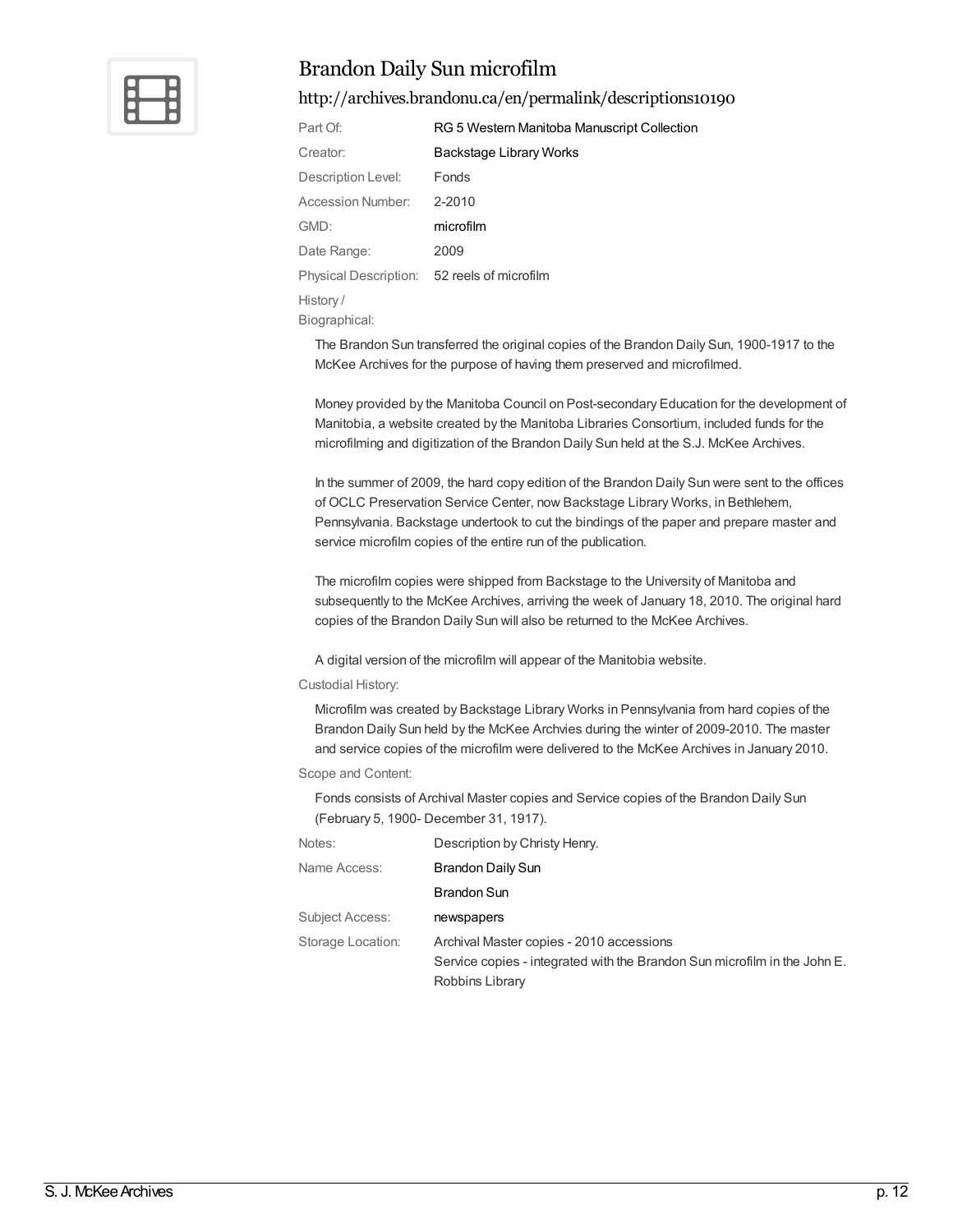

### **CKX**

<http://archives.brandonu.ca/en/permalink/descriptions10950>

| Part Of:           | RG 5 Western Manitoba Manuscript Collection |
|--------------------|---------------------------------------------|
| Description Level: | Fonds                                       |
| Accession Number:  | 11-2010                                     |
| GMD:               | graphic                                     |
| Date Range:        | 1954-1973                                   |
| Storage Location:  | 2010 accessions                             |



### Clarence Hopkin collection

<http://archives.brandonu.ca/en/permalink/descriptions13328>

| Part Of:                     | RG 5 Western Manitoba Manuscript Collection                                                                                                              |
|------------------------------|----------------------------------------------------------------------------------------------------------------------------------------------------------|
| Description Level:           | Collection                                                                                                                                               |
| Accession Number:            | 13-2009                                                                                                                                                  |
| GMD:                         | multiple media                                                                                                                                           |
| <b>Physical Description:</b> | $18 \text{ cm}$                                                                                                                                          |
|                              | 4 photographs                                                                                                                                            |
|                              | 1 negative                                                                                                                                               |
| <b>Physical Condition:</b>   | Good. A number of the items in the collection show evidence of tearing<br>around the edges, missing covers etc. The photographs show bends and<br>tears. |

History / Biographical:

> Clarence Frank Hopkin was born September 11, 1913 in Brandon, MB. He worked for the family bakery (Hopkin's Bakery), which was located on the southside of Rosser Avenue downtown, for the railroad in the mail cars and the Brandon Post Office. At the same time Hopkin's worked for the Post Office he and his wife operated Hopkin's Home Bakery from their house after the downtown bakery had ceased operations.

> Hopkin's was a member of the First Baptist Church and a Golden K Kiwanis Club member. He took an active interest in community theatre, attending and participating in a number of plays. In 1994, Hopkin received the Mayor's Volunteer Service Award for Education in recognition of his volunteer work at BettyGibson School where he read to and with the students there.

Hopkin married Ivy Margaret Ward on June 2, 1945 in Brandon. Ward was born in 1913 and predeceased her husband in 1986. Together they had two children: Keith and Elaine.

Clarence Frank Hopkin died in Brandon on March 17, 2009.

Custodial History:

Records were collected by Hopkin's and possibly other family members at the house on 7th Street where the family lived for approximately 100 years. After Hopkin's death in March 2009, his daughter Elaine and granddaughter Holly contacted the Archives regarding donation of some of the materials to the McKee Archives. Visits were made to the Hopkin's house by Archives staff the week of April 13-17, 2009, at the end of which the records in the accession were officially donated to the Archives.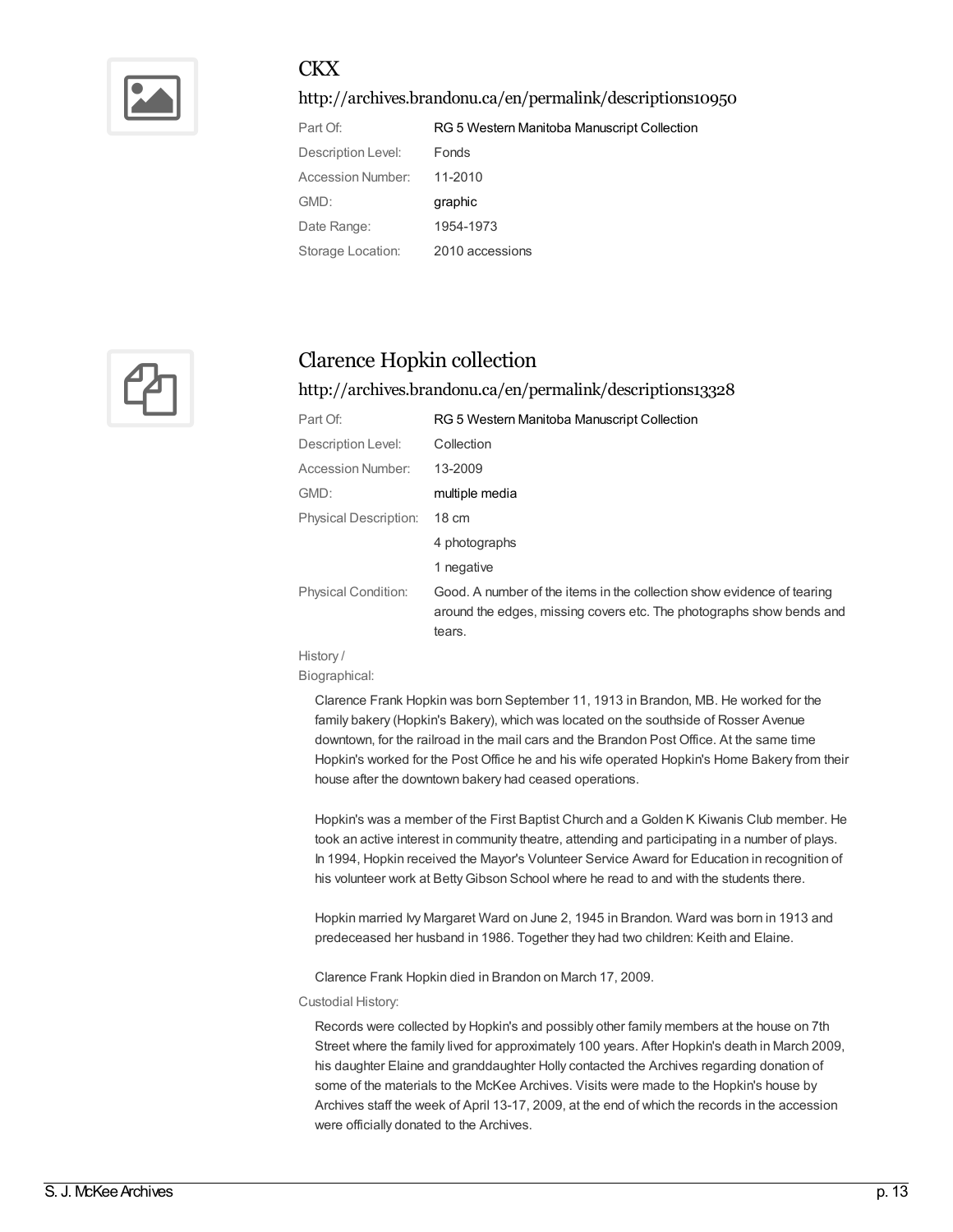#### Scope and Content:

Collection consists of records collected by Clarence Hopkin over the course his life, which document his personal interests and certain community events.

Included in the collection are: scrapbooks (mostly newspaper clippings); play programs from productions staged by the Brandon Little Theatre; cookbooks; four play scripts; copies of the BCINew Era yearbook (1926, 1928 (may not be complete - missing cover), 1929); 1946 Brandon Business and Professional Classified Directory; Brandon College/University programs from recitals, plays and convocations; materials related to the radio show broadcast by First Baptist Church; Harrison High Literary Society play programs; miscellaneous programs to events held in the city; Brandon City District Drama Festival and The Mantioba Drama League Provincial Festival programs; The Brandon Canadian Concert Association programs; information on the Brandon Street Railway and the Criddle family; advertisement cards from Brandon businesses; a typescript copy of "How EnglishmenGet That Way;" and a radio broadcast talk by Christopher Ellis.

It also contains copies of: Northern-Lights and Shadows by J.S. Clark; A Bundle of Burnt Cork Comedy by Harry L. Newton; Picturesque Brandon; Petit Pettitt: Biography of a Brandon Oldtimer by Joan T. Thompson; and Pioneer Patches by Mildred Donley.

Collection also includes four photographs and one negative. Negative: Brandon Collegiate Form 3A, 1928-1929. Photographs: City Hall looking southeast; Grain elevator on Pacific Avenue; Brandon Central Fire Station; interior parlour photograph.

| Notes:            | History/Bio information provided by Hopkin's daughter Elaine in April<br>2009. |
|-------------------|--------------------------------------------------------------------------------|
| Storage Location: | 2009 accessions                                                                |
|                   | Photographs: RG 5 photograph storage drawer                                    |



### Gerry Beaubier collection

<http://archives.brandonu.ca/en/permalink/descriptions13541>

| Part Of:              | RG 5 Western Manitoba Manuscript Collection |
|-----------------------|---------------------------------------------|
| Description Level:    | Collection                                  |
| Accession Number:     | 11-2013                                     |
| GMD:                  | electronic records                          |
| Date Range:           | 1916-1917                                   |
| Physical Description: | 35 digital photographs                      |
| Material Details:     | JPFGs                                       |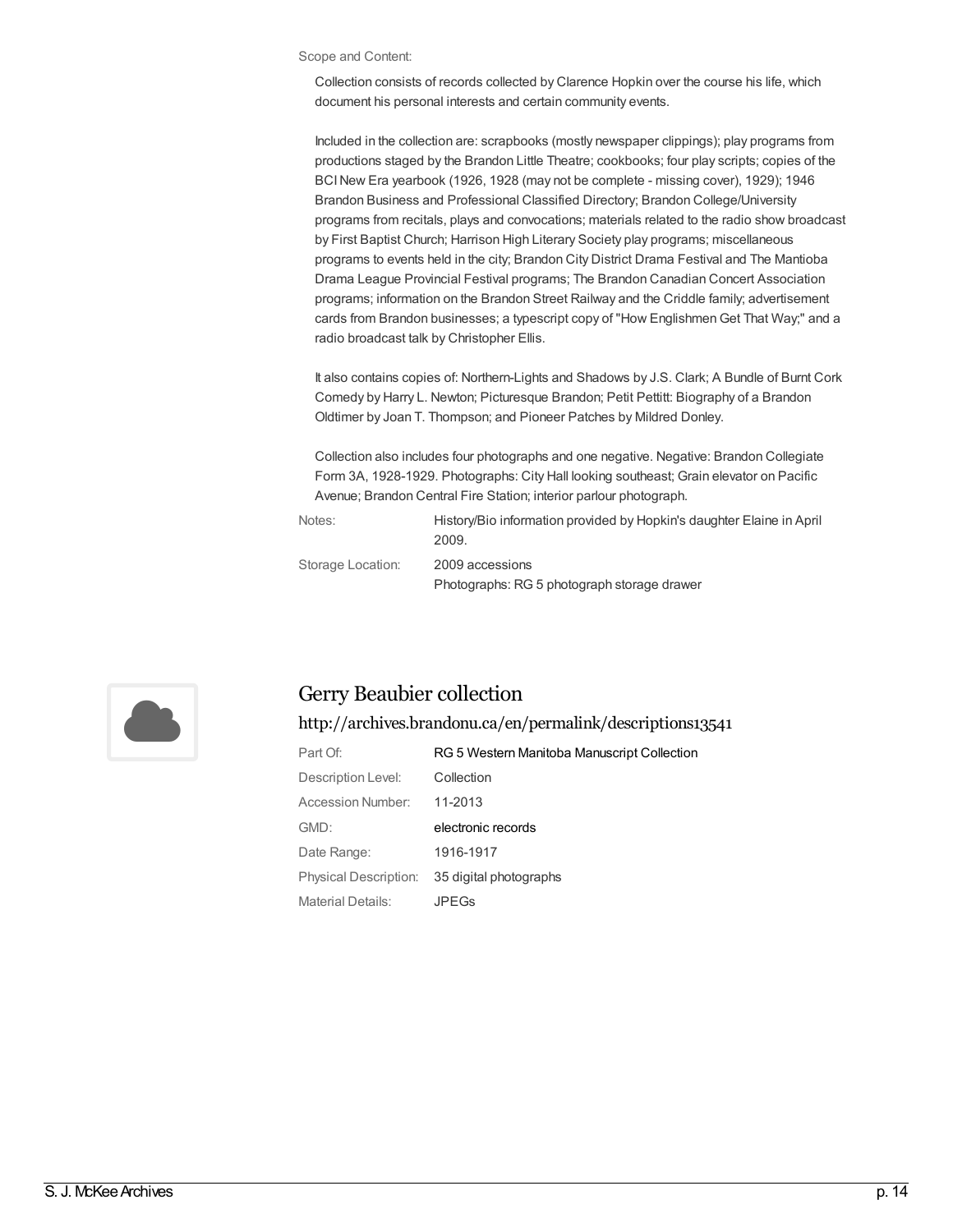### History /

Biographical:

Gerry Beaubier was born in Wainwright, Alberta to Beatty and Babe Beaubier. He completed his high school in Saskatoon, before receiving a BSc inGeography from Brandon University.

Before attending university Gerry served in the army as a special reserve, while working as a night clerk at the Bessbourough Hotel in Saskatoon. His post-graduate career consisted primarily of work for Canada Agriculture, under the PFRA Branch (Prairie Farm Rehabilitation Administration). Later he would work as an Executive Manager, helping develop forage and range management programs for several post secondary schools, including, Assiniboine Community College, as well as schools in Red Deer, Lethbridge, and Saskatoon.

Gerry Beaubier married Joyce Abercrombie, of Saskatoon. Together they had two sons: Neil and Dean. Neil, an Account Advisor for the Royal Bank, was born in Regina, and currently works in Swift Current. Dean was born in Swift Current, received his PhD in Education and currently lives in Forrest working at Elton Collegiate.

The Beaubiers, who were originally from Ireland, emigrated to the Canadian West, making Gerry part of the fourth generation of his family to call the region home. His great-grandfather, along with his grandfather and great uncle were amongst the first one hundred settlers in Brandon. Together they first built the Beaubier House, a boarding house for early settlers and travellers. After it burnt down they began construction on the Beaubier Hotel, which stood at the corner of 8th Street and Princess Avenue in Brandon until August 17th, 2008. His grandfather, David Wilson Beaubier, continued to build and operate hotels throughout the prairies, including the Empire Hotels (of Brandon and Saskatoon) and The Park (Moose Jaw).

David Wilson Beaubier served as a secretary of the Orange Lodge of Manitoba. As an Orange Lodge Colonel, he worked with other Orange Lodge members, to recruit throughout the prairies for the purpose of World War One. For his efforts , David was promoted to Leftenant Colonel, and later Captain of the 99th Manitoba Rangers. David's sons (Gerry's father, at University of Manitoba, and uncle at McGill), were both working towards undergraduate degrees when war broke out in 1914, and each would leave school to join their father at Camp Hughes.

### Custodial History:

Gerry Beaubier collected these photos primarily in the years 2000-2011, largely from family and friends who knew of his interest in the topic. They were donated to the S.J. Mckee Archives in 2011.

#### Scope and Content:

Collection consists of digital photographs of those who trained for battle in World War I at Camp Hughes and in Brandon, Manitoba. It also includes a digital copy of the cover of the Nominal Roll of Officers, Non-Commissioned Officers and Men, who departed from Brandon in 1917.

The photos, taken primarily at Camp Hughes, are of a number of battalions, including the 34th, 100th, 108th, 181st and 214th. The photo, PT in England, is a postcard sent home from Beaty Beaubier. The Massey Harris building seen on the right side of, WW1 B parade0001, was used to house troops throughout the war. The man standing alone at the front of the parade in, 181 Parade, is David Wilson Beaubier.

| Notes:       | Information for the biographical and custodial histories was provided by |
|--------------|--------------------------------------------------------------------------|
|              | Gerry Beaubier on September 25, 2013. Description by Dustin Lane         |
|              | (October 2013).                                                          |
| Name Access: | Gerald Beaubier                                                          |
|              | Gerry Beaubier                                                           |
|              | Beaubier family                                                          |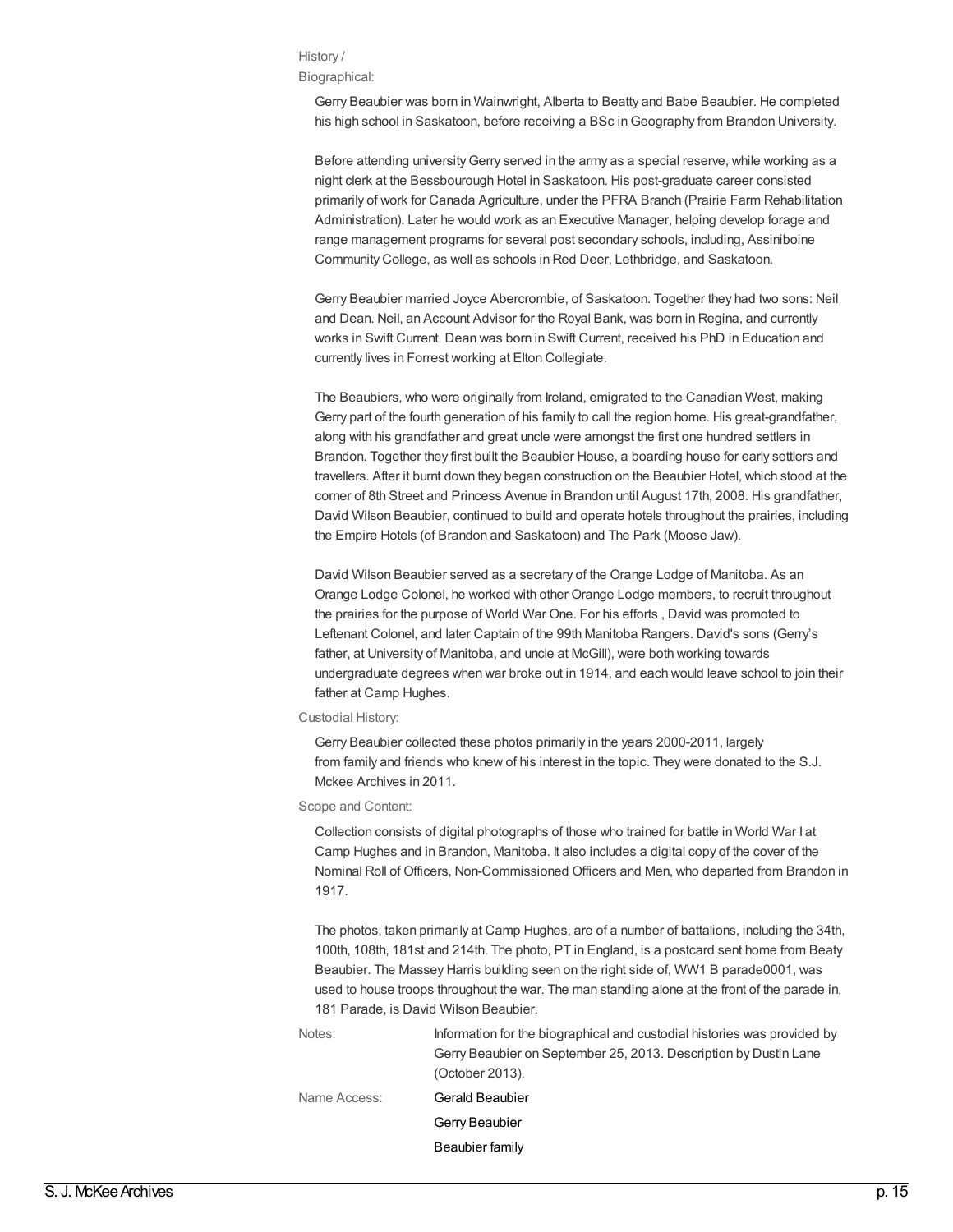Ca[m](http://archives.brandonu.ca/en/list?q=name%3a%22Camp+Hughes%22&p=1&ps=&sort=title_sort+asc)p Hughes B[ra](http://archives.brandonu.ca/en/list?q=name%3a%22Brandon%2c+MB%22&p=1&ps=&sort=title_sort+asc)ndon, MB Lieut. D. Sle[min](http://archives.brandonu.ca/en/list?q=name%3a%22Lieut.+D.+Slemin%22&p=1&ps=&sort=title_sort+asc) Capt. C. S[mit](http://archives.brandonu.ca/en/list?q=name%3a%22Capt.+C.+Smith%22&p=1&ps=&sort=title_sort+asc)h Capt. J. S[tro](http://archives.brandonu.ca/en/list?q=name%3a%22Capt.+J.+Strong%22&p=1&ps=&sort=title_sort+asc)ng Capt. [Rid](http://archives.brandonu.ca/en/list?q=name%3a%22Capt.+Ridgeway%22&p=1&ps=&sort=title_sort+asc)geway [Lie](http://archives.brandonu.ca/en/list?q=name%3a%22Lieut.+W.+Smith%22&p=1&ps=&sort=title_sort+asc)ut. W. Smith Lieut. T. [Willia](http://archives.brandonu.ca/en/list?q=name%3a%22Lieut.+T.+Williams%22&p=1&ps=&sort=title_sort+asc)ms Lieut. H. C[raig](http://archives.brandonu.ca/en/list?q=name%3a%22Lieut.+H.+Craig%22&p=1&ps=&sort=title_sort+asc) Capt. [S.R.](http://archives.brandonu.ca/en/list?q=name%3a%22Capt.+S.R.+Wallace%22&p=1&ps=&sort=title_sort+asc) Wallace Lieut. [D.H.](http://archives.brandonu.ca/en/list?q=name%3a%22Lieut.+D.H.+Beaubier%22&p=1&ps=&sort=title_sort+asc) Beaubier David [Wils](http://archives.brandonu.ca/en/list?q=name%3a%22David+Wilson+Beaubier%22&p=1&ps=&sort=title_sort+asc)on Beaubier Capt. [E.L.](http://archives.brandonu.ca/en/list?q=name%3a%22Capt.+E.L.+Abbott%22&p=1&ps=&sort=title_sort+asc) Abbott Major [E.R.C.](http://archives.brandonu.ca/en/list?q=name%3a%22Major+E.R.C.+Wilcox%22&p=1&ps=&sort=title_sort+asc) Wilcox Major [N.F.](http://archives.brandonu.ca/en/list?q=name%3a%22Major+N.F.+McCahey%22&p=1&ps=&sort=title_sort+asc) McCahey Lt.-Col. Suthe[rla](http://archives.brandonu.ca/en/list?q=name%3a%22Lt.-Col.+Sutherland%22&p=1&ps=&sort=title_sort+asc)nd Lt.-C[ol.](http://archives.brandonu.ca/en/list?q=name%3a%22Lt.-Col.+Foster%22&p=1&ps=&sort=title_sort+asc) Foster Major La[wle](http://archives.brandonu.ca/en/list?q=name%3a%22Major+Lawless%22&p=1&ps=&sort=title_sort+asc)ss Major C[ollie](http://archives.brandonu.ca/en/list?q=name%3a%22Major+Collier%22&p=1&ps=&sort=title_sort+asc)r Capt. [J.D.](http://archives.brandonu.ca/en/list?q=name%3a%22Capt.+J.D.+Young%22&p=1&ps=&sort=title_sort+asc) Young Capt. [A.E.](http://archives.brandonu.ca/en/list?q=name%3a%22Capt.+A.E.+Vanderpump%22&p=1&ps=&sort=title_sort+asc) Vanderpump Capt. [J.E.](http://archives.brandonu.ca/en/list?q=name%3a%22Capt.+J.E.+West%22&p=1&ps=&sort=title_sort+asc) West Capt. [M](http://archives.brandonu.ca/en/list?q=name%3a%22Capt.+Munro%22&p=1&ps=&sort=title_sort+asc)unro [Lie](http://archives.brandonu.ca/en/list?q=name%3a%22Lieut.+Watson%22&p=1&ps=&sort=title_sort+asc)ut. Watson [Lie](http://archives.brandonu.ca/en/list?q=name%3a%22Lieut.+Johnstone%22&p=1&ps=&sort=title_sort+asc)ut. Johnstone [Lie](http://archives.brandonu.ca/en/list?q=name%3a%22Lieut.+McIntosh%22&p=1&ps=&sort=title_sort+asc)ut. McIntosh [Lie](http://archives.brandonu.ca/en/list?q=name%3a%22Lieut.+Cherry%22&p=1&ps=&sort=title_sort+asc)ut. Cherry [Lie](http://archives.brandonu.ca/en/list?q=name%3a%22Lieut.+Bryan%22&p=1&ps=&sort=title_sort+asc)ut. Bryan Lieut. [J.L.](http://archives.brandonu.ca/en/list?q=name%3a%22Lieut.+J.L.+Evans%22&p=1&ps=&sort=title_sort+asc) Evans [Lie](http://archives.brandonu.ca/en/list?q=name%3a%22Lieut.+J.+Kavanaugh%22&p=1&ps=&sort=title_sort+asc)ut. J. Kavanaugh Lieut. I. [Vip](http://archives.brandonu.ca/en/list?q=name%3a%22Lieut.+I.+Vipond%22&p=1&ps=&sort=title_sort+asc)ond Capt. Ruthe[rfo](http://archives.brandonu.ca/en/list?q=name%3a%22Capt.+Rutherford%22&p=1&ps=&sort=title_sort+asc)rd Lieut. [Clu](http://archives.brandonu.ca/en/list?q=name%3a%22Lieut.+Cluff%22&p=1&ps=&sort=title_sort+asc)ff Capt. Ma[ple](http://archives.brandonu.ca/en/list?q=name%3a%22Capt.+Maples%22&p=1&ps=&sort=title_sort+asc)s [Lie](http://archives.brandonu.ca/en/list?q=name%3a%22Lieut.+Lane%22&p=1&ps=&sort=title_sort+asc)ut. Lane Lieut. [E.C.](http://archives.brandonu.ca/en/list?q=name%3a%22Lieut.+E.C.+Whitehead%22&p=1&ps=&sort=title_sort+asc) Whitehead [Lie](http://archives.brandonu.ca/en/list?q=name%3a%22Lieut.+R.+Carleton%22&p=1&ps=&sort=title_sort+asc)ut. R. Carleton Lieut. [B.F.](http://archives.brandonu.ca/en/list?q=name%3a%22Lieut.+B.F.+Beaubier%22&p=1&ps=&sort=title_sort+asc) Beaubier [Fin](http://archives.brandonu.ca/en/list?q=name%3a%22Fincher%22&p=1&ps=&sort=title_sort+asc)cher [Lie](http://archives.brandonu.ca/en/list?q=name%3a%22Lieut.+Beaver%22&p=1&ps=&sort=title_sort+asc)ut. Beaver [Lie](http://archives.brandonu.ca/en/list?q=name%3a%22Lieut.+McCool%22&p=1&ps=&sort=title_sort+asc)ut. McCool [Lieut.](http://archives.brandonu.ca/en/list?q=name%3a%22Lieut.+A.P.+Milk%22&p=1&ps=&sort=title_sort+asc) A.P. Milk Lieut. [Joseph](http://archives.brandonu.ca/en/list?q=name%3a%22Lieut.+Joseph+Hardy%22&p=1&ps=&sort=title_sort+asc) Hardy [Lie](http://archives.brandonu.ca/en/list?q=name%3a%22Lieut.+K.+Spencer%22&p=1&ps=&sort=title_sort+asc)ut. K. Spencer [Lie](http://archives.brandonu.ca/en/list?q=name%3a%22Lieut.+J.+Faulkner%22&p=1&ps=&sort=title_sort+asc)ut. J. Faulkner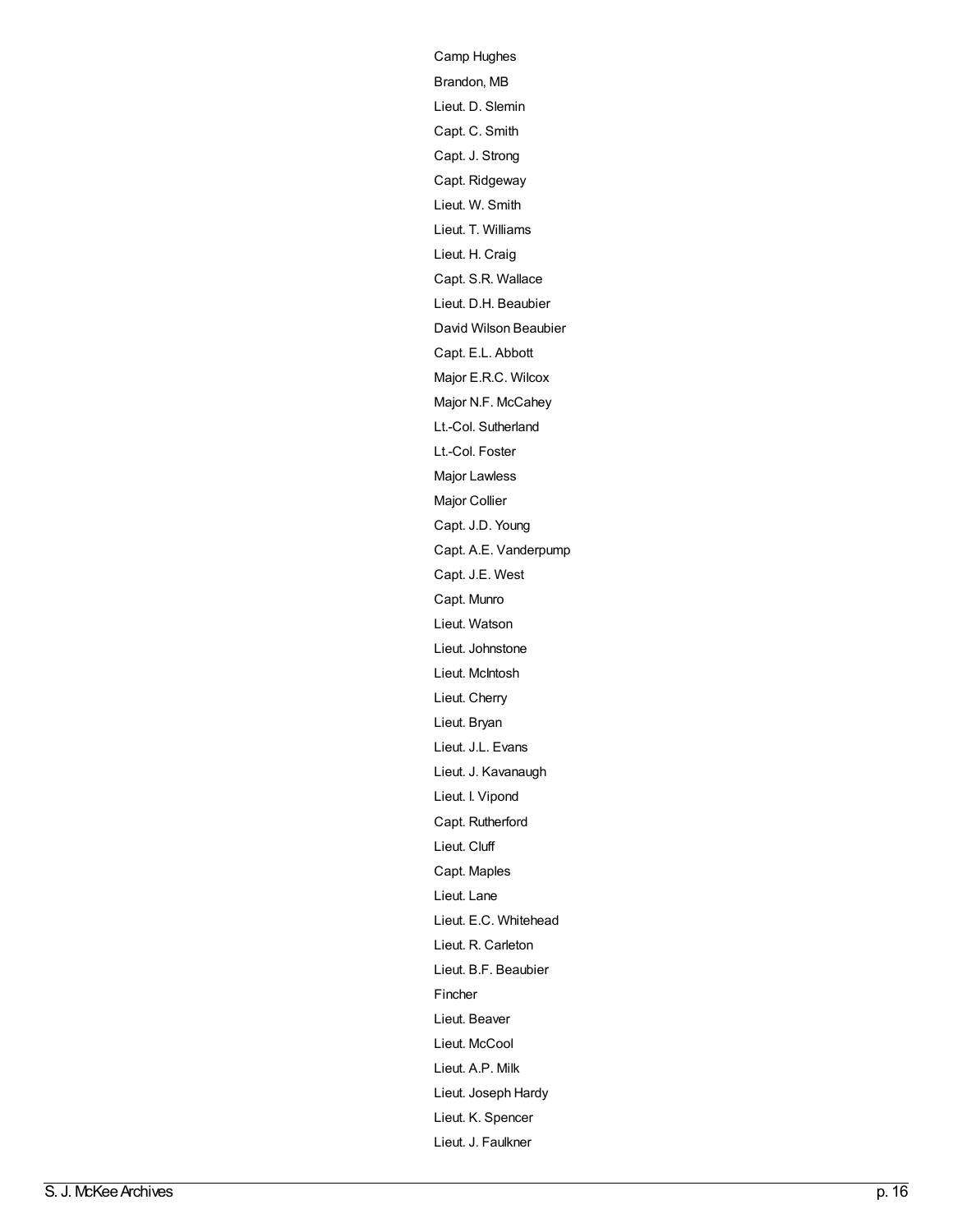|                   | Lieut. F. Keall                                  |
|-------------------|--------------------------------------------------|
|                   | 181st Battalion                                  |
|                   | 181st Brandon Overseas Battalion Band            |
|                   | A. Gov. Lines 108th                              |
|                   | No. 13 Platoon 108th Battalion                   |
|                   | 184th Battalion                                  |
|                   | 34th Fort Garry                                  |
|                   | 100th Battalion                                  |
|                   | 214th Battalion                                  |
|                   | 108th Signallers                                 |
|                   | Stretcher Bearer Section 108th                   |
|                   | Machine Gun Section 108th Battalion              |
| Subject Access:   | 181st Brandon Overseas Battalion<br>armed forces |
|                   | military personnel                               |
|                   | barracks                                         |
|                   | public ceremonies                                |
|                   | downtown                                         |
|                   | historic sites                                   |
|                   | railroads                                        |
|                   | military services                                |
|                   | parades                                          |
|                   | regional parks                                   |
|                   | passenger trains                                 |
|                   | Veterans                                         |
|                   | railway stations                                 |
|                   | train stations                                   |
|                   | restaurants                                      |
|                   | food services                                    |
|                   | war                                              |
|                   | World War I                                      |
|                   | World War One                                    |
|                   | First World War                                  |
|                   | The Great War                                    |
| Storage Location: | T: drive/shared 02/web photos                    |



## United Commercial Travelers Ladies Auxiliary #112 collection <http://archives.brandonu.ca/en/permalink/descriptions13614>

| Part Of:           | RG 5 Western Manitoba Manuscript Collection |
|--------------------|---------------------------------------------|
| Description Level: | Collection                                  |
| Accession Number:  | 1-2013                                      |
| GMD:               | multiple media                              |
| Date Range:        | October 30, 1937 - October 2006             |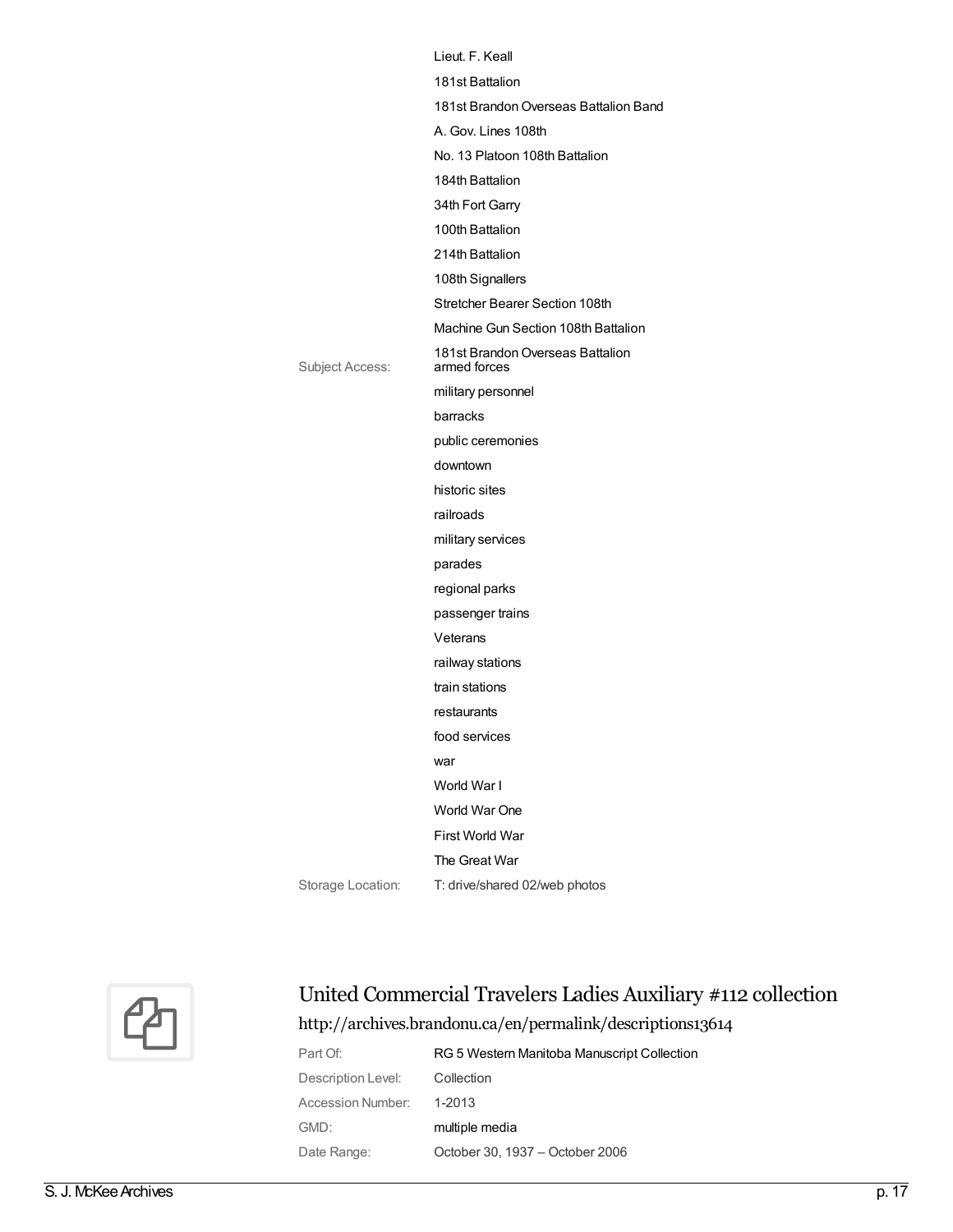Physical Description: 51cm of textual records

141 photographs

6 artifacts

History /

Biographical:

The Brandon Ladies Auxiliary #112 of the United Commercial Travelers of America received its charter on October 30, 1937 at their first meeting, which took place in the Rose Room of the Prince Edward Hotel in Brandon, Manitoba. At this time the membership of the Ladies Auxiliary #112 consisted of 27 Sisters. Brother Ernie Tatton, Grand Counselor at the time, presented the Ladies Auxiliary with their Bible in May 1938. Winnipeg Auxiliary #48 gave the Brandon Auxiliary their Bible Book Mark and Saskatoon Auxiliary #23 gave them their gavel.

Initial meetings were held in the Rose Room of the Prince Edward Hotel on Saturday evenings, when the Brothers would meet after their weekly travels. Meetings were then moved to the Kelly Block on 8th Street. Here the Sisters would meet downstairs and the Brothers upstairs. Meetings were usually followed by dancing, singing, and lunch downstairs. Meetings were held in the Masonic Temple, the Knights of Columbus Hall, the Orange Hall, the Oddfellows Hall, and eventually in the UCT Hall. Throughout all the location changes, a social hour was still held with the Brothers.

The Brandon Auxiliary always performed the ritualistic and floor drill work. Originally, patrols only joined the Officers when Brandon Auxiliary was hosting a Grand Session. Patrols, with matching outfits, soon became a part of the floor work at every meeting. Officers were required to wear the proper attire. Capes were introduced in 1940 and white shoes, stockings, and dresses in 1941. Membership swelled over the years and 50 years after being inaugurated the Brandon Auxiliary could claim 136 Sisters.

The Brandon Ladies Auxiliary #112 was always very active within the larger community, especially with fundraising and charitable donation. Initially the Brandon Auxiliary supported the Red Cross by sewing and knitting. The Brandon Auxiliary also supported the Canadian Cancer Society at this time by making dressings. Rummage sales and teas were used to fundraise at the time. Teas were used in conjunction with the wives of the Steam Plant to purchase equipment for the first school in Brandon that taught developmentally delayed children. The Brandon Auxiliary also did fundraising teas, Walk-a-thons, bazaars, and raffles for the Camroc workshop, which was built for older handicapped students.

Bingo games were used to raise funds as well. Other projects of the Brandon Ladies Auxiliary include:

1. Builders of Women – provides help to needy girls and women and gives a scholarship out at the Festival of the Arts. In 1969 the Ladies Auxiliary refurnished the third floor of the YWCA.

2. Cancer – assistance with the annual canvas, ride and run events, putting on an event with a speaker and film, and a survey of sisters who had their annual pap test.

3. Handicapped Children – purchase of equipment for the handicapped classes at George Fitton School and the COR Enterprises (formerly Camroc) workshop. One sister was a volunteer for their swimming and bowling classes, among other things.

4. The Three Benevolent Funds

5. May E. Tisdale Educational Fund – donated to this fund every year, usually in memory of deceased sisters.

6. BrandonGeneral Hospital Special Equipment Fund – every year a sum was included in the Ladies Auxiliary budget to purchase special equipment for the Brandon Hospital.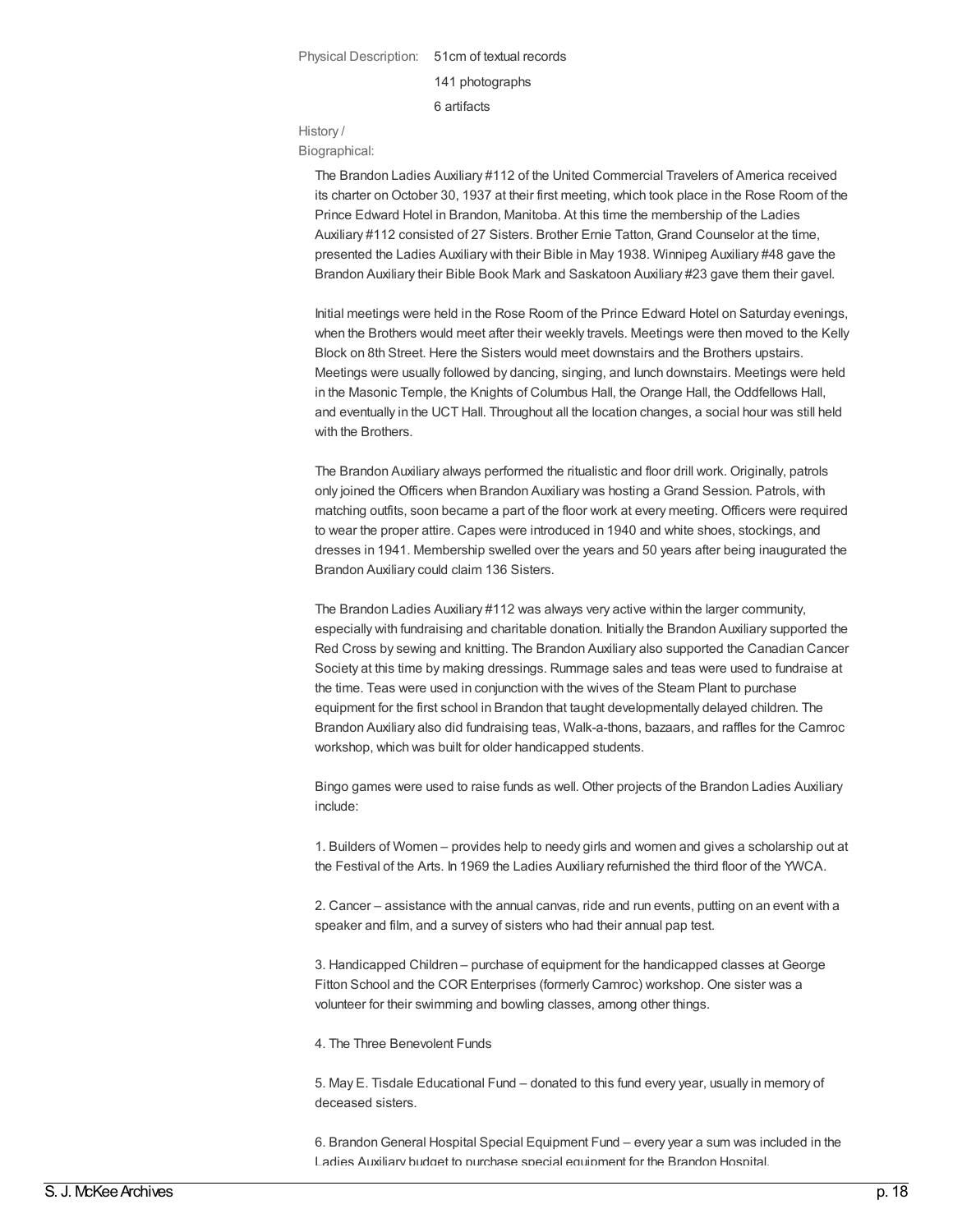Civic Service donations included the Mental Health Centre Christmas gifts, three Christmas hampers for needy families, Canadian Diabetes Association, Manitoba Heart Fund, and Brandon Figure Skating Club.

In 1962, the Auxiliary's 25th birthday, their first Dessert Party and Bake Sale was held. This had the stated objectives of growing and working together as a group and raising money for the organization. This became an annual event. Sisters who had attended for 25 years were honoured at the Auxiliary's 36th birthday celebration. Every birthday after that, sisters who had attended for 25 years were guests at the dinner and presented with a corsage and a gift. Sick and bereaved were also remembered at these functions. In the 1980s the Ladies Auxiliary continued to support the UCT Brandon Council #448 in the Annual Travellers Day Parade, Grand Sessions, and other functions.

In the early 1990s the United Commercial Travelers voted to allow women to join the Councils. This marked the beginning of the end for the Auxiliaries. However, ladies who had no connection to a Council could join an Auxiliary now whereas before only a wife, sister, or granddaughter of a Council member could join.

The final Grand Auxiliary Sessions were held in Brandon in May 2003. By this point only three auxiliaries were still active across Manitoba, Saskatchewan, and Alberta and all had difficulty recruiting new members. Most of the membership at this time was elderly and unable to take office or work at teas and other such events. Calgary and Regina's Auxiliaries were down to less than twelve members. Brandon still had more than 90 on the membership roll but only about 20 attended meetings regularly and it was becoming difficult to fill Officer positions.

The final Dessert and Bake Sale was held inOctober 2002 and was the 40th such event. With the demise of the Grand Auxiliary in 2003, it was decided that Brandon would continue to operate; however, after a year it was decided that Brandon would no longer operate as a formal auxiliary. Monthly luncheons would now be held with December being a Christmas Party supper. The last formal meeting was held in the Parkview Seniors complex on March 22, 2004.

The money in the Grand Auxiliary's account was distributed to the three remaining auxiliaries based on how much had been contributed over the preceding ten years. Brandon received \$2,500 and had about \$5,000 in their account. When formal meetings were discontinued it was decided to donate \$5,000 to the "A Bed for You, A Bed for Me" campaign of the Brandon General Hospital. Approximately \$1,100 was given to their Chairs from Mentally Challenged and Builders of Women to use as they pleased.

All members on the membership roll were contacted and asked if they wished to remain members. Several decided not to but 50 members remained. Each member under 80 paid a \$5 membership fee in April or October. Beginning in 2004, \$1 was collected from every member that attended a luncheon to pay for stamps and cards sent to those who were ill, lost a loved one, turned 80, etc. Fundraising is limited to selling Riverview Curling Club Lottery Calendars for which the Ladies Auxiliary #112 received \$4. In 2005 \$128 was collected and \$25 donated to five different charities.

In 2006, sisters of the Auxiliary still worked at the Fairview Daffodil Tea for Cancer, put on the January birthday party at Hillcrest Place, worked the Big Craft Sale at the Keystone Centre in October, worked with the Salvation Army Kettles at Christmas, and sold carnatons for multiple sclerosis and daffodils for the Cancer Society. Luncheons held averaged about 20 members and 25 at Christmas.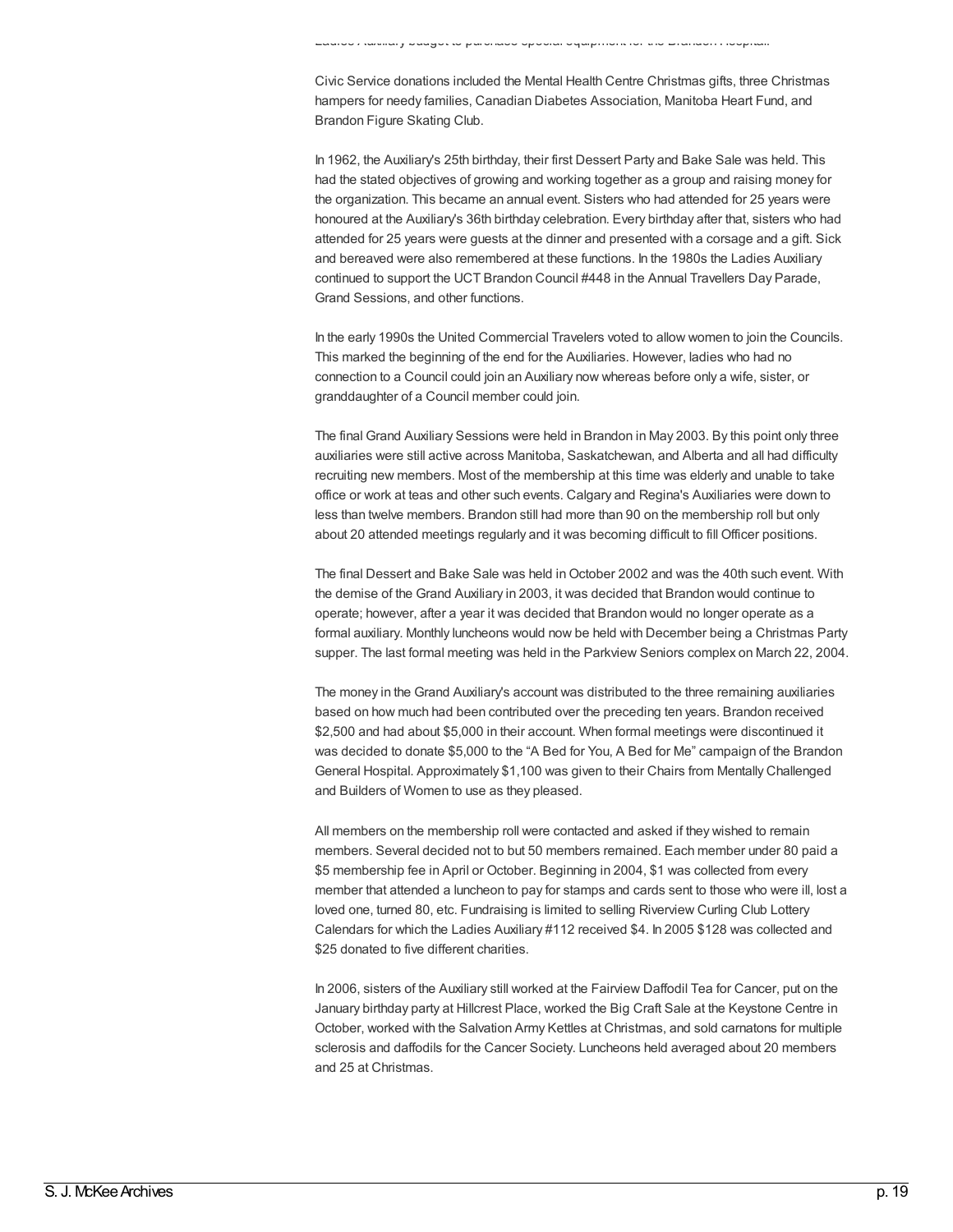#### Custodial History:

Records were created and collected by the members of the Brandon United Commercial Travelers Ladies Auxiliary #112. The collection was donated to the S.J. McKee Archives in March 2007.

Scope and Content:

Collection consists of records that document the origin, activities, and ultimately the disbandment of the Brandon Ladies Auxiliary #112 of the Order of the United Commercial Travelers of America. These records were created and accumulated during the nearly 70 year existence of the UCT Ladies Auxiliary #112.

The collection consists of the minutes of their meetings from November 1939 to November 1991, photographs of the members, and sign-in books from October 1937 to March 1991. It also contains the account ledger from April 1972 to March 1997. Several scrapbooks containing photographs and newspaper clippings related to the activities and members of the Ladies Auxiliary and the United Commercial Travelers, spanning the nearly 70 lifespan of the organization, are also included in the collection.

Both the United Commercial Travelers Council #448 and the United Commercial Travelers Ladies Auxiliary #112 were very active in raising funds for various charitable organizations. Money was raised for the BrandonGeneral Hospital, as well as for George Fitton School to assist with their special education program. Organizations such as the Red Cross, the Canadian Cancer Society, special needs organizations, United Way, the Multiple Sclerosis Society, and several other organizations all received the benefits of UCT fundraising. Scholarships were also given out. Teas, dessert and bake sales, sewing and knitting, rummage sales, Walk-a-thons, bazaars, and raffles were all used to raise money for charitable donations.

Collection also contains various artifacts including a gavel, the original charter of the Ladies Auxiliary #112, nomination balls, officer's badges, a Bible, and the cloth used for the draping of a deceased member's charter. Also included is a handbook detailing the rituals carried out by the United Commercial Travelers of America.

| Notes:       | History/biographical information provided by Sister Bernice Nerbas of the<br>UCT Ladies Auxiliary #112. Copies of their history are found in the<br>collection. Description by Joseph Dauphinais (October 2013). |
|--------------|------------------------------------------------------------------------------------------------------------------------------------------------------------------------------------------------------------------|
| Name Access: | The Order of the United Commercial Travelers of America (UCT)                                                                                                                                                    |
|              | The Order of the United Commercial Travelers of America (UCT) Ladies<br>Auxiliary                                                                                                                                |
|              | The Order of the United Commercial Travelers of America #448                                                                                                                                                     |
|              | The Order of the United Commercial Travelers of America Ladies<br>Auxiliary #112                                                                                                                                 |
|              | <b>UCT</b>                                                                                                                                                                                                       |
|              | UCT Ladies Auxiliary #112                                                                                                                                                                                        |
|              | Jessie Tatton                                                                                                                                                                                                    |
|              | Florence Offer                                                                                                                                                                                                   |
|              | Bertha Baker                                                                                                                                                                                                     |
|              | Wilma Martin                                                                                                                                                                                                     |
|              | <b>Hattie Moffat</b>                                                                                                                                                                                             |
|              | <b>Isabelle Driver</b>                                                                                                                                                                                           |
|              | <b>Belle Driver</b>                                                                                                                                                                                              |
|              | Rose Woodlock                                                                                                                                                                                                    |
|              | Kay Quinn                                                                                                                                                                                                        |
|              |                                                                                                                                                                                                                  |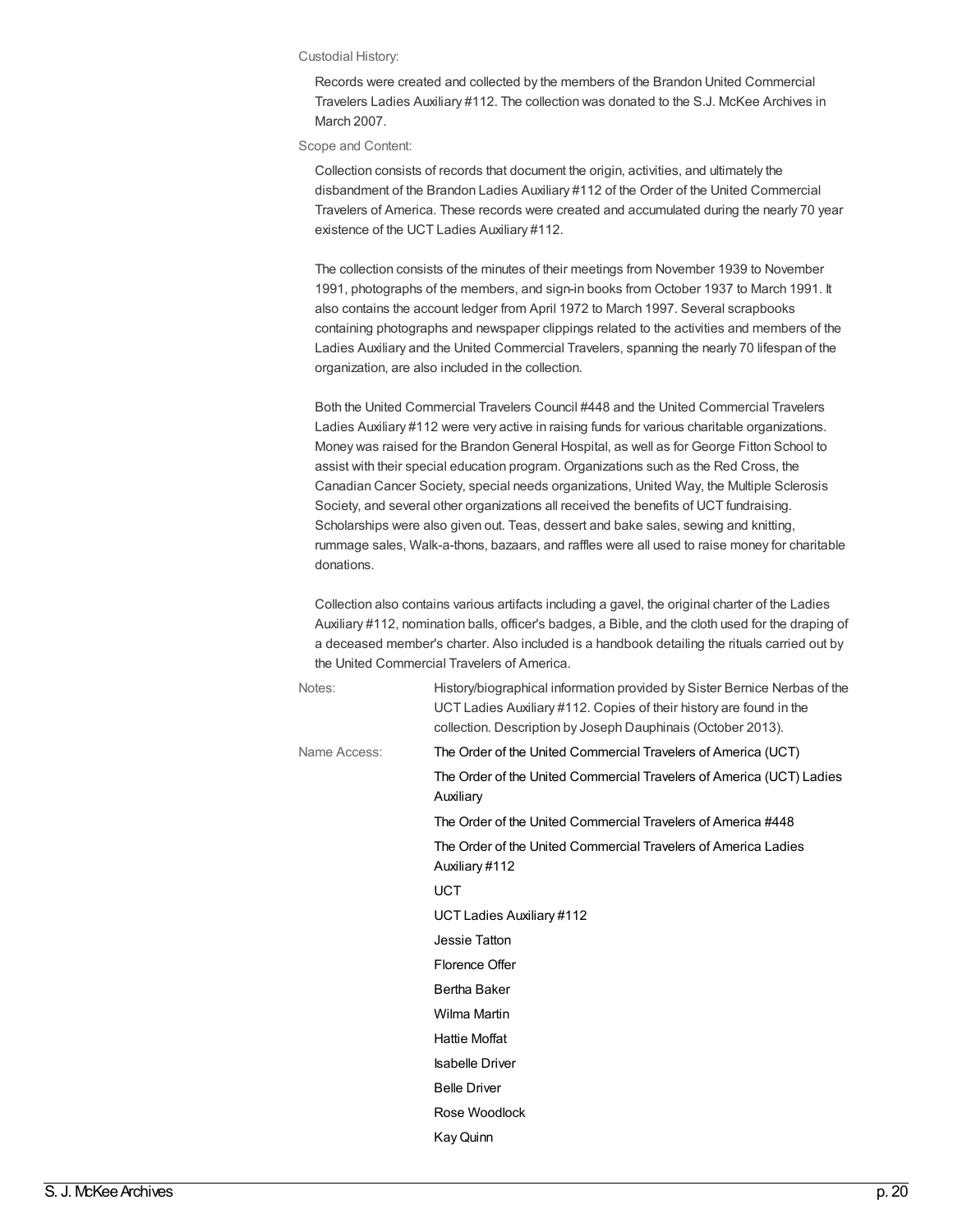[Bla](http://archives.brandonu.ca/en/list?q=name%3a%22Blanche+Macleay%22&p=1&ps=&sort=title_sort+asc)nche Macleay [Dia](http://archives.brandonu.ca/en/list?q=name%3a%22Diane+Finch%22&p=1&ps=&sort=title_sort+asc)ne Finch J e a n [Willia](http://archives.brandonu.ca/en/list?q=name%3a%22Jean+Williamson%22&p=1&ps=&sort=title_sort+asc) m s o n Anne Lar[kin](http://archives.brandonu.ca/en/list?q=name%3a%22Anne+Larkins%22&p=1&ps=&sort=title_sort+asc)s D o [ris](http://archives.brandonu.ca/en/list?q=name%3a%22Doris+Gromb%22&p=1&ps=&sort=title_sort+asc) G ro m b H[ele](http://archives.brandonu.ca/en/list?q=name%3a%22Helen+Cook%22&p=1&ps=&sort=title_sort+asc)n Cook Mae MacEdwa[rd](http://archives.brandonu.ca/en/list?q=name%3a%22Mae+MacEdwards%22&p=1&ps=&sort=title_sort+asc)s H[eidi](http://archives.brandonu.ca/en/list?q=name%3a%22Heidi+Cleuett%22&p=1&ps=&sort=title_sort+asc) Cleuett [Flo](http://archives.brandonu.ca/en/list?q=name%3a%22Flora+Francis%22&p=1&ps=&sort=title_sort+asc) ra F ra n cis [Gla](http://archives.brandonu.ca/en/list?q=name%3a%22Gladys+Quinn%22&p=1&ps=&sort=title_sort+asc) d ys Q uin n Janet MacLeod My[rtle](http://archives.brandonu.ca/en/list?q=name%3a%22Myrtle+Cook%22&p=1&ps=&sort=title_sort+asc) Cook [Lillia](http://archives.brandonu.ca/en/list?q=name%3a%22Lillian+Hare%22&p=1&ps=&sort=title_sort+asc)n Hare Margaret G[eile](http://archives.brandonu.ca/en/list?q=name%3a%22Margaret+Geiler%22&p=1&ps=&sort=title_sort+asc)r [Alic](http://archives.brandonu.ca/en/list?q=name%3a%22Alice+Cosgrove%22&p=1&ps=&sort=title_sort+asc)e Cosgrove Ph[yllis](http://archives.brandonu.ca/en/list?q=name%3a%22Phyllis+Clark%22&p=1&ps=&sort=title_sort+asc) Clark Charlotte K[ellie](http://archives.brandonu.ca/en/list?q=name%3a%22Charlotte+Kellie%22&p=1&ps=&sort=title_sort+asc) Dot [M](http://archives.brandonu.ca/en/list?q=name%3a%22Dot+MacKay%22&p=1&ps=&sort=title_sort+asc)acKay Audrey Campb[ell](http://archives.brandonu.ca/en/list?q=name%3a%22Audrey+Campbell%22&p=1&ps=&sort=title_sort+asc) Jean [Chrisp](http://archives.brandonu.ca/en/list?q=name%3a%22Jean+Chrisp%22&p=1&ps=&sort=title_sort+asc) Patricia [Brooking](http://archives.brandonu.ca/en/list?q=name%3a%22Patricia+Brooking%22&p=1&ps=&sort=title_sort+asc) Pat [Brooking](http://archives.brandonu.ca/en/list?q=name%3a%22Pat+Brooking%22&p=1&ps=&sort=title_sort+asc) [Patricia](http://archives.brandonu.ca/en/list?q=name%3a%22Patricia+Scott%22&p=1&ps=&sort=title_sort+asc) Scott [Jaye](http://archives.brandonu.ca/en/list?q=name%3a%22Jaye+Little%22&p=1&ps=&sort=title_sort+asc) Little Iva [Brynelson](http://archives.brandonu.ca/en/list?q=name%3a%22Iva+Brynelson%22&p=1&ps=&sort=title_sort+asc) Marilyn [Johnston](http://archives.brandonu.ca/en/list?q=name%3a%22Marilyn+Johnston%22&p=1&ps=&sort=title_sort+asc) Doris [Stanzeleit](http://archives.brandonu.ca/en/list?q=name%3a%22Doris+Stanzeleit%22&p=1&ps=&sort=title_sort+asc) [Mildred](http://archives.brandonu.ca/en/list?q=name%3a%22Mildred+Darvill%22&p=1&ps=&sort=title_sort+asc) Darvill [Bernice](http://archives.brandonu.ca/en/list?q=name%3a%22Bernice+Keown%22&p=1&ps=&sort=title_sort+asc) Keown Myrtle [Kardash](http://archives.brandonu.ca/en/list?q=name%3a%22Myrtle+Kardash%22&p=1&ps=&sort=title_sort+asc) Linda [Koshowski](http://archives.brandonu.ca/en/list?q=name%3a%22Linda+Koshowski%22&p=1&ps=&sort=title_sort+asc) Vonnie [Coates](http://archives.brandonu.ca/en/list?q=name%3a%22Vonnie+Coates%22&p=1&ps=&sort=title_sort+asc) [Carole](http://archives.brandonu.ca/en/list?q=name%3a%22Carole+Mann%22&p=1&ps=&sort=title_sort+asc) Mann Anne [Dunwald](http://archives.brandonu.ca/en/list?q=name%3a%22Anne+Dunwald%22&p=1&ps=&sort=title_sort+asc) [Brenda](http://archives.brandonu.ca/en/list?q=name%3a%22Brenda+Loll%22&p=1&ps=&sort=title_sort+asc) Loll Aileen [Smalley](http://archives.brandonu.ca/en/list?q=name%3a%22Aileen+Smalley%22&p=1&ps=&sort=title_sort+asc) [Phyllis](http://archives.brandonu.ca/en/list?q=name%3a%22Phyllis+Elliott%22&p=1&ps=&sort=title_sort+asc) Elliott Donna [Thompson](http://archives.brandonu.ca/en/list?q=name%3a%22Donna+Thompson%22&p=1&ps=&sort=title_sort+asc) Elfriede [Verstock](http://archives.brandonu.ca/en/list?q=name%3a%22Elfriede+Verstock%22&p=1&ps=&sort=title_sort+asc) Freddie [Verstock](http://archives.brandonu.ca/en/list?q=name%3a%22Freddie+Verstock%22&p=1&ps=&sort=title_sort+asc) Heather [Bernhard](http://archives.brandonu.ca/en/list?q=name%3a%22Heather+Bernhardt%22&p=1&ps=&sort=title_sort+asc) t [Lin](http://archives.brandonu.ca/en/list?q=name%3a%22Linda+Garson%22&p=1&ps=&sort=title_sort+asc)da Garson Ka[thle](http://archives.brandonu.ca/en/list?q=name%3a%22Kathleen+Heppner%22&p=1&ps=&sort=title_sort+asc)en Heppner L[ois](http://archives.brandonu.ca/en/list?q=name%3a%22Lois+Osudar%22&p=1&ps=&sort=title_sort+asc) Osudar

[Ric](http://archives.brandonu.ca/en/list?q=name%3a%22Ricki+Woods%22&p=1&ps=&sort=title_sort+asc)ki Woods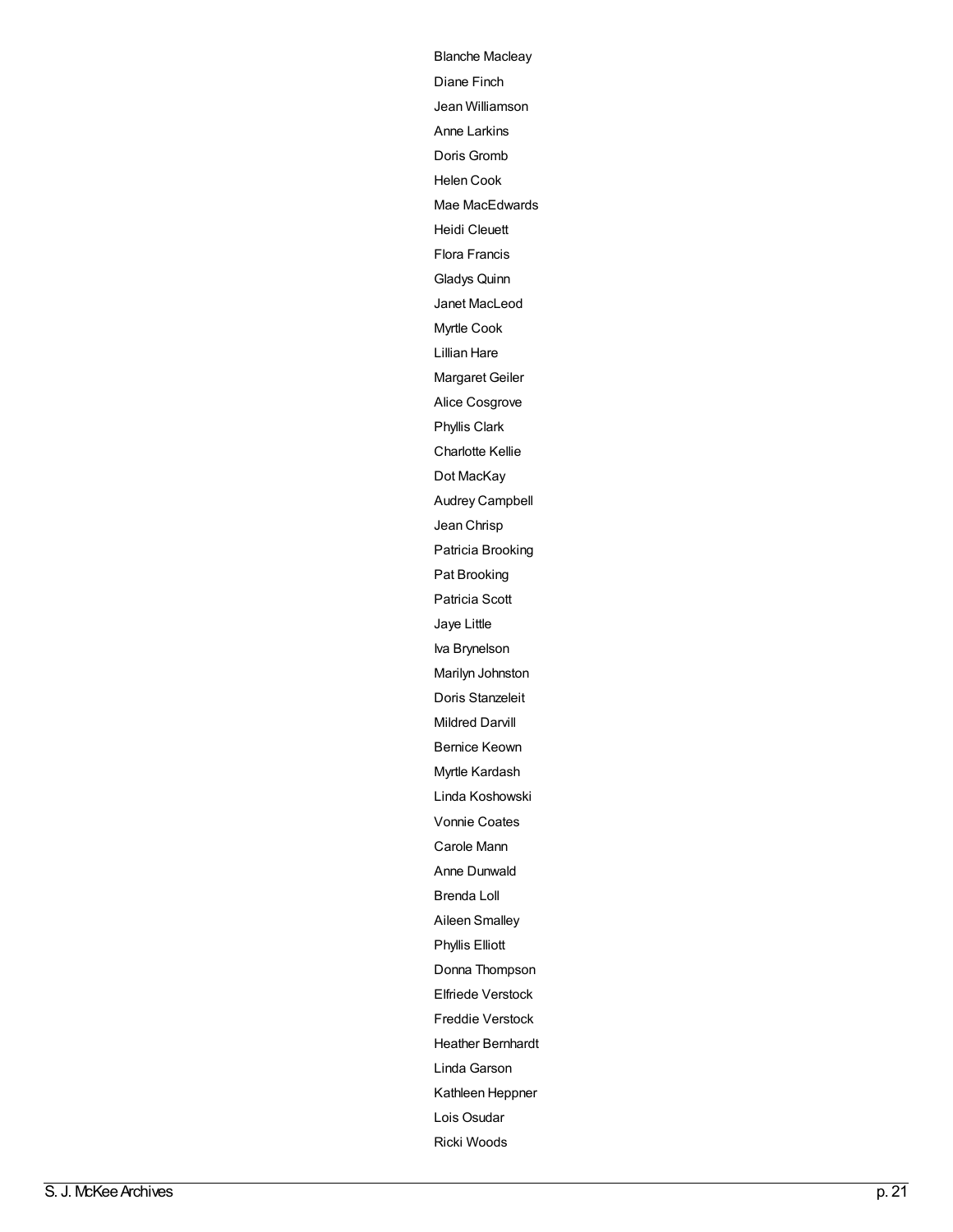|                   | <b>Bernice Nerbas</b>                                               |
|-------------------|---------------------------------------------------------------------|
| Subject Access:   | <b>Wamen'Sorgenizations</b>                                         |
|                   | charitable organizations                                            |
| Storage Location: | 2013 accessions                                                     |
| Related Material: | The Order of the United Commercial Travelers of America (UCT) fonds |
|                   | (5-2008), 4 photographs in the CKX fonds (11-2010.05, 11-2010.06a,  |
|                   | 11-2010. U6b, 11-2010. U6c), Jack Stothard collection (4-2013)      |



### Laura Ann Orchard collection

### <http://archives.brandonu.ca/en/permalink/descriptions13615>

| Part Of:              | RG 5 Western Manitoba Manuscript Collection |
|-----------------------|---------------------------------------------|
| Description Level:    | Collection                                  |
| Accession Number:     | 14-2013                                     |
| GMD:                  | multiple media                              |
| Date Range:           | 1928-1933                                   |
| Physical Description: | 3.5 cm textual records                      |
|                       | 10 photographs (b/w)                        |

History /

Biographical:

Laura Anne Orchard was born on July 31, 1909 at Graysville, MB to Jeannie and Harold Orchard. She was the fourth of six children. In 1912, the family moved to Glenorchie Farm in the Morton district near Miami, MB.

Laura attended Morton School and Miami High School, completing Grade XI, then attended Manitou Normal School in 1928-1929. She taught in one-room schools: Bracken near Laurier (1929-1930); Rothesay near Isabella (19301-1931 or 1932); and Badger near Roland (1932- 1933).

After Laura married Hugh Loyns in 1934, they farmed near Roseisle, MB and raised two children, Shirley, who became a high school teacher, and Alwyn, who became a university professor.

Laura continued to work with young people through 4-H Clubs. She also served on Eldviado school board, the one-room school where her children attended. In 1958, Laura returned to teaching at Roseisle Consolidated School District until 1961. When Laura and Hugh left the farm to live in Vanderhoof, B.C., she worked as a resource teacher in Vanderhoof Elementary School from 1965-1974. Though she never completed Grade XII, she did continue to keep abreast of teaching methods through correspondence courses, workshops, and summer sessions.

In the late 1970's, Laura and Hugh retired to Chilliwack, B.C. Laura Anne Orchard died at Chilliwack on July 28, 1983.

Custodial History:

The records in the collection were in the possession of Shirley Hicks, Laura Anne Orchard's daughter, until donated to the S.J. McKee Archives in September 2013.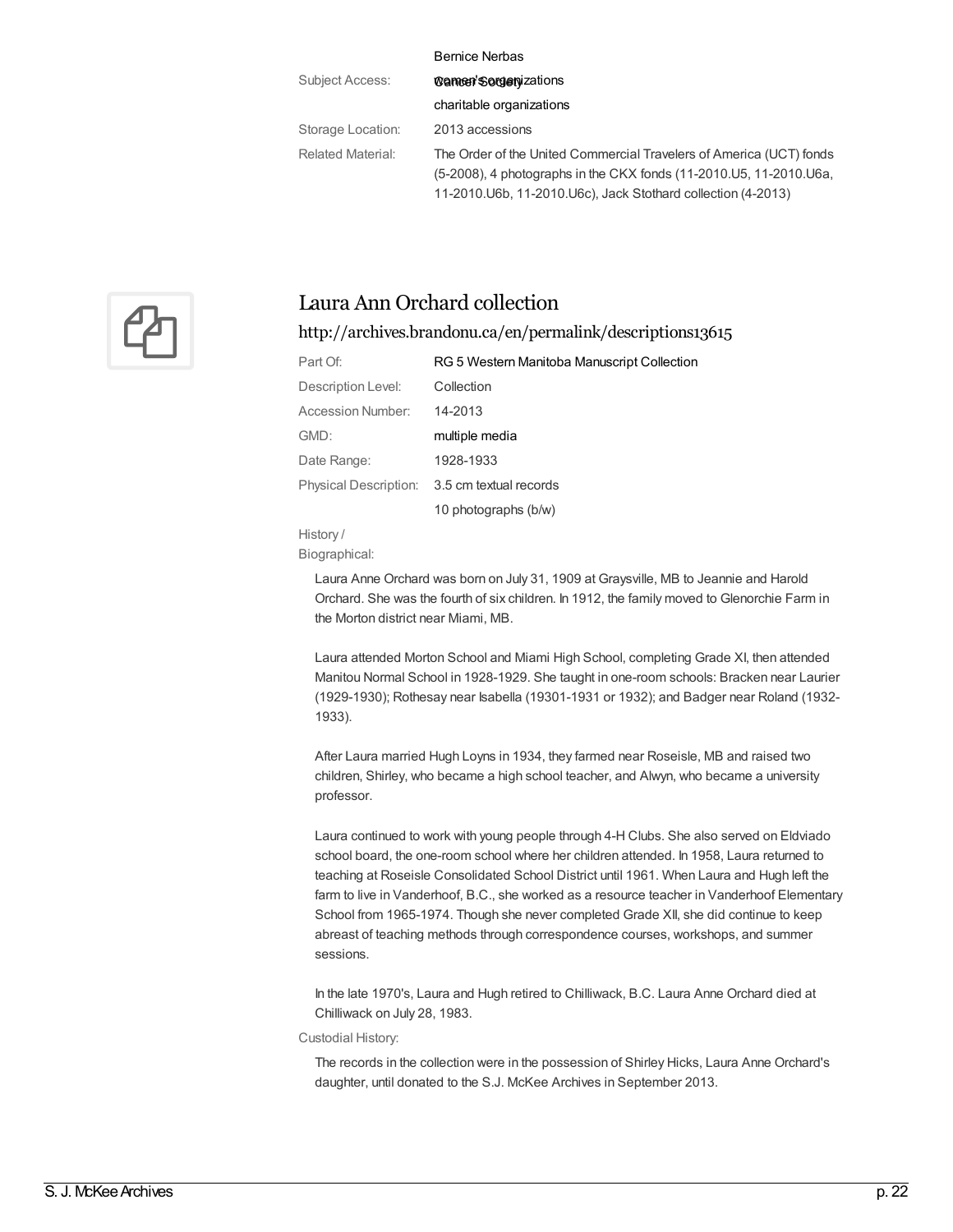#### Scope and Content:

Collection consists of records related to Orchard's time at Manitou Normal School. The textual records include: An autograph book with signatures of all the students at Manitou Normal School; Department of Education Entrance examinations for drawing (1929), composition (1929,1930), science (1929), and physiology and hygiene (1930) ; a copy of the Manitou Normal School Closing Ceremonies programme (1929); a notebook on how to teach reading (c.1929); a lesson plan notebook containing notes on various subjects including Manitou Normal School executive, Students, Arithmetic, Primary Reading, Grammar, History, Poetry, Spelling, Geography, Geometry, Science, and class scores.

The collection also contains ten black and white reproduction photographs including: the 1928- 1929 Manitou Normal School composite portrait; the Manitou Normal School building; Manitou Normal School Executive; Mr. Gordon, School Principal (1927-1930); various students; and an individual photo of Laura Orchard.

| Notes:       | History/Bio information was provided by Shirley Hicks. Description by<br>John Ball (2013). |
|--------------|--------------------------------------------------------------------------------------------|
| Name Access: | J.W. Gordon                                                                                |
|              | H.F. Griffen                                                                               |
|              | <b>Miss Forrest</b>                                                                        |
|              | Miss Broadfoot                                                                             |
|              | Miss Robertson                                                                             |
|              | <b>Etta Beatty</b>                                                                         |
|              | John Bock                                                                                  |
|              | Peter Boldt                                                                                |
|              | Helmea Brown                                                                               |
|              | V. Bigford                                                                                 |
|              | Margaret Billson                                                                           |
|              | Francis Campbell                                                                           |
|              | M. Correll                                                                                 |
|              | M. Dyck                                                                                    |
|              | Peter Frank                                                                                |
|              | N. Forresst                                                                                |
|              | E. Fredrickson                                                                             |
|              | M. Fontaine                                                                                |
|              | <b>Mabel Garnell</b>                                                                       |
|              | Hazel Galvraith                                                                            |
|              | Nina Gibbons                                                                               |
|              | E. Graham                                                                                  |
|              | Peter Heinrichs                                                                            |
|              | Elma Johanson                                                                              |
|              | Mary Kelly                                                                                 |
|              | Lorna Mark                                                                                 |
|              | <b>B.</b> McConnell                                                                        |
|              | L. McConnell                                                                               |
|              | Frank Morrison                                                                             |
|              | D. Metcalfe                                                                                |
|              | Olga Newman                                                                                |
|              | George North                                                                               |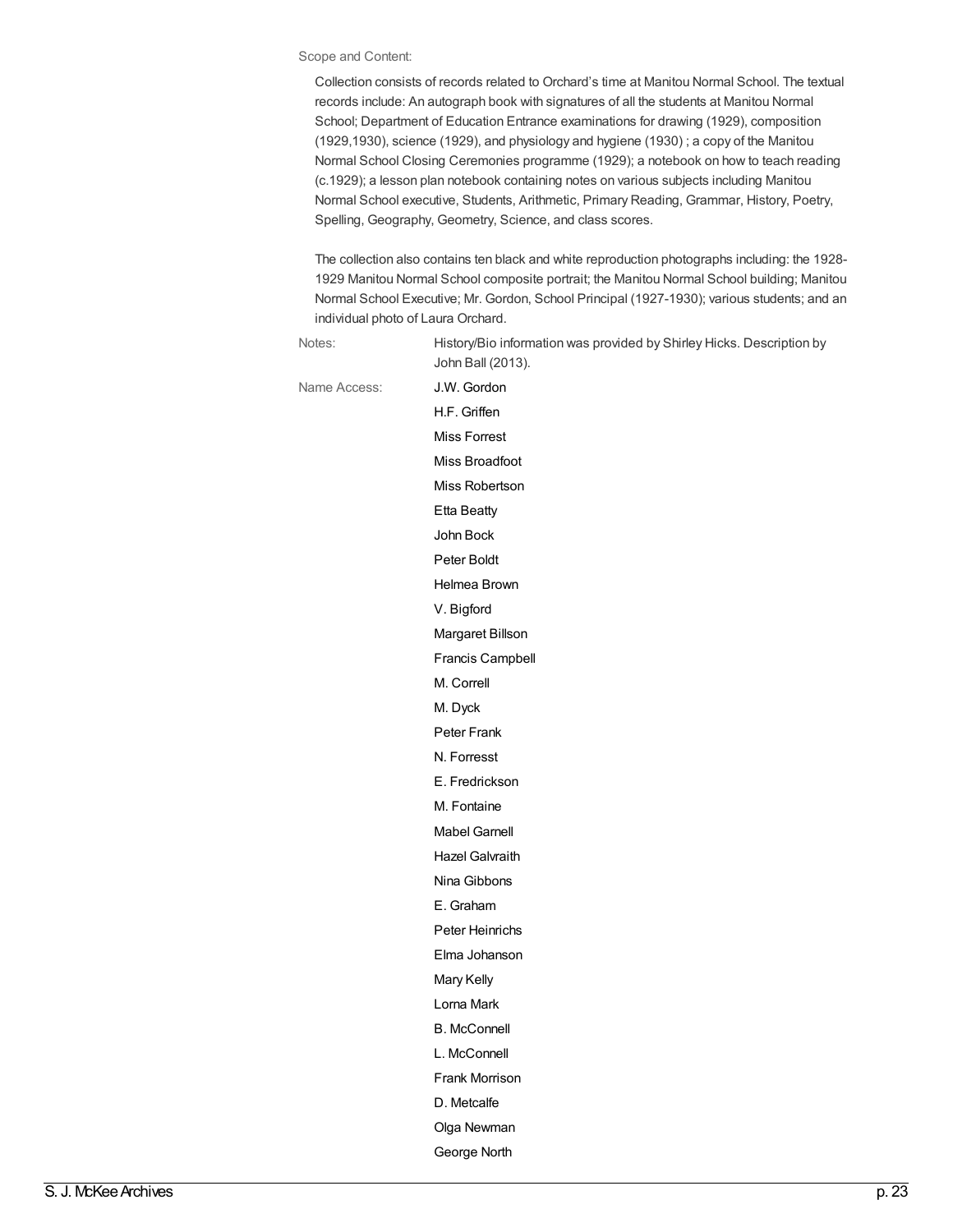|                   | Laura Orchard          |
|-------------------|------------------------|
|                   | Mavis Payette          |
|                   | E. Rushforth           |
|                   | M. Seward              |
|                   | <b>Helen Stewart</b>   |
|                   | <b>Ellis Stewart</b>   |
|                   | F. Stewart             |
|                   | Jean Simpson           |
|                   | Annie Sprott           |
|                   | <b>Mary Stevens</b>    |
|                   | <b>Mary Sutton</b>     |
|                   | <b>Beth Sutherland</b> |
|                   | Karl Shamasson         |
|                   | Jean Shiells           |
|                   | William Wright         |
|                   | E. Woodmansee          |
|                   | Peter Wiebe            |
| Subject Access:   | Teaching               |
|                   | Education              |
|                   | normal schools         |
|                   | schools                |
| Storage Location: | 2013 accessions        |
|                   |                        |



### Fred McGuinness collection

## <http://archives.brandonu.ca/en/permalink/descriptions13654>

| Other Title Info:        | Title based on the name of donor            |
|--------------------------|---------------------------------------------|
| Part Of:                 | RG 5 Western Manitoba Manuscript Collection |
| Description Level:       | Collection                                  |
| Accession Number:        | 1-2015                                      |
| GMD:                     | multiple media                              |
| Date Range:              | c. 1880 - 2010                              |
| Physical Description:    | Approximately 7.4 m of textual records      |
|                          | Approximately 300 photographs (unprocessed) |
|                          | Other media (see Material Details)          |
| <b>Material Details:</b> | 10 sound recordings                         |
|                          | 17 artifacts                                |
|                          | 49 booklets                                 |
|                          | 3 maps                                      |
|                          | 3 newsletters                               |
|                          | 18 periodicals                              |
|                          | 16 pamphlets                                |
|                          | 35 newspapers [oversize drawer]             |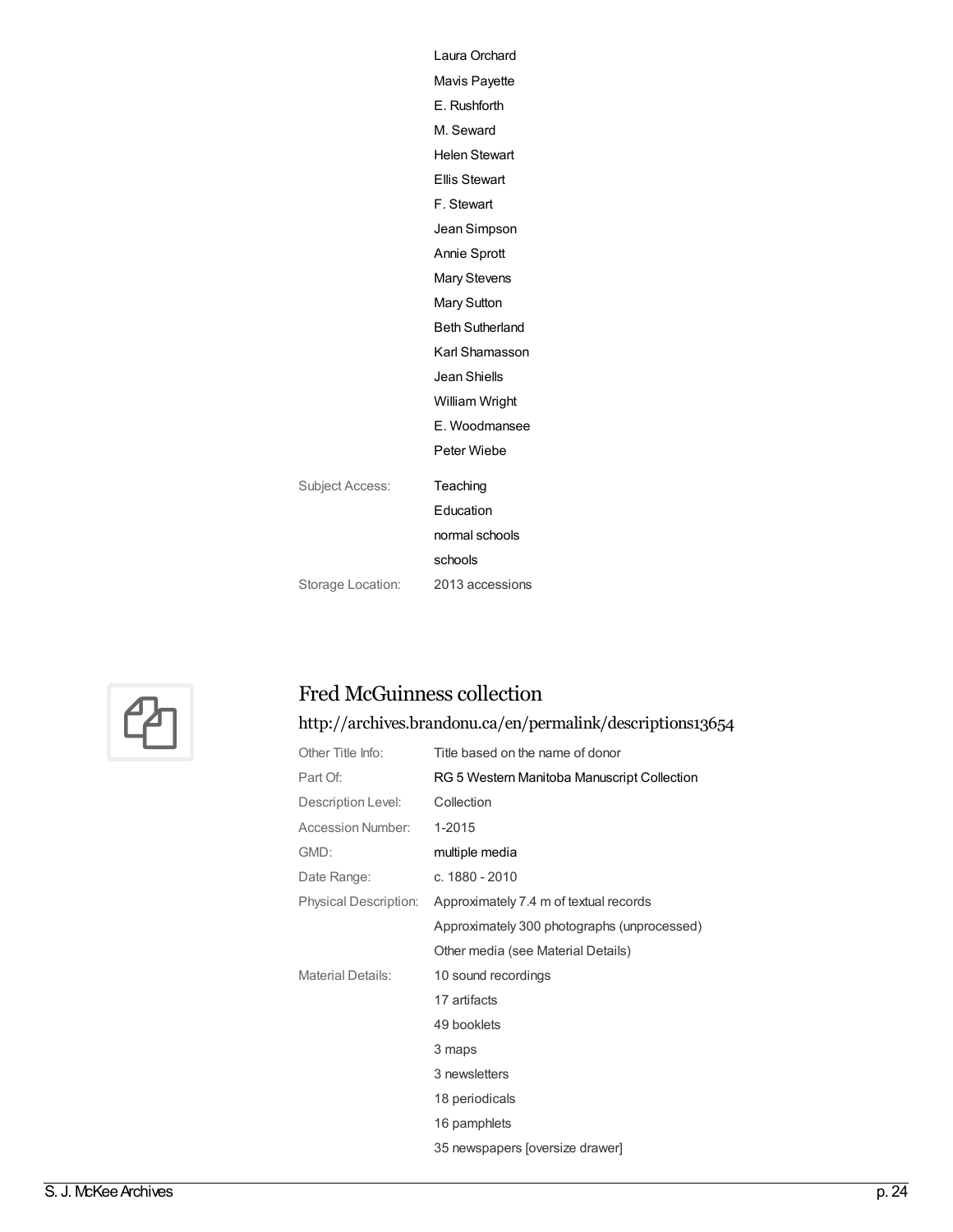### History /

Biographical:

Popularly known as the "voice of the prairies," Fred McGuinness was known by many titles and honorifics: wordsmith, apiarist, author, beekeeper, brother, columnist, editor, father, historian, husband, journalist, memoirist, Morse operator, member of the Order of Canada, member of the Order of Manitoba, public speaker, publisher, radio broadcaster, son, telegrapher (CP), telegraphist (Navy), vice-president, and writer.

Frederick George McGuinness (b. 21 January 1921 – d. 22 March 2011) was born in Brandon, Manitoba. He attended Park and Earl Oxford public schools. Upon his father's death in 1933, McGuinness worked as a paper carrier for the Brandon Sun, whose route covered the City's downtown core. In 1937, he quit school and began working for the CP Telegraph Service initially as a telegram messenger and later as a Morse code operator.

In 1939, McGuinness enlisted in the Royal Canadian Navy in Winnipeg and served as a wireless operator on the HMCS Alachassee. On 23 September 1940, McGuinness was seriously injured in a naval accident when his ship ran aground; McGuinness' leg was broken when the ship's tow cable snapped and he spent the next 11 months convalescing at Camp Hill Hospital in Halifax, Nova Scotia. While in hospital McGuinness contracted scarlet fever and diphtheria and developed osteomyelitis as a complication of his femur facture. McGuinness returned to Winnipeg to continue his convalescence at Deer Lodge Hospital and was ultimately discharged from the navy in 1941.

Fred McGuinness' newspaper, public speaking, and broadcasting career began after he enrolled at St. Paul's College in 1941. At St. Paul's, which was affiliated with the University of Manitoba, McGuinness was able to complete his high school equivalency and university preparation courses. Additionally, in 1942, he served as a Sports Editor for St. Paul's College Crusader student newspaper.

In 1943, McGuinness began his undergraduate university career at United College, which was also affiliated with the University of Manitoba. From 1943 to 1946, McGuinness served on the student union's Public Relations Committee; in 1945, he became chairman of the Radio Subcommittee working as the Director of the University Radio Series where he was responsible (i.e., writing, casting, directing) for a half-hour Saturday afternoon radio programme. During this period McGuinness also uitilized his pervious military experience to work as an Assistant Veterans Counsellor in the univeristy, and, following a recommendation from the President of the University of Manitoba, as a speaker for the War Finance Committee in the Winnipeg Area.

In 1946, McGuinness moved to Port Arthur to work in public relations with the Wartime Prices and Trade Board. He married Christine Thompson (d. 14 August 2009) in Port Arthur, Ontario on 29 June 1946. Married for 61 years, the couple had four children together: Colleen, Fred Jr., Gallagher, and Timothy.

In 1947, the couple returned to Winnipeg when McGuinness took a job as a Public Relations Officer for the National Employment Service's Unemployment Insurance Commission (UIC). During the 1950 Winnipeg Flood the UIC offices served as a communication base between the federal, provincial, and municipal governments and McGuinness received commendation from the military for his assistance during the disaster. While employed with the UIC, McGuinness also travelled the summer fair circuit with displays promoting the UIC and its benefits. During that time, Royal American Shows also hired McGuinness as its Director of Publicity and Exploitation while the show toured with the fairs on the Canadian prairies. As part of his responsibilities McGuinness had to submit weekly reports to Billboard Magazine on the Royal American fairs. McGuinness also sold his first manuscript to the CBC in 1947, recording a 14-minute broadcast titled the "Class A Circuit" about the Royal American tour, after his summer fair schedule concluded.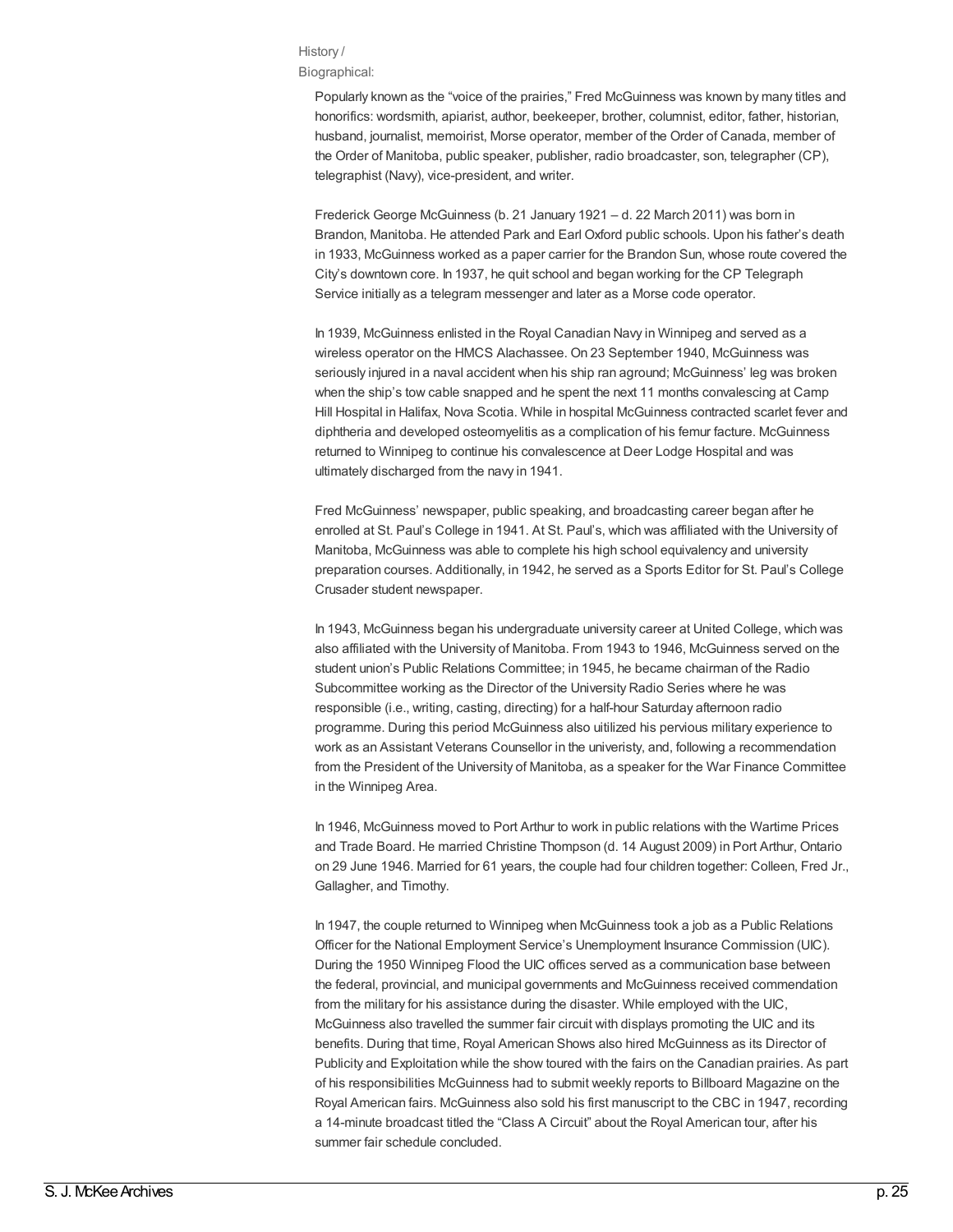McGuinness continued his work with Royal American and the UIC until he accepted a position with the Saskatchewan government in 1952 to promote its upcoming 1955 golden jubilee. McGuinness worked closely with Tommy Douglas during the jubilee preparations, driving the premier to sites throughout the province. His experience with the Saskatchewan Jubilee preparations lead to McGuinness being appointed as a provincial representative to the Canadian Centennial Commission in 1963.

Fred McGuinness worked with The Medicine Hat News for 10 years, starting in 1955, when he was hired as an assistant to the paper's publisher. In 1958, he was promoted to publisher of the newspaper. At the same time McGuinness was also appointed vice-president of Southam Company Limited. In addition to his administrative and editorial work, McGuinness also authored a column titled, "The Lighthouse" while employed by The Medicine Hat News. During his time in Medicine Hat, McGuinness was heavily involved with the Chamber of Commerce and community service organizations. His position within the community had him delivering talks to many local groups and working in tandem with the Chamber to actively solicite businesses to the City.

In November of 1965, McGuinness resigned as publisher of The Medicine Hat News and moved with his family to Winnipeg where he was appointed manager of the New Personnel and Information Division with James Richardson and Sons. At that time McGuinness began developing broadcast scripts for the CBC in earnest.

In November 1966, McGuinness was hired as associate editor and vice-president to the Brandon Sun. He moved to Brandon with his family and had a career with the paper until his death in 2011. During that time McGuiness also had an extensive career as a freelance writer and journalist for the CBC, Reader's Digest, and prairie weekly newspapers, as well as authoring several books. By the 1970s, McGuinness was writing copy for CBC's Radio Noon and Information Radio, as well as producing Ashgrove Farm, a CBC radio drama.

During his years with the Sun, McGuinness wrote a tri-weekly "Sunbeams" (sometimes spelled "Sun Beams") column using the nom-de-plume F.A. Rosser. The F.A. stood for "Fifth and," and referenced the fact that the Brandon Sun offices and publication plant occupies the city block between 6th Street and 5th Street along Rosser Avenue, and McGuinness' office overlooked the intersection at 5th Street and Rosser Avenue. The Sunbeams column was similar in style and content to McGuinness' "Lighthouse" column for The Medicine Hat News; commenting on a variety of current events, Sunbeams also included book reviews, local events, and reminiscences.

In 1979, McGuinness started writing the syndicated weekly news column "Neighborly News." He would write the column for 22 years until his age-related macular degeneration (AMD), diagnosed in 2001, became an impediment to his research, writing, and editing abilities. The column initially began with a dozen subscriptions from prairie weeklies and grew to publication in 55 weeklies.

The "Neighborly News" column evolved from the interest in and the impending cancellation of McGuinness' CBC Radio broadcast "Neighborly News from the Prairies," that he hosted from 1980 to 1983. The show was cancelled in 1983 but was picked up by Altona broadcaster CFAM later that year with McGuinness at the microphone. The radio show ended its run in the summer of 1987. McGuinness continued working with the CBC, however, and is popularly known for his work as the prairie essayist for CBC Radio's Morningside with Peter Gzowski, a position he held for 17 years.

Many of McGuinness' Morningside essays were autobiographical in nature. He often reported about life on Christmas Tree Farm, a section of land where the McGuinnesses built their dream home in the late 1970s. The couple planted a Christmas tree farm on the property and Christine maintained an extensive kitchen garden, while Fred tended honey bees. Life on the farm made its way into radiobroadcasts, Neighborly News columns, and the book Letters from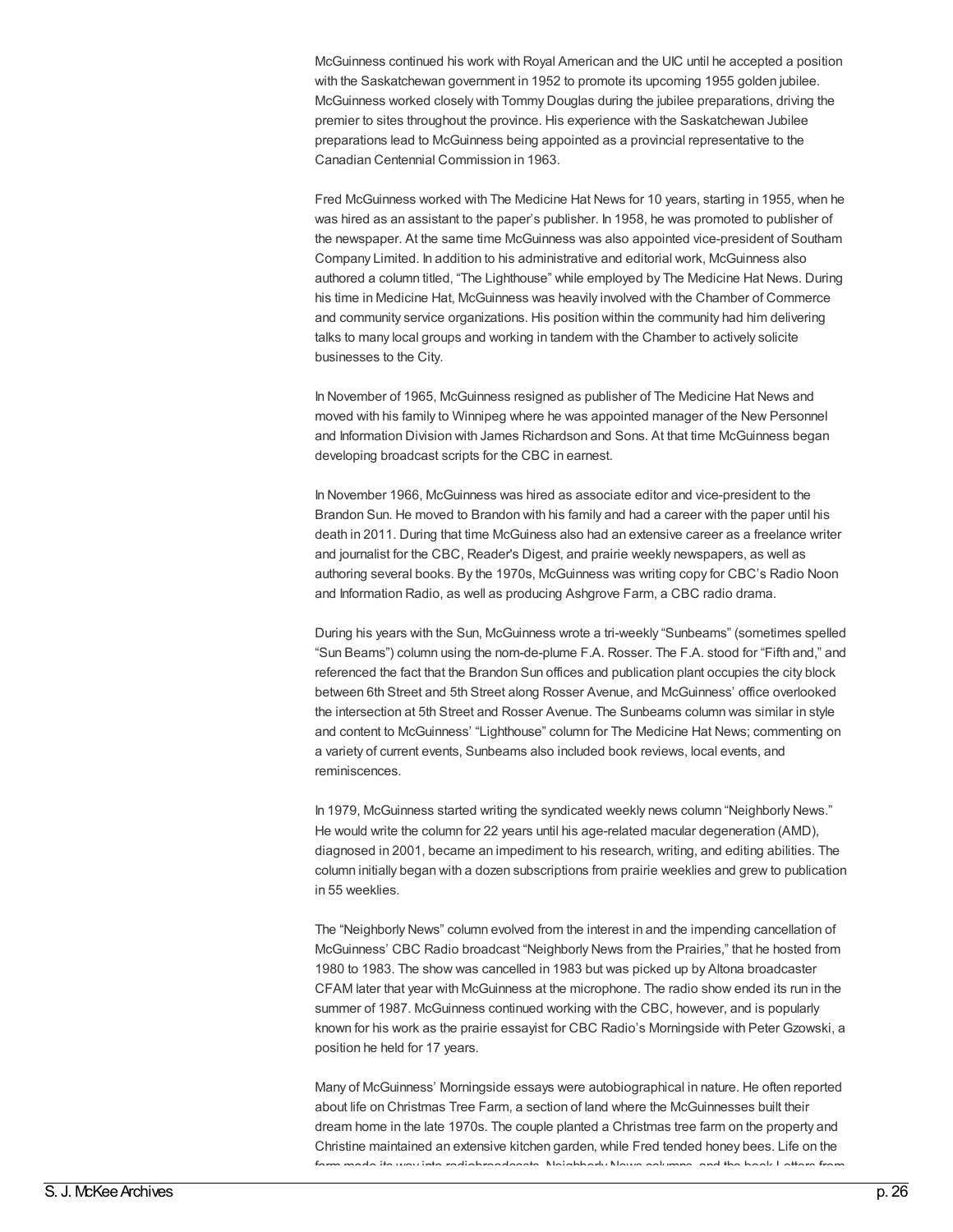farm made its way into radiobroadcasts, Neighborly News columns, and the book Letters from Section 17: A Collection of Morningside Essays.

Upon his retirement in January 1987, McGuinness was made publisher emeritus of the Brandon Sun. A week after his retirement, he began writing a new column for the Sun called the "Diary." McGuinness continued writing the "Diary" until his hospitalization in 2010. The Diary column was primarily a historical retrospective of Brandon, although it also touched on broader topics of interest to McGuinness during the time period.

During the 1980s and 1990s, McGuinness co-taught an undergraduate journalism class at Brandon University with English Professor John Blaikie. Around that time, he also partnered with Brandon University History Professor Ken Coates and published a number of popular books on Manitoba social history. McGuinness also delivered community workshops on memoir writing, a past time he continued until shortly before his death.

McGuinness took an active roll in the community and cultivated his interest in local history. Consequently he was invited to guest speak and chair sessions on local history, rural development, and the economy while providing his personal insights as a newspaper publisher. His previous experience with the Saskatchewan Jubilee and Canadian Centenial Commission made him a desirable committee and board member for many local organizaitons and planning committees. McGuinness' lifelong commitment to prairie social history, earned him numerous awards and recognitions including an honorary doctorate from Brandon University, the Order of Manitoba, and the Order of Canada.

Fred McGuinness died on 22 March 2011 in Brandon, Manitoba.

### Custodial History:

Records in this collection were acquired by the S.J. McKee Archives in four accruals. Prior to their donation to the Archives the materials were in the possession of Fred McGuinness.

Accession 18-2002 contains records created and collected by Fred McGuinness until the publication of Only in Canada, a history of the Kinsmen Club Association in Canada coauthored with BU history professor Ken Coates. During the research and writing process for the book, originals and copies of Kinsmen Club of Canada records were amassed at the McKee Archives. Coates and McGuinness added their research materials to these records circa 1987. The Kinsmen records have since been deaccessioned by the McKee Archives and transferred to Kin Headquarters in Ontario.

Accession 6-2008 contains records created and collected during the writing of the Provincial Exhibition book, Pride of the Land. Fred McGuinness, who co-authored the book with Ken Coates, donated these records to the McKee Archives circa 1988. The materials in the accession relating to Souris, Manitoba, were given to McGuinness by Kay Sullivan in August 2007, and were subsequently deposited in the Archives. The material in the accession related to Kemnay, Manitoba, was given to Colleen McGuinness (Fred's daughter) by Mona McKinnon (nee Corkish) in the fall of 2007. Colleen then passed the materials on to her father, who in turn donated them to the S.J. McKee Archives.

Accession 20-2009 contains records created and collected by Fred McGuinness over the course of his career as a newspaper journalist and during the research and writing period of the Brandon history book, The Wheat City. Records remained in his possession at his home until their transfer to the McKee Archives on July 28, 2009.

Accession 1-2015 contains records created and collected by Fred McGuinness over the course of his career as a newspaper journalist and freelance writer. The Estate of Fred McGuinness donated the materials to the S.J. McKee Archives in March 2011. The Archives accessioned the records in 2015.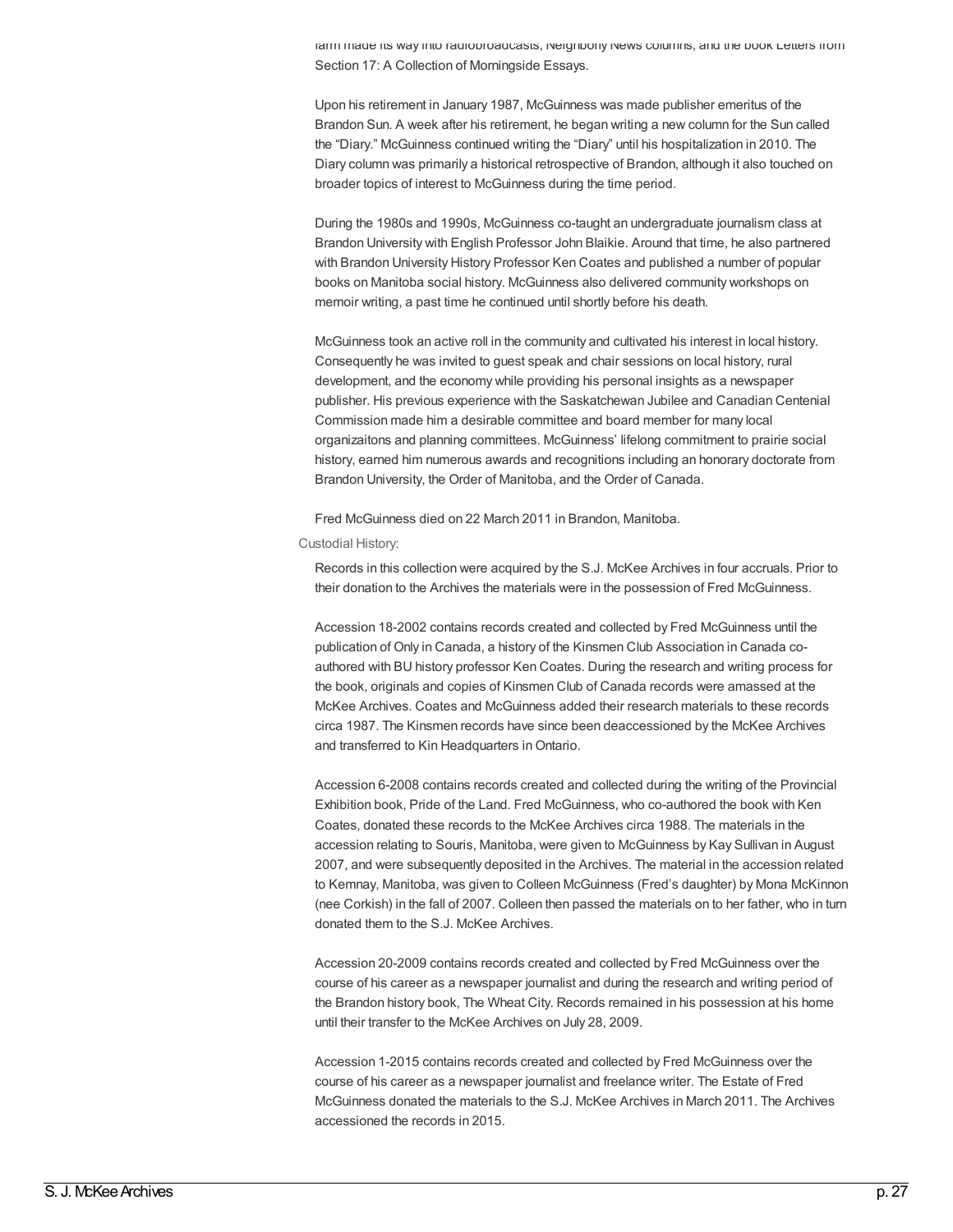#### Scope and Content:

The records in this collection touch on every aspect of Fred McGuinness' life. From his childhood, his education, his war experience, his newspaper and freelance career, his work in radio and public speaking, and his family the collection covers both his personal and professional life. In addition to the records created by McGuinness, there are also records created and collected by a variety of his relatives (on both sides of the family), as well as correspondence from his readers. The collection includes newspaper clippings, research materials, letters, certificates, scrapbooks, photographs, books, periodicals, pamphlets, sound recordings, artifacts, maps, newsletters, magazines, teaching materials, workshop materials, and financial records.

Because of McGuinness' wide-ranging interests, the records include a significant number of subjects, both within his own writing and correspondence, but also within his library. They would be of particular interest to researchers who share McGuinness' passions for local history and rural topics.

The scope and importance of McGuinness' work in the prairies also resulted in a number of noteworthy honors, in particular the Order of Manitoba and the Order of Canada. The collection contains materials related to both.

The Fred McGuinness collection consists of nine (9) series further divided into subseries, including: (McG 1) Personal papers; (McG 2) Newspaper career; (McG 3) Freelance; (McG 4) McGuinness research materials; (McG 5) Monographs; (McG 6) Broadcasts, lectures, workshops; (McG 7) McGuinness artifacts and sound recordings; (McG 8) McGuinness library; and (McG 9) McGuinness photographs.

See the Arrangement Note for a more detailed breakdown of the collection's arrangement.

| Notes:            | The description of the Fred McGuinness collection was made possible by<br>financial assistance from: The Manitoba Government Department of<br>Tourism, Culture, Heritage Sport and Consumer Protection through the<br>Manitoba Heritage Grants Program & The Fred McGuinness Endowment<br>for Rural Archives, Brandon University      |
|-------------------|---------------------------------------------------------------------------------------------------------------------------------------------------------------------------------------------------------------------------------------------------------------------------------------------------------------------------------------|
|                   | Information for the history/biography was compiled by the Archives and<br>can be found in the Fred McGuinness timeline containing footnotes (see<br>the S.J. McKee Archivist). Additional information was taken from his<br>book, Letters from Section 17: A Collection of Morningside Essays,<br>which is autobiographical in nature |
|                   | Description by Suyoko Tsukamoto and Christy Henry (2015)                                                                                                                                                                                                                                                                              |
| Finding Aid:      | A file level inventory is available for each subseries, see subseries<br>descriptions                                                                                                                                                                                                                                                 |
| Storage Location: | 2015 accessions<br>Oversize drawer?<br>RG 5 photograph drawer                                                                                                                                                                                                                                                                         |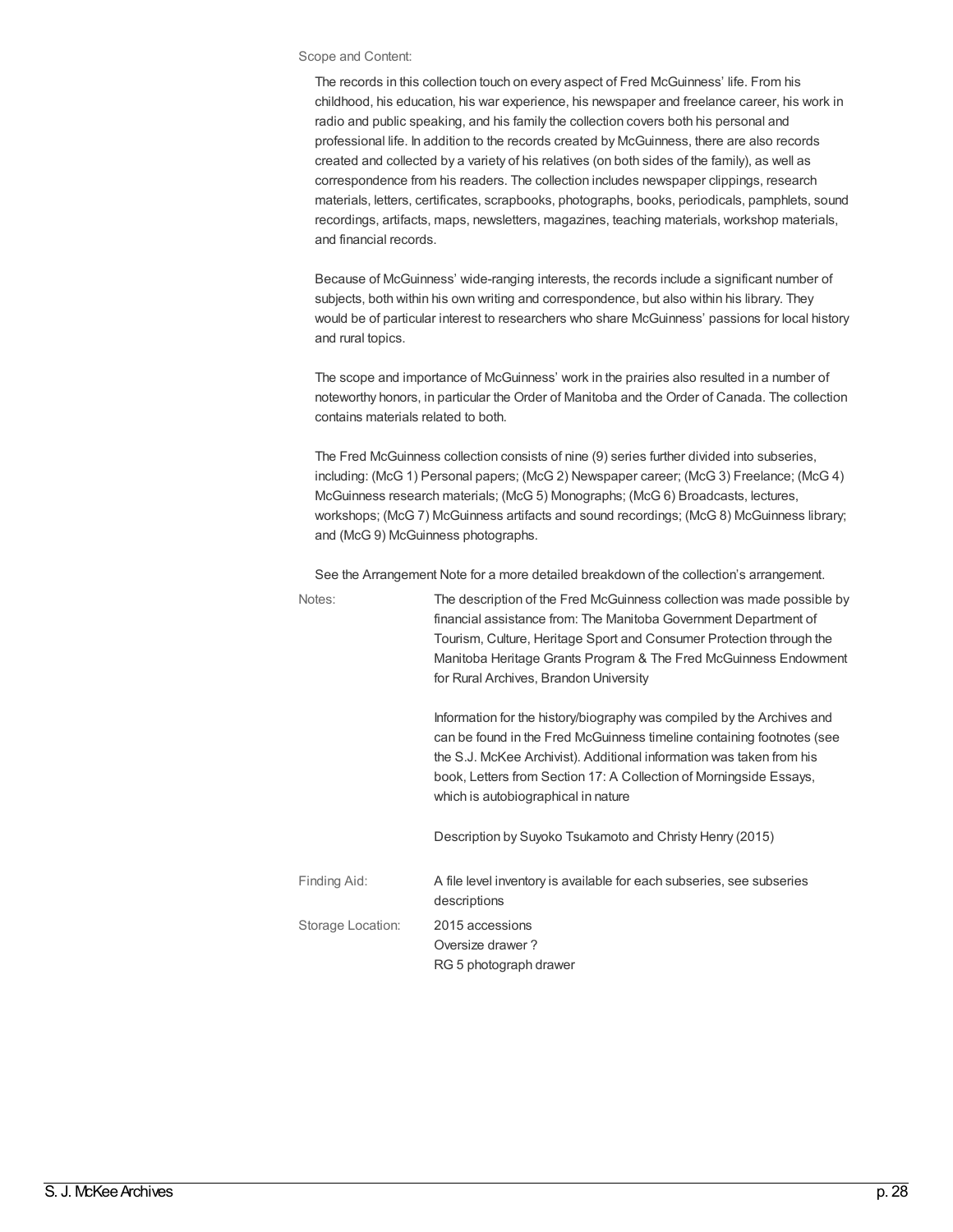Related Material: William Frederick McGuinness sous-fonds Ray Bailey fonds John Everitt collection Clarence Hopkin collection Provincial Exhibition Association of Manitoba fonds Lawrence Stuckey collection Jack Stothard collection Trillium Business and Professional Women's Club records Oriole Vane-Veldhuis collection William Wallace papers Fred McGuinness local history collection (John E. Robbins Library) CBC Radio Archives – Morningside Trent University, Peter Gzowski fonds (99-015) Kin Headquarters, Mississauga

### Arrangement:

The arrangement was artificially created by the Archives with the intention of grouping like materials. Records within files were placed in chronological order wherever possible. An inventory of the prearranged materials is available (consult the Archivist)

McG 1 Personal papers

McG 1.1 McGuinness family papers and letters McG 1.2 Fred McGuinness correspondence McG 1.3 Fred McGuinness Ltd. business documents McG 1.4 Fred McGuinness certificates and scrapbook

McG 2 Newspaper career

McG 2.1 The Medicine Hat News McG 2.2 The Brandon Sun McG 2.3 Neighborly News

McG 3 Freelance

McG 3.1 Reader's Digest McG 3.2 Miscellaneous freelance

McG 4 McGuinness research

McG 4.1 Local history research materials McG 4.2 Newspaper clippings

McG 5 Monographs

McG 5.1 Pride of the Land (1985) McG 5.2 Only in Canada (1987) McG 5.3 Old Pathways, New Horizons (1995) McG 5.4 Manitoba: The Province & The People (1987) McG 5.5 The Keystone Province: Manitoba Enterprise (1988)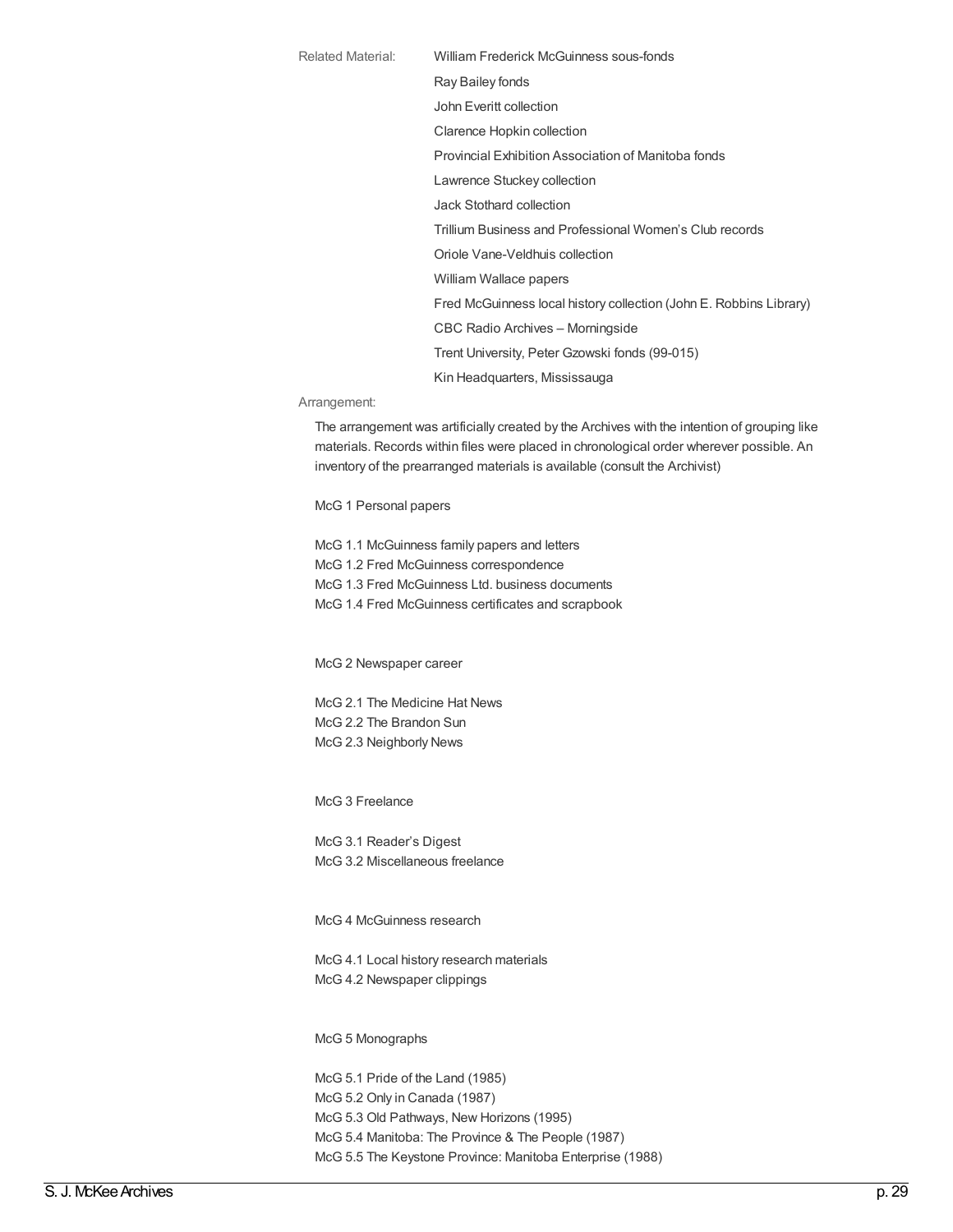McG 5.6 The Wheat City (1988) McG 5.7 Chronicle of Canada (1990)

McG 6 McGuinness broadcasts, lectures, workshops

McG 6.1 Radio broadcast scripts McG 6.2 BU Journalism course McG 6.3 Talks and workshops

McG 7 McGuinness artifacts and sound recordings

McG 8 McGuinness library

McG 8.1 Books McG 8.2 Booklets McG 8.3 Maps, newsletters, and periodicals McG 8.4 Pamphlets McG 8.5 Magazines and newspapers (oversize)

McG 9 McGuinness photographs

6-2008 photographs 20-2009 photographs 1-2015 photographs



### Earle Forshaw collection

<http://archives.brandonu.ca/en/permalink/descriptions13684>

| Part Of:                     | RG 5 Western Manitoba Manuscript Collection              |
|------------------------------|----------------------------------------------------------|
| Description Level:           | Collection                                               |
| Accession Number:            | 13-2013                                                  |
| GMD:                         | textual records                                          |
| Date Range:                  | 1900-1918                                                |
| <b>Physical Description:</b> | 2 folios/books                                           |
|                              | 3 photographs                                            |
| <b>Material Details:</b>     | photographs are colour reproductions produced circa 2010 |
| History/                     |                                                          |
| Biographical:                |                                                          |

EARLE PHILIP FORSHAW

Earle Forshaw was born in Brandon, Manitoba, on 26 September 1927. His mother, Maud Ethel Forshaw née Hicklings/Hickling (b. 07 April 1901 – d. 26 October 1927) died one month after Earle's birth at the age of 26 years. His father, Arthur Hugh Forshaw, married Gertrude Ethel Fallis two years later and the family would move to Winnipeg in 1932/33.

In 1944, Earle Forshaw graduated from Gordon Bell High School in Winnipeg, Manitoba. He worked as a meatpacker with Swift Canada, a subsidiary of Swift Meatpacking Company,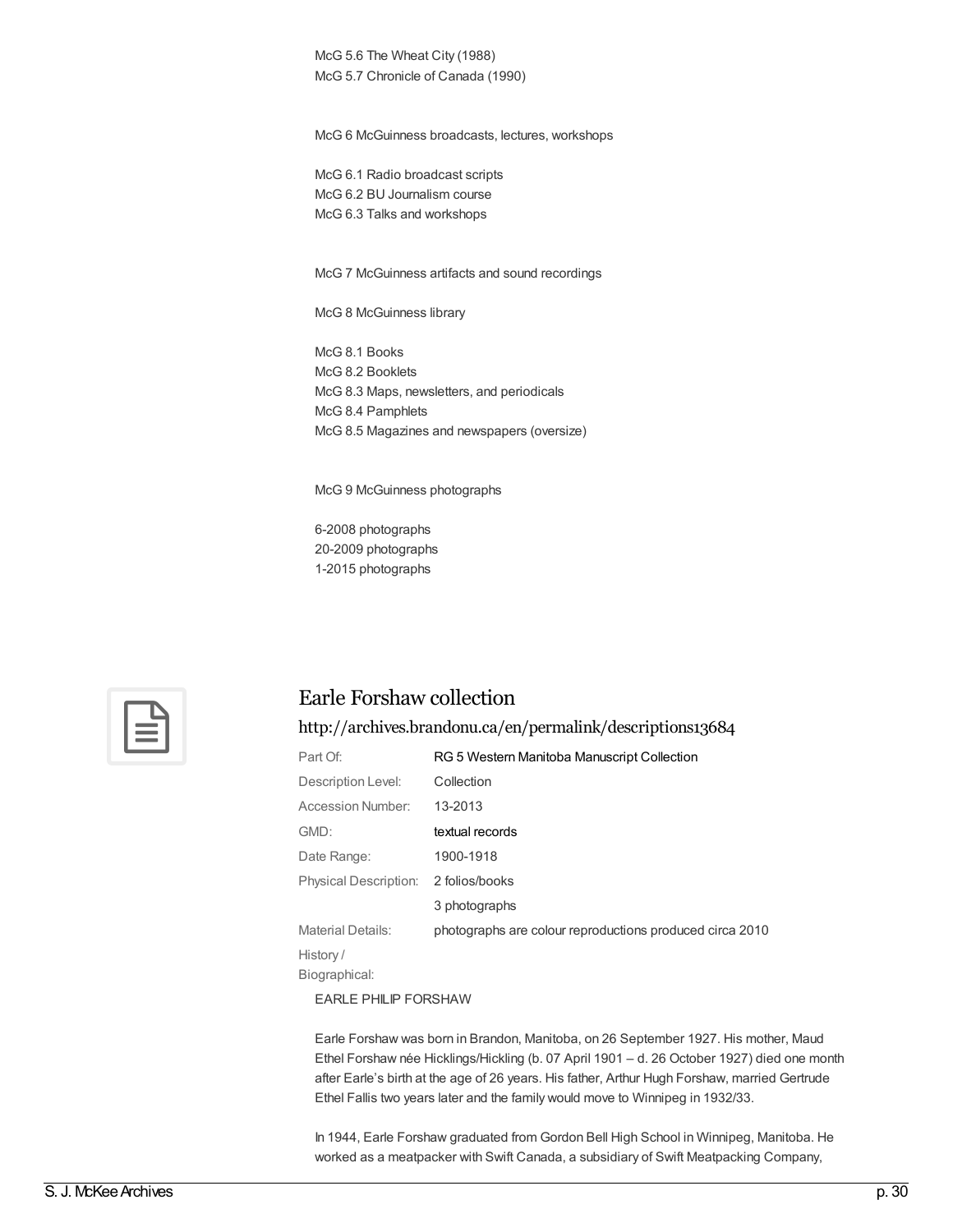Chicago. Earle remained with the company until his retirement in 1984, by which time he was a branch manager of the Swift branch in Ottawa, Ontario. Earle moved back to Manitoba in 1985, first living in Winnipeg before settling in the resort community of Matlock, situated in the southernmost part of the Village of Dunnottar on the southwestern shore of Lake Winnipeg.

Earle Forshaw was married three times. He married Elizabeth "Betty" Anne Hamilton on 05 May 1951 in Winnipeg, Manitoba. They had one son, Tom. The Winnipeg Free Press published the couple's divorce decree on 21 December 1970. Earle married Margaret Clara Veale née Cousins (b. 19 August 1928, Winnipeg – d. 10 September 1998) that same year. They would remain married until Margaret's cancer-related death in 1998. The following year, Earle married Joyce Wilson née Mutton inOntario on 28 December 1999. They currently reside in Matlock, Manitoba.

Like his father and grandfather, Earle Philip Forshaw is a Free Mason. He received a 33rd degree membership in the Ancient and Accepted Scottish Right (honorary degree), a position he has held for more than 50 years. Earle has received two medals from the Free Mason's for his half century of service to the society. Earle is also a Shriner and a member of the Royal Order of Scotland.

### ARTHUR HUGH FORSHAW

Arthur Hugh "Hughie" Forshaw (b. 09 July 1899, Lancashire, England – d. 02 June 1976, Winnipeg) enlisted with the Canadian Expeditionary Force Overseas 181st Battalion on 21 March 1916 in Brandon, Manitoba. Although he claimed to be 18 years old at the time of enlistment,\* his attestation papers stated he was not to head overseas until he was 19 years of age.

\*It appears Pte. Forshaw may have lied about his age when he enlisted. According to the Lancashire Anglican Parish Registers (Preston, England), Arthur Hugh Forshaw was born 09 July 1899 in the Skelmersdale Parish in Lancashire, England, not on 02 June 1898 as stated on his attestation papers.

At the time of enlistment, Hugh lived with his family in Brandon, Manitoba, residing at 126 – 22nd Street. The 1916 Canadian Census lists his father, John, as a carpenter who had immigrated to Canada in 1905. Arthur and his mother, Sarah Forshaw née Edden, immigrated the following year and the Forshaw's would have at least three more children, Rohda/Rhoda Elizabeth (b. 27 June 1908), Phylip/Philip Roy (b. 24 January 1911), and Irene Margaret (b. 1916).

After the war, Henderson's Brandon City Directories list Arthur Hugh as a clerk at the Union Bank of Canada in Brandon. By 1925, Hugh was working as a clerk with Imperial Oil. According to his obituary, he would remain with the company for 37 years; he was a supervisor before retiring in 1960.

Hugh married Maud Ethel Hickling (b. 07 April 1901 – d. 26 October 1927) in Brandon, Manitoba on 22 November 1922. The couple had two sons, John "Jack" Hugh (b. 05 May 1923, Brandon – d. 17 May 1962, Winnipeg) and Earle Phillip, (b. 26 September 1927, Brandon). A month after Earle's birth, Maud passed away at the age of 26 and was interred in the Brandon Municipal Cemetery.

Hugh remarried on 10 August 1929 to Gertrude Ethel Fallis (b. 14 July 1908, R.M. Glenwood – d. 04 July 1994, Winnipeg) inGlenwood, Manitoba. The family moved to Winnipeg in 1933, where Hugh and his wife settled.

Hugh, like his father John, was a member of the Free Mason's society and became a 32nd degree mason. He was a member of the Capitol Lodge AF and AM GRM No.136 and the Ancient and Accepted Scottish Right of Free Masonry Khartum Shrine Temple. He was also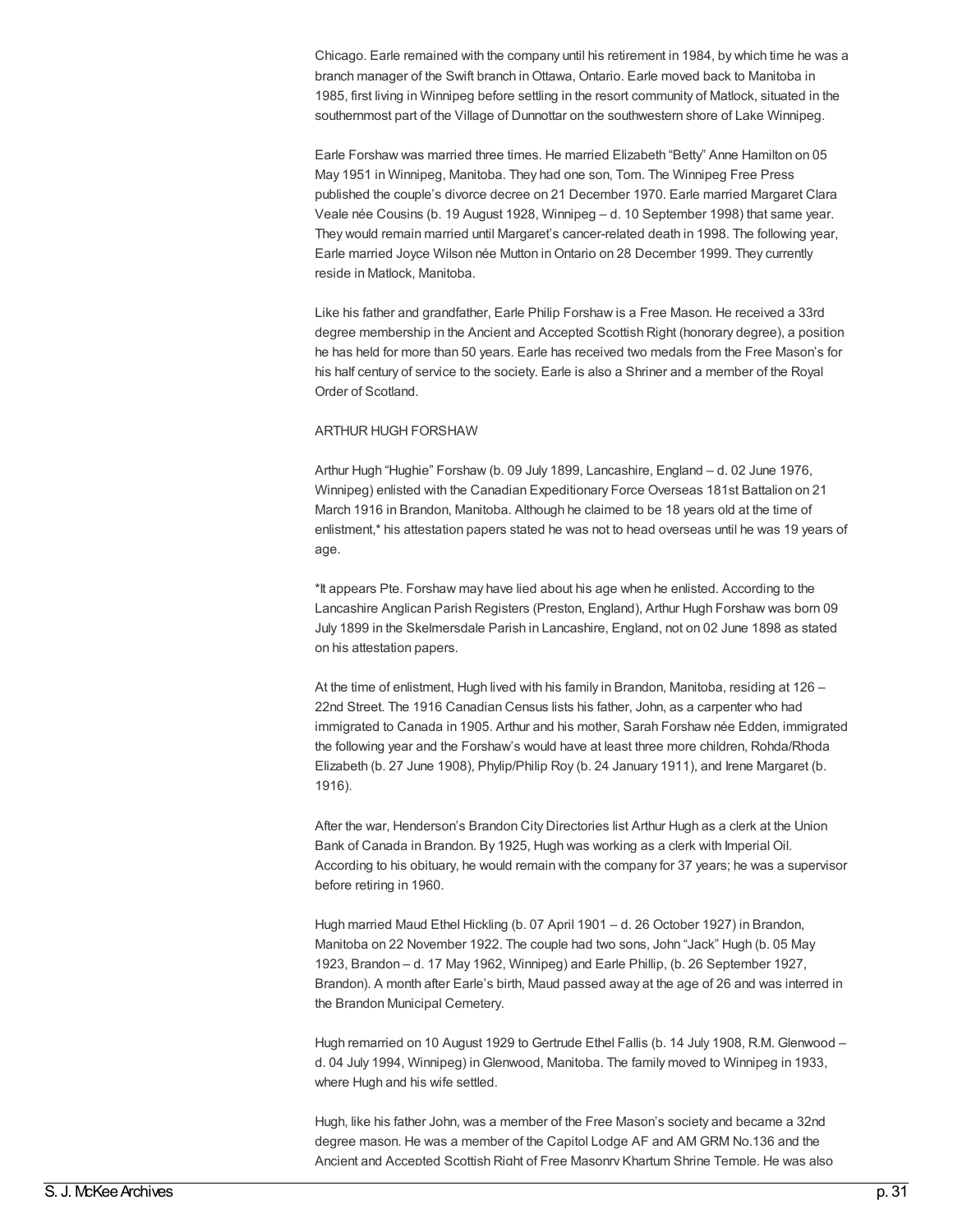Ancient and Accepted Scottish Right of Free Masonry Khartum Shrine Temple. He was also one of the five original members of the Khartum Shrine Orchestra.

Arthur "Hughie" Hugh Forshaw passed away on 02 June 1976 in Winnipeg, Manitoba, at the age of 76 years. He is interred alongside his second wife Gertrude in the Thomson in the Park Cemetery, Winnipeg.

#### Custodial History:

Records in this collection were in the possession of Earle and Joyce Forshaw before they were submitted to local historian Jack Stothard. Stothard, in turn, donated the materials to the SJ McKee Archives in 2012. The Archives accessioned the records in 2013.

#### Scope and Content:

The collection consists of two books/folios and three photographs (copies). The two folios/books are pictorial works about early Brandon, Manitoba. One book, The Illustrated Souvenir of Brandon, is published by W.W. Warner (Brandon, Manitoba).

The second folio/book, Brandon Manitoba: The Wheat City, is published by Christies Bookstore, [circa 1907]. Photographs in this folio/book include: Rosser Avenue [facing east]; Brandon College and Lorne Avenue; Manitoba Winter Fair Building; the Armoury; Scene on 13th Street Residence Section; Young Men's Christian Association; Canadian Northern Hotel and Station; Banks of Brandon (The Merchant's Bank of Canada, Bank of Montreal, The Bank of British North America, Bank of Hamilton with Frank Gowen's photography studio and Fleming's Drugs); Assiniboine River; West End Park and Park School; Alexandra School, Collegiate Institute, The Convent [St. Michael's Academy], Central School, Park School; Brandon Hospital and Nurses' Home; Residential Brandon Looking West; Residence of W.G.A. Watson, Residence of Robert Kerr, Brandon Club, Residence of William Ferguson, Residence of E.L. Christie; Baptist Church, Methodist Church, St. Paul's Presbyterian Church, St. Mary's Church, St. Augustine's Church; John E. Smith Block, Canadian Bank of Commerce, Cecil Hotel, The Sun, Corner of 10th Street and Rosser Avenue; Rosser Avenue from the Post Office [facing east], Union Bank of Canada; City Hall; Experimental Farm, Brandon [facing north]; Experimental Farm Brandon [facing south]; Fourth Proceeding Threshing Wheat by Electric Power on Farm of G.A. Patterson, Near Brandon; Farm Scenes Near Brandon: First Proceeding in Farming in the Canadian North West – Plowing, Second Proceeding – Sowing Wheat, Third Proceeding – Reaping, Field of Wheat Near Brandon, Ready for Threshing, \$5 Bushels to the Acre; and Court House

The three colour photocopies are reproductions of photographs of the City of Brandon's 181st Battalion Band circa 1916 – 1917. Earle Forshaw's father, Arthur Forshaw (#865277), was a bandsman who played both the violin and trumpet with the 181st Battalion and is pictured in each of the photographs.

The photograph (13-2013.1) is of an 11-member chamber group featuring a female cellist and female vocalist. A.H. Forshaw is on the left-hand side of the back row wearing a military uniform with Canadian general service collar badges and holding a violin under his arm.

The photograph (13-2013.2) is of the 23-member 181st Battalion band. All the members are in uniform and sporting the 181st Battalion Cap badge. A.H. Forshaw is standing second from the right in the second row and holding a trumpet.

The photograph (13-2013.3) is of the 181st Battalion band at the Brandon Exposition in 1916 at the Summer Fair Grounds and grandstand.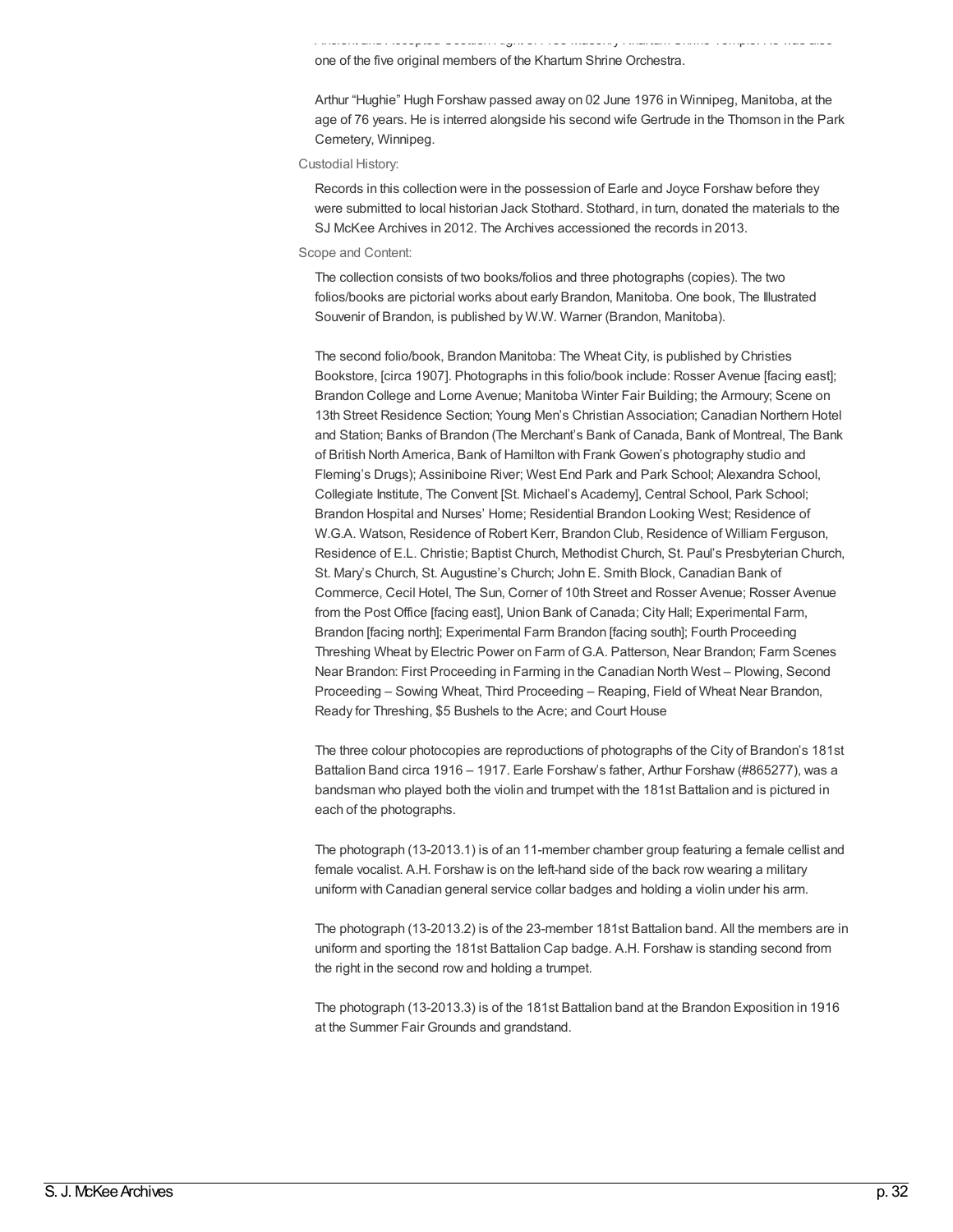Notes: Information in the history/biography was taken from the finding aid course assignment completed by Chris van Mejil for the Brandon University History Department's 54:437 Historical Methods and Historiography course (2013); Manitoba Vital Statistics Database; Canadian Expeditionary Force Attestation Papers for Arthur Forshaw (#865277); Canada 1916 Census; Henderson's Brandon City Directories from 1911 to 1933; City of Brandon GIS: Cemetery Map; FindaGrave.com; Lancashire Anglican Parish Registers. Preston, England: Lancashire Archives (ancestry.ca); Winnipeg Free Press (09 May 1951 [Earle]; 18 May 1962, 19 May 1962 [John Hugh Forshaw]; 03 June 1976 [Arthur Hugh Forshaw]; 12 September 1998 [Earle widower]; 15 January 2000 [Earle marriage])

> Phylip Forshaw's birth is registered under "Philip Roy Fershaw" in the Manitoba Vital Statistics Database. Maud Ethel Hicklings [sic.] death is registered in Manitoba Vital Statistics Database but her tombstone in the Brandon Municipal Cemetery reads "Hickling." Rohda [sic.] Elizabeth Forshaw's birth is registered in the Manitoba Vital Statistics Database and her name is spelled as such in the 1916 Canadian Census, however, the Winnipeg Free Press obituary (03 June 1976) for Arthur Hugh Forshaw spells her name "Rhoda."

The Brandon Manitoba: The Wheat City, published by Christies Bookstore is assigned a publication date of 1907 based on the construction of the Brandon Collegiate Institute

Description by Suyoko Tsukamoto

| Accruals:          | closed                                                                                                                                             |
|--------------------|----------------------------------------------------------------------------------------------------------------------------------------------------|
| Finding Aid:       | none                                                                                                                                               |
| Location Original: | Original photographs were retained by Earle Forshaw                                                                                                |
| Storage Location:  | New oversize drawer 2 (photos)<br>Brandon, Manitoba: The Wheat City (Rare Books)<br>Illustrated Souvenir of Brandon (Reading Room Library shelves) |
| Related Material:  | Gerry Beaubier collection<br>Alf Fowler collection<br><b>Fred McGuinness collection</b>                                                            |
|                    | Rare Books FC3399.B7315                                                                                                                            |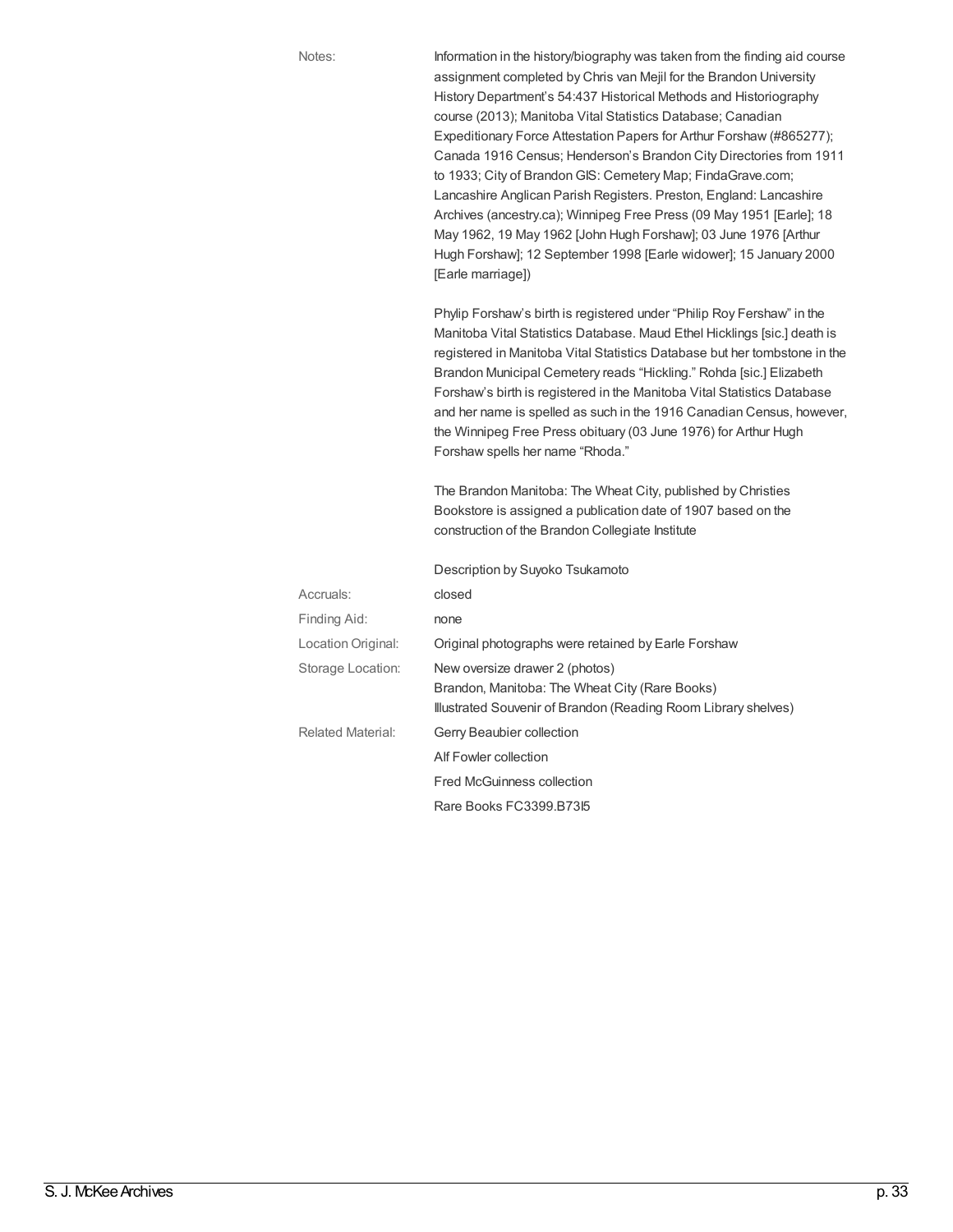

### Mary Schwalm collection

### <http://archives.brandonu.ca/en/permalink/descriptions13992>

| Part Of:                     | RG 5 Western Manitoba Manuscript Collection |
|------------------------------|---------------------------------------------|
| Description Level:           | Collection                                  |
| Accession Number:            | 30-2007                                     |
| GMD:                         | multiple media                              |
| Date Range:                  | 1905                                        |
| <b>Physical Description:</b> | 3 photographs (b/w)                         |
|                              | 4 artefacts                                 |
|                              | 1 drawing                                   |
|                              | 2 letters                                   |

### History /

Biographical:

Mary Ellen Ross was born in July 1872. She married David Henry Schwalm in Woodstock, Ontario on January 2, 1889. David died ca. 1895, leaving Mary with two small children - Clara Amy and Annie Irene. At some point after 1901, Mary was transferred (the nature of the transfer is unknown although it may amount to a character reference) to the Methodist Church in Brandon, Manitoba from the Central Methodist Church in Toronto. It appears that Mary was back in Woodstock by 1907. By 1911, she and her daughters were living in Toronto.

#### Custodial History:

The items in the collection remained in the possession of Mary Schwalm until her death, at which point they passed to her grandson (Annie Irene's son). Schwalm's great-granddaughter Linda Tripp donated them to the McKee Archives in July 2007.

### Scope and Content:

Collection consists of :

3 photographs (b/w) - includes one of Brandon College c. 1905 and two of unidentified faculty members. The faculty members appear to be from Toronto.

4 Brandon College artifacts - includes a small plate, cream pitcher, sugar bowl and bud vase. All the pieces were made inGermany and have the same drawing of the Brandon College Original Building on them. They are primarily green and yellow in color.

1 drawing - architectural drawing of the front view of Brandon College as it would appear when the Ladies' Building (Clark Hall) was completed in September 1906.

2 letters - both letters were written by J.A. Rankin, Pastor at Central Methodist Church, Toronto re the transfer of Mary Schwalm from the Central Methodis Church on Bloor Street East to Methodist Church, Brandon.

Notes: Biographical information was provided by Linda Tripp and obtained from the 1911 Canadian Census. Description by Christy Henry (2007). Storage Location: The Brandon College photograph and drawing are located in the RG 5 Western Manitoba Manuscript collection - photograph storage drawer. The other two photographs and the letters are located with the 2007 accessions. The artifacts are on display in the Reading Room display case.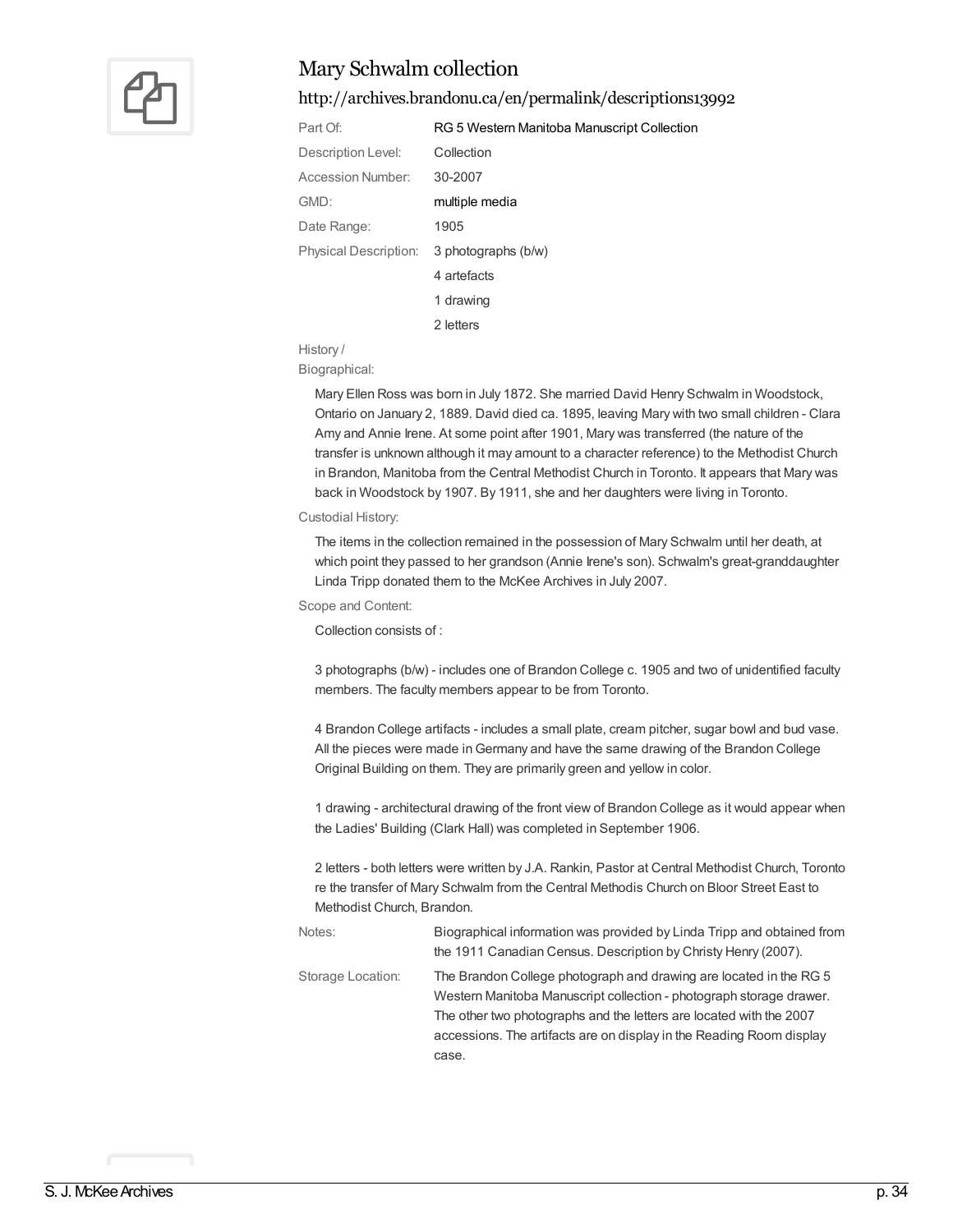

### Oriole Vane Velduis collection

### <http://archives.brandonu.ca/en/permalink/descriptions14287>

| Part Of:                     | RG 5 Western Manitoba Manuscript Collection |
|------------------------------|---------------------------------------------|
| Description Level:           | Collection                                  |
| Accession Number:            | 2-2015, 15-2016                             |
| GMD:                         | multiple media                              |
| Date Range:                  | 1976-2014                                   |
| <b>Physical Description:</b> | 30 cm textual records                       |
|                              |                                             |

History /

Biographical:

Oriole A. Vane Veldhuis is the great-granddaughter of Percy Criddle and Elise Harrer Vane. She grew up on a farm in southwest Manitoba and received an education at Stockton school, Brandon College and Central Normal School in Winnipeg. Veldhuis balanced teaching at schools in Manitoba, Newfoundland and Ontario, with studying at MacDonal Institute in Guelph, ON and at the Centre for Christian Studies in Toronoto for Diaconal ministry. Alongside her husband Art, Veldhuis served in United Church congregations inGod's Lake Narrows, Holland and Winnipeg, MB, as well as Elmira, ON. Oriole and Art had four children together, whom they raised while she was working part-time and studying to recieve her Bachelor in Education, Post Baccalaureate in Education and Master of Divinity.

Once retired from her teaching and ministry duties, Veldhuis shifted her focus to maintaining a promise to her father that she would try to uncover the mystery of his grandmother. Veldhuis self-published her discoveries regarding the secret life of Elise Vane and Percy Criddle in her book, For Elise: Unveiling the Forgotten Woman on the Criddle Homestead.

Veldhuis was awarded the Margaret McWilliams Award by the Manitoba Historical Society for best local history book in 2012. In 2016, her book was a finalist for the Whistler Independent Bood Award in the non-fiction category. Three editions of the book have been published (2012, 2013 and 2014), as well as ebook and audio book versions.

Custodial History:

Records were collected and created by Oriole Vane Veldhuis during the research, writing and promotion of her book, For Elise: Unveiling the Forgotten Woman on the Criddle Homestead. They were donated to the McKee Archives in two accessions between 2014-2015.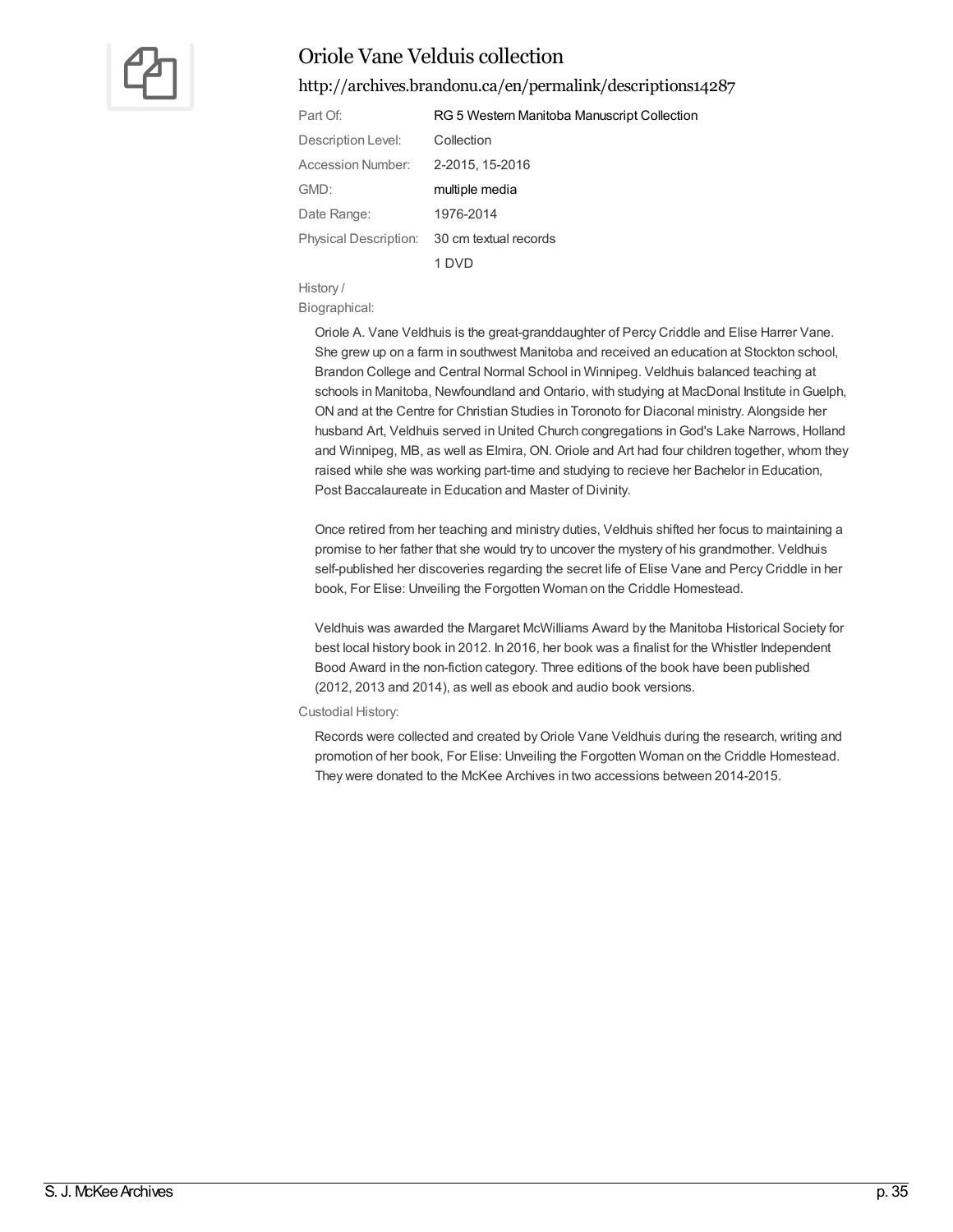#### Scope and Content:

Collection consists of the research materials that Veldhuis compiled between 2001-2012, in the writing of her book, as well as materials created and collected during the promotion of the book. The records deal with the relationships between different members of the Criddle/Vane family after they had immigrated to Canada and were living at their southwestern Manitoba homestead. The correspondence between Edwy Vane and his fiancee, Emily Steers, provides insight into the relationships between Percy and his illegitimate children. The records containing Elise Vane's homestead material shows Percy's loyalty to his agreement with Elise to provide for their children in his fight to ensure the government's approval of her homestead.

Collection consist of records - diaries, letters, homestead applications and files, and receipts, as well as addressed envelopes and postmarks - related to the Criddle and Vane families. Some of these documents are copies from materials held in the Archives of Manitoba, while others are copies of family records transcribed by Verna Vane Pannycook in 1976, and later given to Veldhuis. Other records were obtained from a private source and prepared byOriole Vane Veldhuis.

The collection also includes two booklets containing Veldhuis's original and continued research. The first booklet outlines Veldhuis's motivation for beginning research on her greatgrandmother's past, information on Elise that she received from relatives in Europe, and an account of Elise and Percy's years together before immigrating to Canada. The second booklet contains documentation of Veldhuis's travels in 2004 to Germany in search of further information on her German ancestors, as well as a general account of Heidelberg's history, and family trees for both the Veldhuis and Harrer families.

The collection also contains an article promoting For Elise in an issue of the Winnipeg Free Press (August 9, 2014), as well as two book reviews by Lois M. Wilson and Greg Pohl, an article regarding the Criddle Homestead by Neil Holiday, an interpretive trail brochure from the Criddle/Vane Homestead Heritage Committee, and a copy of For Elise (2nd edition).

Finally, the collection includes a DVD containing digital copies of Percy Criddle's diary from 1882-1918. The DVD contains 38 Word documents (one document for the London diary years [1876-1882] and one document per diary year for 1882-1918). It aolso contains the same diary entries broken down into three PDF documents: 1882-1890, 1891-1903 and 1904-1918. The original London diaries were transcribed by typewriter by Alma Criddle and converted into computer file by Myrna Paquette.

| Notes:                               | History/Bio information was taken from the records. The copies of Percy<br>Criddle's diaries in the collection contain minor changes from Percy's<br>original hand-written diaries housed in the Archives of Manitoba. The<br>copies of Elise Vane's Homeseated files were obtained from the<br>Archives of Manitoba and copied in the 1970s before they were<br>converted to microfiche. Description by Caroline Stitt (October 2016) |
|--------------------------------------|----------------------------------------------------------------------------------------------------------------------------------------------------------------------------------------------------------------------------------------------------------------------------------------------------------------------------------------------------------------------------------------------------------------------------------------|
| Name Access:                         | Percy Criddle                                                                                                                                                                                                                                                                                                                                                                                                                          |
|                                      | Elise Vane                                                                                                                                                                                                                                                                                                                                                                                                                             |
| Finding Aid:                         | An annotated inventory of the records in accession 2-2015 was provided<br>by Oriole Vane Veldhuis                                                                                                                                                                                                                                                                                                                                      |
| Storage Location:                    | 2015 accessions<br>Digital copies of Percy Criddle's diaries taken from the DVD are stored<br>on the T:Drive under text records                                                                                                                                                                                                                                                                                                        |
| <b>Related Material:</b>             | For Elise: Unveiling the Forgotten Woman on the Criddle Homestead<br>available at John E. Robbins Library, second floor (FC3373.1 V36V45<br>2012)                                                                                                                                                                                                                                                                                      |
| Arrangement:                         |                                                                                                                                                                                                                                                                                                                                                                                                                                        |
| Records are arranged chronologically |                                                                                                                                                                                                                                                                                                                                                                                                                                        |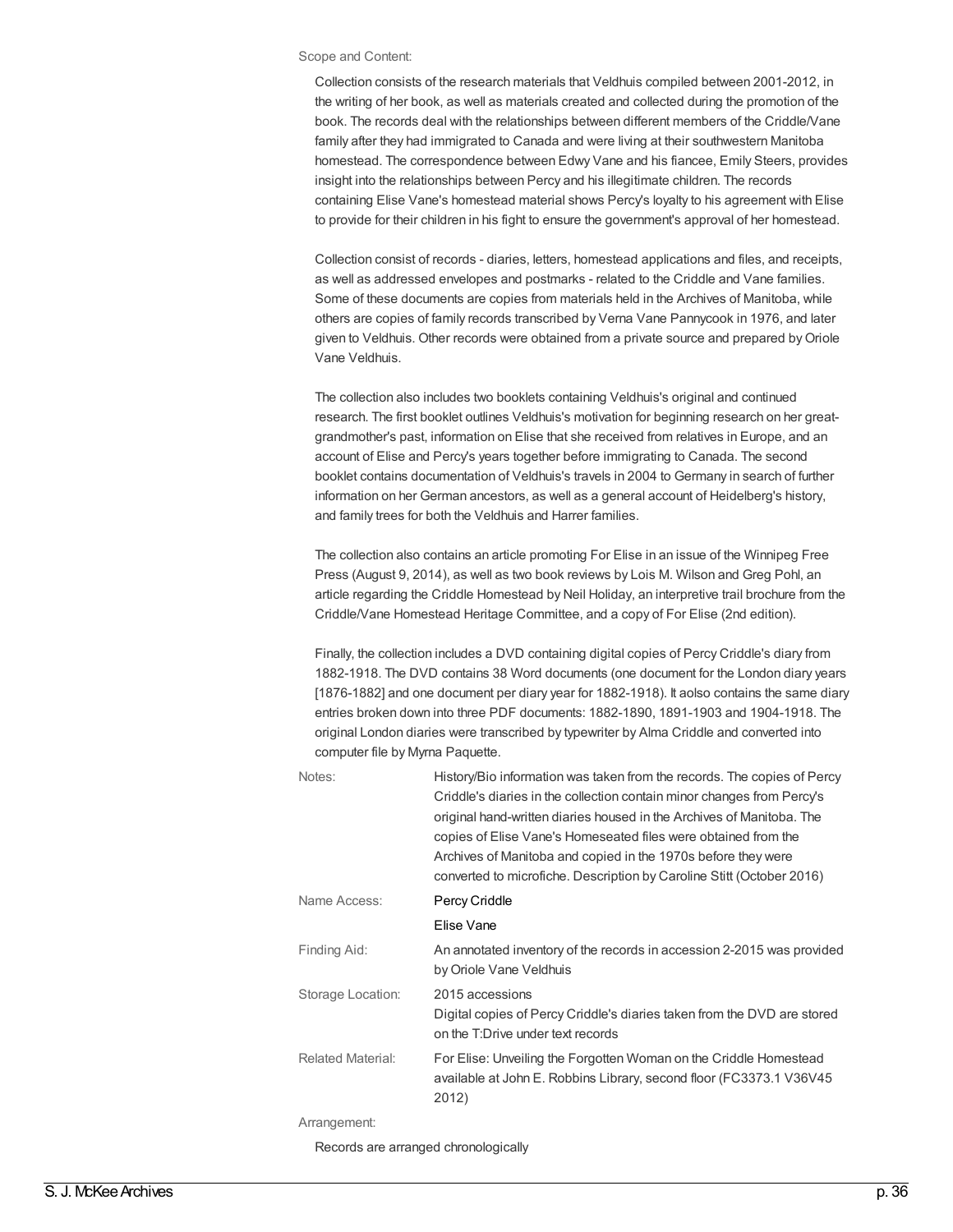

### Western Manitoba Philharmonic Choir fonds

### <http://archives.brandonu.ca/en/permalink/descriptions14288>

| RG 5 Western Manitoba Manuscript Collection                                                                                     |
|---------------------------------------------------------------------------------------------------------------------------------|
| Fonds                                                                                                                           |
| 8-2001, 13-2016                                                                                                                 |
| multiple media                                                                                                                  |
| 1965-1980, predominant 25 May 1965 - 30 September 1976                                                                          |
| 12 cm textual records                                                                                                           |
| 6 b/w photographs (loose)                                                                                                       |
| 1 artefact                                                                                                                      |
| Some of the items in the scrapbook have come loose from their pages,<br>some documents are stained from a liquid, likely coffee |
|                                                                                                                                 |

### History /

Biographical:

In 1965, Chris Verhoef, member of the Overture Concert Association, Allied Arts Centre, and Brandon Citizens' Commitee for the Performing Arts, called for a meeting of Western manitoba citizens interested in the prospect of a Philharmonic Choir for the region. The meeting took place on 26 May 1965; the steering committee that gathered, led by Margaret Goodman, undertook the formation of the Choir. The Choir would have an Executive consistign of at least four members, and a committee consisting of a minimum seven members. Each executive member would be elected on an annual basis. The Choir's executive, in collaboration with the conductor, would determine the choir's repertoire for the year. The establishment of the Western Manitoba PHilharmonic Choir (WMPC) sought to encourage amateurs to sing for enjoyment, provide the opportunity for a choir to perform choral compositions in collaboration with a symphony orchestra and promote and sponsor the musical arts in the Western Manitoba region. Membership to the choir would be open to all citizens of the region, and members would be accepted based on the discretion of the conductor. The first meeting of prospective members took place on 27 September 1965 in St. Matthews Cathedral parish Hall where more than 90 people gathered and registered to become a member of the WMPC.

Chris Verhoef led the Western Manitoba Philharmonic Choir into its first season as President of the choir's Executive Committee. For the organization's first season, the WMPC hired two members of the Brandon College School of Music: Lucien Needham for the position of conductor and Louise Chapman for the position of accompanist. Brandon College, as well as other donors sponsored the choir for its first season. The Choir held its debut performance in collaboration with the Winnipeg SympnayOrchestra (WSO) on 12 March 1966, and the Choir's performance of Vivaldi's Gloria and Handel's Dettingen te Deum attracted an audience of more than 1400 people. The performance was well received by the public. The debut performance's asuccess earned the CHoir a rcommendation for a grant from the Manitoba Centennial Corporation that would sponsor a special concert during the centennial year. Furthermore, the Canada Council supported the Winnipeg Symphony Orchestra, by the means of special funds, to make the Symphony's appearance witht he Philharmonic Choir possible.

For the WMPC's second season, membership rose to 111 amateur singers. Verhoef remained as President of the Executive, while the Brandon Citizens' Committee for the Performing Arts provided sponsorship. Following the Choir's performance of Schubert's Mass in Eb Major on 17 November 1966, the membership increased to 132 singers. On 20 January 1967, the WMPC's first taped broadcast was released over CBC and CKX. The broadcast's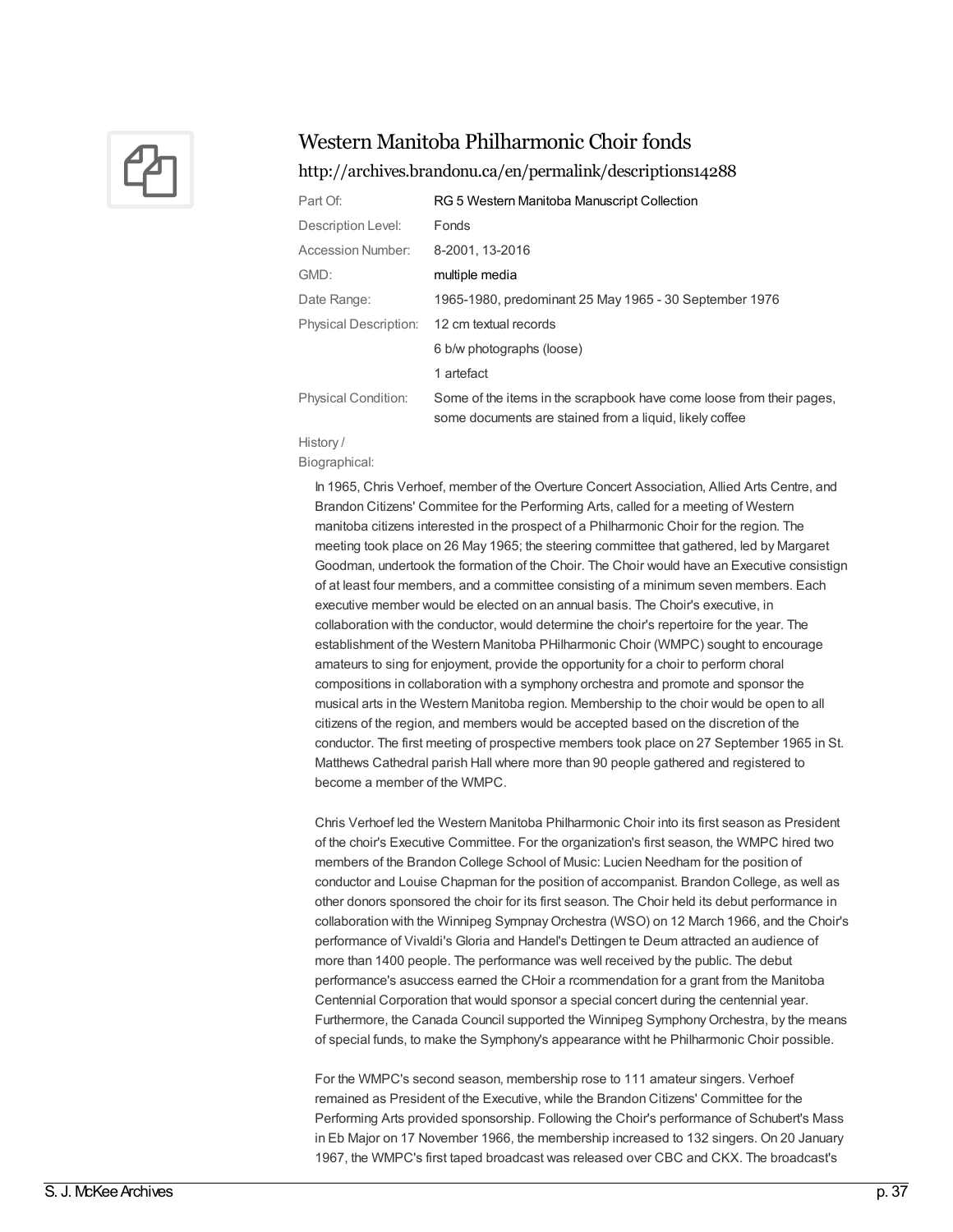success resulted in an offer from CBC to record another broadcast for a similar release. The Kiwanis Club of Rivers invited the Choir to perform in Rivers on 25 january 1967. On 7 April 1967, the Choir performed Haydn's oratorio, The Creation, in the Brandon College Gymnasium.

The choir elected Murray Ames as President to lead it through its thrid and fourth seasons. In its third season, the WMPC, conducted by Leonard Mayoh, performed Handel's Messiah on 22 November 1967 in the Brandon UniversityGymnasium. The Choir's spring concert, name the "Chris Verhoef Memorial Concert," in honour of Chris Verhoef who had passed away December 1967, featured works by Bach, Brahms and Perry. Held on 9 March 1968, in the Brandon UniversityGymansium, the concert featured Brandon university student James Stewart as soloist and was received with great praise. In addition to the memorial concert, the WMPC also established a \$500 scholarship for a Brandon University music student to honour Verhoef's substantial contribution to the community.

The first concert of the Western Manitoba Philharmonic Choir's fourth season was held on 10 December 1968, in the J.R.C. Evans Lecture Theatre at Brandon University and featured selections from Handel's Messiah. A piano trio comprised of Francis Chaplin (violin), Malcom Tait (cello) and Gordon Macpherson (piano), as well as a brass trio, also performed at the chori's winter concert. In its fourth season, the WMPC performed two concerts in the second half of its season. On 15 FEbrurary 1969, in cooperation with CKX Radio and Television, the choir performed works by Mozart, Hindemith, and Mahler in collaboration with the Winnipeg Sympony Orchestra conducted by George Cleve. Later in the season, the choir performed Brahms' Requiem Mass, once again in collaboration with the Winnipeg SymphonyOrchestra.

Dr. R. Parker filled the position of President of the Executive for the duration of the Choir's fifth, sixth and seventh seasons. The fifth season saw the WMPC performing four concerts. Conducted by Leonard Mayoh, it opened its season on 11 october 1969 with a performance at the Grand Finale of the Grand Opening of the Western manitoba Centennial Auditorium, performing theoverture to Mozart's The Magic Flute and Beethoven's Symphony No. 9. Their Christmas concert, also conduceted by Mayoh, took place on 10 December 1969. The Choir's third concert of its fifth season was held on 31 january 1970, in cooperation with CKX RAdio and Television, and featured works by Mendelssohn, Ravel, and Schubert, in collaboration with the WSO under the direction of conductor George Cleve. The season concluded with another concert in collaboration with the WSO on 7 March 1970, conducted by Leonard Mayoh. This concert featured works by Vaughn Williams, Handel and Poulenc.

Seasons six and seven consisted of two concerts each. The Choir held its fifth annual Christmas Concert on 5 December 1970. Led by Leonard Mayoh, it performed its spring concert on 10 April 1971 in collaboration with members from the Winnipeg Symphony, featuring selections by Bach and Mozart in the Western manitoba Centennial Auditorium. Into its seventh season, the Choir performed Bach's Christmas Oratorio on 4 December 1971 in the Central United Church. For its final concert of the year, the WMPC revisited a piece that had been the main focus of its second season: Haydn's oratorio, The Creation. The Choir performed this Haydn masterwork on 8 April 1972 under the direction of Piero Gamba.

Helen Riesberry led the choir through its eigth and ninth seasons as President of the Executive. In its eigth season, the WMPC held its annual Christmas concert on 12 December 1972 in collaboration with the Winnipeg SymphonyOrchestra in the style of a sing-along led by Mitch Miller. The choir's spring concert featured another masterwork, Beethoven's Missa Solemnis, conducted by Piero Gamba. The WMPC and members of the WSO performed the Requiem Mass on 28 April 1973 at the Western Manitoba Centennial Auditorium. Despite the lack of attendance at rehearsals since the Christmas concert, the WMPC presented an overall effective performance of the challenging Requiem Mass.

In its ninth season, Derek Morphy took over the position of conductor from Leonard Mayoh. Morphy had his debut performance as conductor with the WMPC at the annual Christmas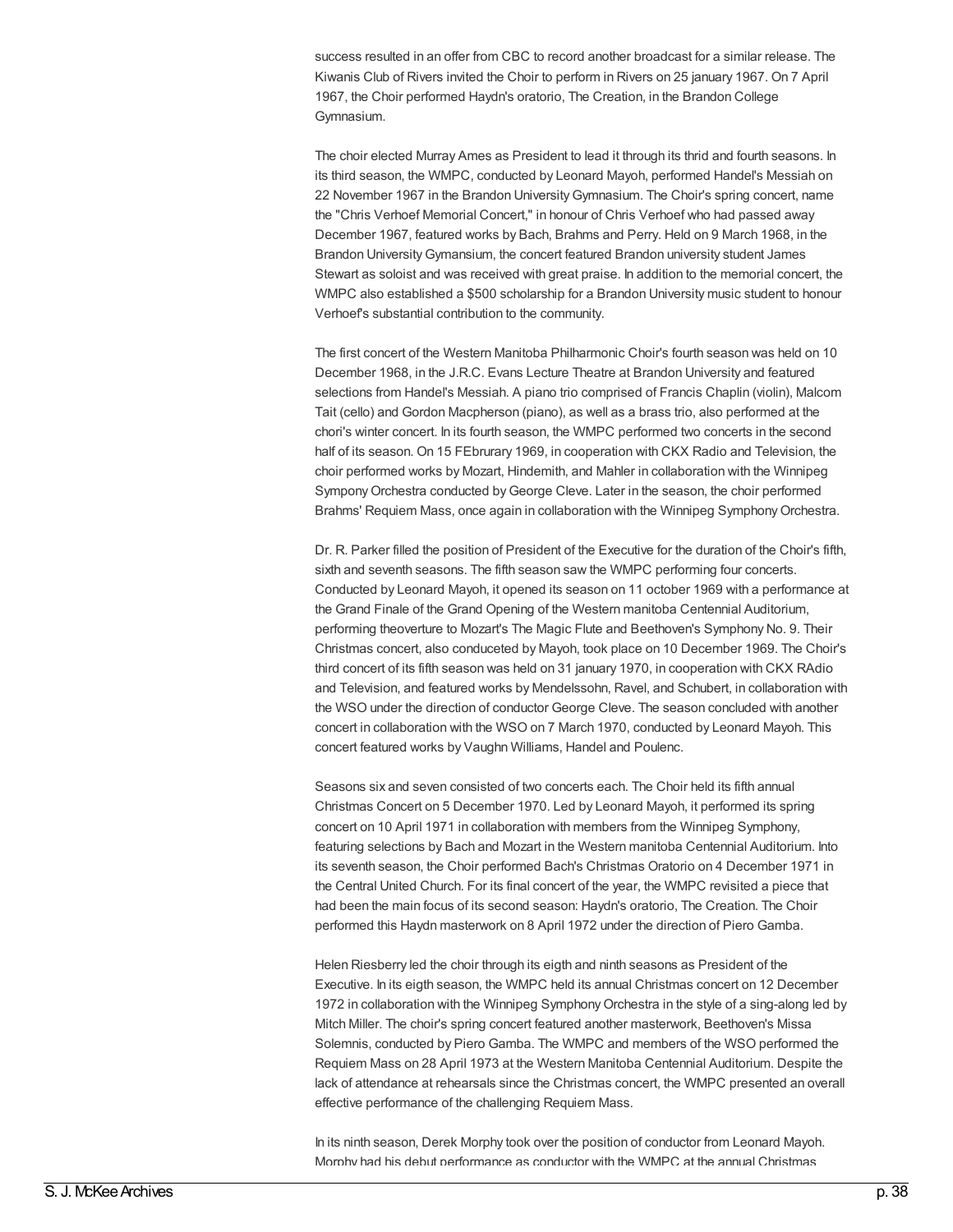Morphy had his debut performance as conductor with the WMPC at the annual Christmas concert on 17 December 1973. In March 1974, in collaboration with members from the WSO, Morphy led the Choir in its performance of Mendelssohn's oratorio, Elijah, in the Western Manitoba Centennial Auditorium. later in the season, the choir performed a concert entitled "Reflections," a choral programme for Lent and Easter, accompanied by organist Arthur Bower.

Nearing the end of its ninth season, the Philharmonic Choir encountered severe financial challenges. The Choir released a notice in the newspaper that the anticipated \$3000 grant from the Manitoba Arts Council had been cut to \$1000, leaving the Choir \$3100 in debt. The notice explained that the Choir needed funds in order to enable operation and continue hiring the WSO for concerts. The WMPC executive and committee held a Leonard Mayoh Night in an attempt to gain funds and donations. Although the Manitoba Arts Council raised thegrant to \$2000 and the City of Brandon contributed \$500, the Choir's financial situation remained in a dire state as its ninth season came to a close.

The Choir elected Edith Hayden to lead it through its tenth and eleventh seasons as President of the Executive. The opening of the tenth season challenged the WMPC. In addition to its financial woes, the Choir's Executive struggled to overcome the lack of attendance at rehearsals and the shortage of male voices. The WMPC had experienced membership issues in earlier seasons as well. In its third season, despite a membership of 130 individuals, the choir had struggled to create a balanced sound due to a lack of male membership and therefore a lack of lower voices. In its sixth season, the Choir opened their concert year with an appeal for members. In an effort to improve the choir's financial affairs, the Choir Executive and conductor decided against hiring the Winnipeg Symphony Orchestra for the time being. In an attempt to improve the situation, Derek Morphy wrote a letter to the members of the Choir outlining his concern that he may not be meeting their expectations as a conductor but hoped to generate positive and hopeful prospects for the future of music-making together.

The Choir's annual Christmas concert featured a collaboration with the Brandon School Division Music Department and Brandon School Orchestra and Band Association, as well as dancers choreographed by Barbra Enhes. The WMPC performed Haydn's Mass in D minor at its spring concert on 27 April 1975, accompanied by Arthur Bower. By the end of the season, the Western Manitoba Philharmonic Choir's financial situation had begun to improve.

The WMPC hired conductor peter Allen to lead the Chori through its final season of operation. The Choir held its annual Christmas concert in the Central United Church on 7 December 1975, and featured Vivaldi's Glora, accompanied by pianist Barry Anderson. The choir perfomed Deller's Psalm 148, Teleman's Cantata for the Fourth Sunday after the Feast of the Three Kings, and Dvorak's Stabat Mater at its spring concert held at the Central United Church on 25 April 1976.

Despite its best efforts, the Western Manitoba Philharmonic Choir's first rehearsal of its twelfth season saw just 26 members in attendance. As a result of lack of membership, the Choir Executive decided to disband the WMPC for its 1976/1977 season, with plans to reassess the situation in September of 1977 for the prospect of a 1977/1978 season. Matters were further complicated by financial considerations; by June 1977 the choir's financial situation had worsened as a result of the administrative fees that the WMPC covered for the duration of its unexpected inactive 1976/1977 season. Unlike past years, there were not any ticket sales to cover such expenses.

Following its year off, membership interest in the Western Manitoba Philharmonic Choir did not increase and the decision was made not to return for another season. In 1980, the WMPC revoked its registration as an organization and officially ceased to exist.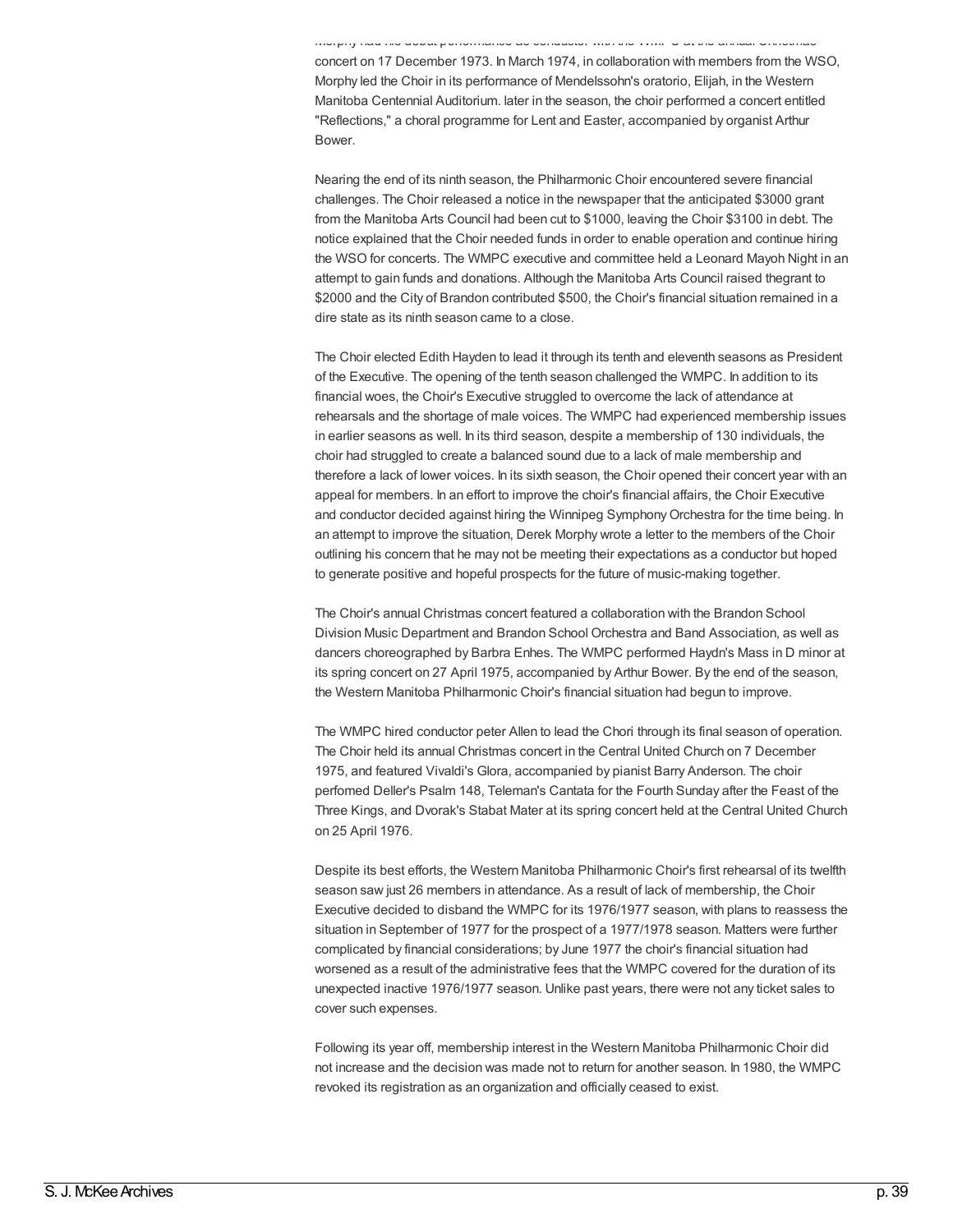#### Custodial History:

Records in the 8-2001 accession were donated to the McKee Archives in 2001, by three representatives of the Philharmonic Choir: Dr. Bill Paton, Botany Department, Brandon University; Mrs. Edith Hayden, WMPC President; and Mary Davidson WMPC Archives Committee. Records in accession 13-2016 were given to Terry Stamper in the School of Music by Marilyn Hayden and then transferred to the McKee Archives on September 21, 2015.

### Scope and Content:

Fonds consists of records that document the origin, activities, and ultimate disbandment of the Western Manitoba Philharmonic Choir. These records were created and accumulated during the eleven year existence of the WMPC.

Records include: the organization's constitution and history from 1965-1968; financial records, which include grants received from the Manitoba Arts Council, Canada Council, and City of Brandon, as well as materials documenting the organization's financeial struggles from 1974- 1976; minutes from executive and committee meetings from 18 June 1973 to 24 June 1974; correspondence in the form of letters between the president of the executive and the choir members, and between the conductor of the choir and its members; membership lists from each season of the WMPC; and concert programmes from every major Christmas and Spring concert that the organization performed. Fonds also contains mewspaper notices, advertisements and reviews of various performances, as well as posters advertising perfomrances of the WMPC in the 1967/68, 1970/71, 1971/72 and 1973/74 seasons; the posters advertise the choir, collaborators, patrons and featured works.

Also included in the fonds is a scrapbook detailing the choir's history. Each page of the scrapbook is decorated with hand painted images of plants native to the southwestern Manitoba region. The scrapbook includes concert programs and photographs of the choir from all years of the organization's operation. The scrapbook also contains an assorment of informal photographs from various WMPC events. There are also six black and white group photos of the WMPC from various seasons.

Finally, the fonds contains one artifact, a leather bag/zippered file folder with "WMPC" printed on it.

| Notes:       | History/Bio information was provided by representatives of the Western<br>Manitoba Philharmonic Choir. Copies of the history can be found in the<br>fonds. Description by Jessi Gilchrist (October 2016). |
|--------------|-----------------------------------------------------------------------------------------------------------------------------------------------------------------------------------------------------------|
| Name Access: | Chris Verhoef                                                                                                                                                                                             |
|              | Margaret Goodman                                                                                                                                                                                          |
|              | St. Matthews Cathedral                                                                                                                                                                                    |
|              | Lucien Needham                                                                                                                                                                                            |
|              | Louise Chapman                                                                                                                                                                                            |
|              | Manitoba Centennial Corporation                                                                                                                                                                           |
|              | Canada Council                                                                                                                                                                                            |
|              | Winnipeg Symphony Orchestra                                                                                                                                                                               |
|              | <b>Brandon College</b>                                                                                                                                                                                    |
|              | Kiwanis Club                                                                                                                                                                                              |
|              | <b>CKX</b>                                                                                                                                                                                                |
|              | <b>Helen Reisberry</b>                                                                                                                                                                                    |
|              | Mary Donovan                                                                                                                                                                                              |
|              | Tom Inglis                                                                                                                                                                                                |
|              | <b>Humphrey Davies</b>                                                                                                                                                                                    |
|              | <b>Muriel Bain</b>                                                                                                                                                                                        |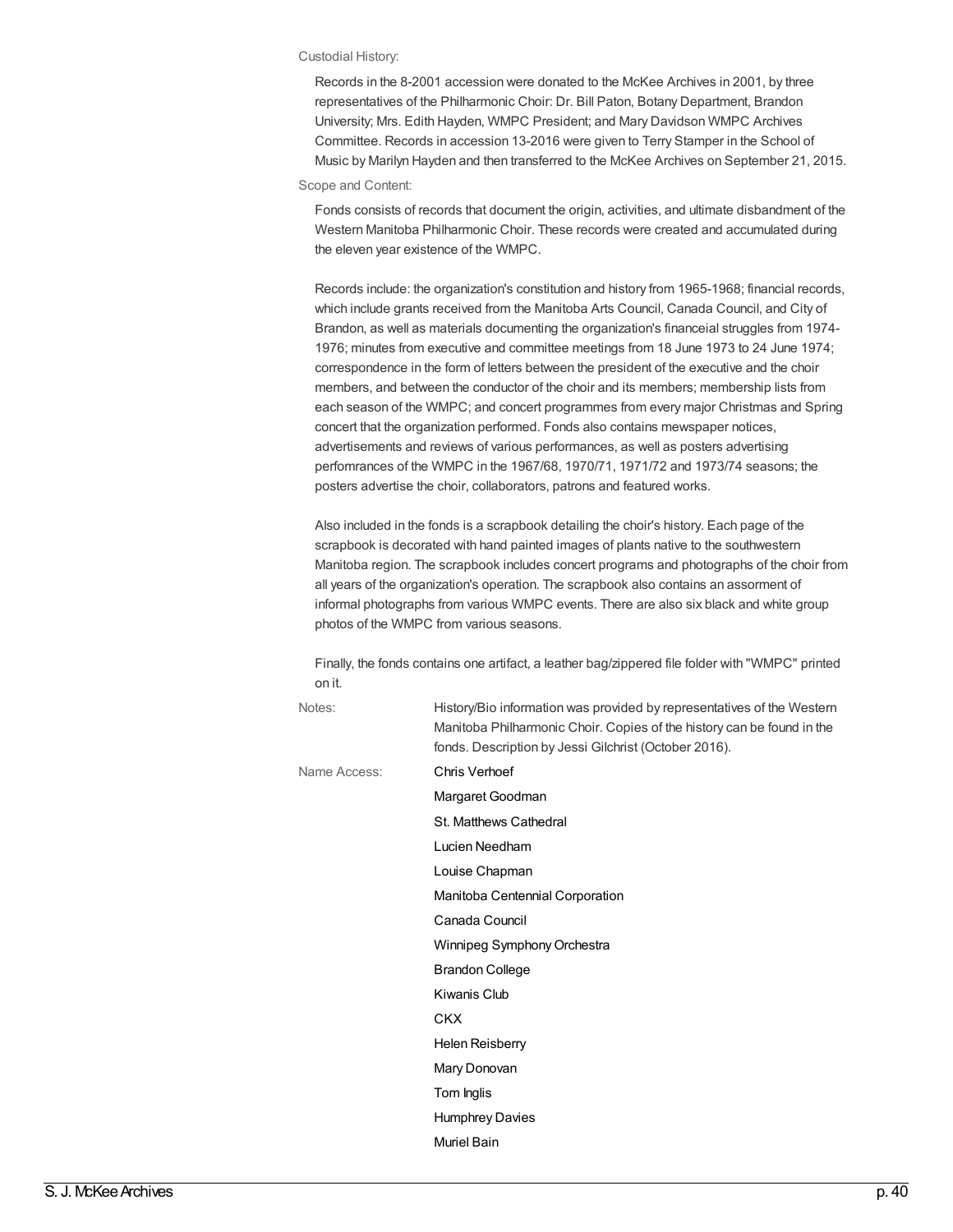[H.V.](http://archives.brandonu.ca/en/list?q=name%3a%22H.V.+Kidd%22&p=1&ps=&sort=title_sort+asc) Kid d Eileen Christ Eileen Chris[t](http://archives.brandonu.ca/en/list?q=name%3a%22Eileen+Christ%22&p=1&ps=&sort=title_sort+asc)<br>[B](http://archives.brandonu.ca/en/list?q=name%3a%22Brandon+College+Auditorium%22&p=1&ps=&sort=title_sort+asc)randon College Auditorium C B C R a [dio](http://archives.brandonu.ca/en/list?q=name%3a%22CBC+Radio%22&p=1&ps=&sort=title_sort+asc) [J.M.](http://archives.brandonu.ca/en/list?q=name%3a%22J.M.+Donovan%22&p=1&ps=&sort=title_sort+asc) Donovan Mu[rra](http://archives.brandonu.ca/en/list?q=name%3a%22Murray+Ames%22&p=1&ps=&sort=title_sort+asc)y Ames Dr. [R.](http://archives.brandonu.ca/en/list?q=name%3a%22Dr.+R.+Parker%22&p=1&ps=&sort=title_sort+asc) Parker H e n ry S [tein](http://archives.brandonu.ca/en/list?q=name%3a%22Henry+Stein%22&p=1&ps=&sort=title_sort+asc) E[rnie](http://archives.brandonu.ca/en/list?q=name%3a%22Ernie+Pearn%22&p=1&ps=&sort=title_sort+asc) Pearn Ger[ry](http://archives.brandonu.ca/en/list?q=name%3a%22Gerry+Streuber%22&p=1&ps=&sort=title_sort+asc) Streuber Do[ro](http://archives.brandonu.ca/en/list?q=name%3a%22Dorothy+McLean%22&p=1&ps=&sort=title_sort+asc)thy McLean [M](http://archives.brandonu.ca/en/list?q=name%3a%22Mayme+Tucker%22&p=1&ps=&sort=title_sort+asc)ayme Tucker Ma[rg](http://archives.brandonu.ca/en/list?q=name%3a%22Margaret+George%22&p=1&ps=&sort=title_sort+asc)aret George B o b [Blair](http://archives.brandonu.ca/en/list?q=name%3a%22Bob+Blair%22&p=1&ps=&sort=title_sort+asc) [B](http://archives.brandonu.ca/en/list?q=name%3a%22Bud+Keenan%22&p=1&ps=&sort=title_sort+asc)ud Keenan Ma[rily](http://archives.brandonu.ca/en/list?q=name%3a%22Marilyn+Johnston%22&p=1&ps=&sort=title_sort+asc)n Johnston [Sis](http://archives.brandonu.ca/en/list?q=name%3a%22Sister+Mary+Rose%22&p=1&ps=&sort=title_sort+asc)ter Mary Rose Lou B[ro](http://archives.brandonu.ca/en/list?q=name%3a%22Lou+Brown%22&p=1&ps=&sort=title_sort+asc)wn Jea[nin](http://archives.brandonu.ca/en/list?q=name%3a%22Jeanine+Baker%22&p=1&ps=&sort=title_sort+asc)e Baker Mu[riel](http://archives.brandonu.ca/en/list?q=name%3a%22Muriel+Patmore%22&p=1&ps=&sort=title_sort+asc) Patmore Leonard Ma[yo](http://archives.brandonu.ca/en/list?q=name%3a%22Leonard+Mayoh%22&p=1&ps=&sort=title_sort+asc)h [Jim](http://archives.brandonu.ca/en/list?q=name%3a%22Jim+Cory%22&p=1&ps=&sort=title_sort+asc) C o ry E ric D a [vie](http://archives.brandonu.ca/en/list?q=name%3a%22Eric+Davies%22&p=1&ps=&sort=title_sort+asc) s P hil [Ric](http://archives.brandonu.ca/en/list?q=name%3a%22Phil+Ricou%22&p=1&ps=&sort=title_sort+asc) o u [Elain](http://archives.brandonu.ca/en/list?q=name%3a%22Elaine+Dechka%22&p=1&ps=&sort=title_sort+asc)e Dechka Lester S[pin](http://archives.brandonu.ca/en/list?q=name%3a%22Lester+Spinaze%22&p=1&ps=&sort=title_sort+asc)aze A rc hie [Mille](http://archives.brandonu.ca/en/list?q=name%3a%22Archie+Miller%22&p=1&ps=&sort=title_sort+asc) r High Res[t](http://archives.brandonu.ca/en/list?q=name%3a%22High+Rest%22&p=1&ps=&sort=title_sort+asc)<br>[L](http://archives.brandonu.ca/en/list?q=name%3a%22Lorna+hamilton%22&p=1&ps=&sort=title_sort+asc)orna ham o r n a h a milt o n Ruth Cu[tfo](http://archives.brandonu.ca/en/list?q=name%3a%22Ruth+Cutforth%22&p=1&ps=&sort=title_sort+asc)rth [Ollie](http://archives.brandonu.ca/en/list?q=name%3a%22Ollie+Timkiw%22&p=1&ps=&sort=title_sort+asc) Tim kiw Th[elm](http://archives.brandonu.ca/en/list?q=name%3a%22Thelma+Findogasson%22&p=1&ps=&sort=title_sort+asc)a Findogasson [A.](http://archives.brandonu.ca/en/list?q=name%3a%22A.+Bayne%22&p=1&ps=&sort=title_sort+asc) Bayne [Dic](http://archives.brandonu.ca/en/list?q=name%3a%22Dick+Vanderveen%22&p=1&ps=&sort=title_sort+asc)k Vanderveen Lee Donn[elly](http://archives.brandonu.ca/en/list?q=name%3a%22Lee+Donnelly%22&p=1&ps=&sort=title_sort+asc) M. Rogo[sin](http://archives.brandonu.ca/en/list?q=name%3a%22M.+Rogosin%22&p=1&ps=&sort=title_sort+asc) K e n [Nic](http://archives.brandonu.ca/en/list?q=name%3a%22Ken+Nichols%22&p=1&ps=&sort=title_sort+asc) h ols Ma[nit](http://archives.brandonu.ca/en/list?q=name%3a%22Manitoba+Arts+Council%22&p=1&ps=&sort=title_sort+asc)oba Arts Council Piero [Gamba](http://archives.brandonu.ca/en/list?q=name%3a%22Piero+Gamba%22&p=1&ps=&sort=title_sort+asc) Mary Graham Reuben Gurevich [Leonard](http://archives.brandonu.ca/en/list?q=name%3a%22Leonard+Stone%22&p=1&ps=&sort=title_sort+asc) Stone [Brandon](http://archives.brandonu.ca/en/list?q=name%3a%22Brandon+Area+Foundation%22&p=1&ps=&sort=title_sort+asc) Area Founda tio n Arthur Bower Derek Mu[rp](http://archives.brandonu.ca/en/list?q=name%3a%22Derek+Murphy%22&p=1&ps=&sort=title_sort+asc)hy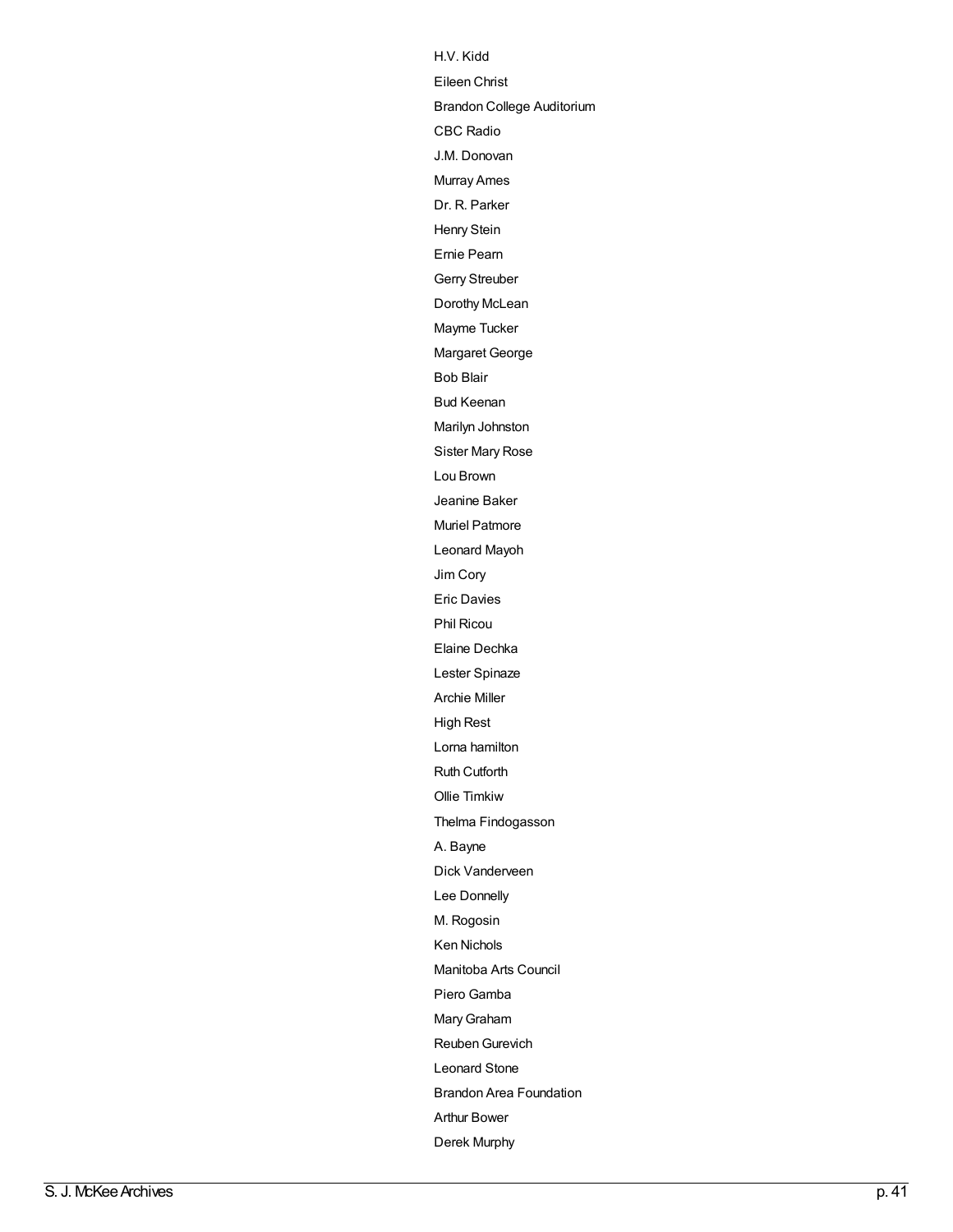Judy [Pringle](http://archives.brandonu.ca/en/list?q=name%3a%22Judy+Pringle%22&p=1&ps=&sort=title_sort+asc) Irma [Peters](http://archives.brandonu.ca/en/list?q=name%3a%22Irma+Peters%22&p=1&ps=&sort=title_sort+asc) John [Martens](http://archives.brandonu.ca/en/list?q=name%3a%22John+Martens%22&p=1&ps=&sort=title_sort+asc) Robert [Publow](http://archives.brandonu.ca/en/list?q=name%3a%22Robert+Publow%22&p=1&ps=&sort=title_sort+asc) Brandon Citizens' [Committee](http://archives.brandonu.ca/en/list?q=name%3a%22Brandon+Citizens%27+Committee+for+the+Performing+Arts%22&p=1&ps=&sort=title_sort+asc) for the Performing Arts [Brandon](http://archives.brandonu.ca/en/list?q=name%3a%22Brandon+Musical+Supply%22&p=1&ps=&sort=title_sort+asc) Musical Supply P.A. [Kennedy](http://archives.brandonu.ca/en/list?q=name%3a%22P.A.+Kennedy%22&p=1&ps=&sort=title_sort+asc) Bond [Books](http://archives.brandonu.ca/en/list?q=name%3a%22Bond+Books%22&p=1&ps=&sort=title_sort+asc) [Brandon](http://archives.brandonu.ca/en/list?q=name%3a%22Brandon+Public+Library%22&p=1&ps=&sort=title_sort+asc) Public Library Phylis [Thomson](http://archives.brandonu.ca/en/list?q=name%3a%22Phylis+Thomson%22&p=1&ps=&sort=title_sort+asc) Hilda [Miller](http://archives.brandonu.ca/en/list?q=name%3a%22Hilda+Miller%22&p=1&ps=&sort=title_sort+asc) Arthur [Janzen](http://archives.brandonu.ca/en/list?q=name%3a%22Arthur+Janzen%22&p=1&ps=&sort=title_sort+asc) [Walter](http://archives.brandonu.ca/en/list?q=name%3a%22Walter+Deller%22&p=1&ps=&sort=title_sort+asc) Deller Nora [Needham](http://archives.brandonu.ca/en/list?q=name%3a%22Nora+Needham%22&p=1&ps=&sort=title_sort+asc) Jean [Dorian](http://archives.brandonu.ca/en/list?q=name%3a%22Jean+Dorian%22&p=1&ps=&sort=title_sort+asc) Margaret [hammond](http://archives.brandonu.ca/en/list?q=name%3a%22Margaret+hammond%22&p=1&ps=&sort=title_sort+asc) [Eileen](http://archives.brandonu.ca/en/list?q=name%3a%22Eileen+Blain%22&p=1&ps=&sort=title_sort+asc) Blain Brian [Bailey](http://archives.brandonu.ca/en/list?q=name%3a%22Brian+Bailey%22&p=1&ps=&sort=title_sort+asc) Brandon College [Gymnasium](http://archives.brandonu.ca/en/list?q=name%3a%22Brandon+College+Gymnasium%22&p=1&ps=&sort=title_sort+asc) Brandon [University](http://archives.brandonu.ca/en/list?q=name%3a%22Brandon+University+School+of+Music%22&p=1&ps=&sort=title_sort+asc) School of Music G.R. [Rowe](http://archives.brandonu.ca/en/list?q=name%3a%22G.R.+Rowe%22&p=1&ps=&sort=title_sort+asc) Sylvia [Richardson](http://archives.brandonu.ca/en/list?q=name%3a%22Sylvia+Richardson%22&p=1&ps=&sort=title_sort+asc) Peter [Koslowsky](http://archives.brandonu.ca/en/list?q=name%3a%22Peter+Koslowsky%22&p=1&ps=&sort=title_sort+asc) Nelson [Lohnes](http://archives.brandonu.ca/en/list?q=name%3a%22Nelson+Lohnes%22&p=1&ps=&sort=title_sort+asc) James [Stewart](http://archives.brandonu.ca/en/list?q=name%3a%22James+Stewart%22&p=1&ps=&sort=title_sort+asc) [Francis](http://archives.brandonu.ca/en/list?q=name%3a%22Francis+Chaplin%22&p=1&ps=&sort=title_sort+asc) Chaplin [Malcolm](http://archives.brandonu.ca/en/list?q=name%3a%22Malcolm+Tait%22&p=1&ps=&sort=title_sort+asc) Tait Gordon [Macpherson](http://archives.brandonu.ca/en/list?q=name%3a%22Gordon+Macpherson%22&p=1&ps=&sort=title_sort+asc) J.R.C. Evans Lecture [Theatre](http://archives.brandonu.ca/en/list?q=name%3a%22J.R.C.+Evans+Lecture+Theatre%22&p=1&ps=&sort=title_sort+asc) Lorne [Watson](http://archives.brandonu.ca/en/list?q=name%3a%22Lorne+Watson%22&p=1&ps=&sort=title_sort+asc) [Donald](http://archives.brandonu.ca/en/list?q=name%3a%22Donald+Henry%22&p=1&ps=&sort=title_sort+asc) Henry [Lawrence](http://archives.brandonu.ca/en/list?q=name%3a%22Lawrence+Jones%22&p=1&ps=&sort=title_sort+asc) Jones Alice [Hekster](http://archives.brandonu.ca/en/list?q=name%3a%22Alice+Hekster%22&p=1&ps=&sort=title_sort+asc) Walter [Hekster](http://archives.brandonu.ca/en/list?q=name%3a%22Walter+Hekster%22&p=1&ps=&sort=title_sort+asc) Hilda [Dridger](http://archives.brandonu.ca/en/list?q=name%3a%22Hilda+Dridger%22&p=1&ps=&sort=title_sort+asc) **Elizabeth Grant** [Dorothy](http://archives.brandonu.ca/en/list?q=name%3a%22Dorothy+Froese%22&p=1&ps=&sort=title_sort+asc) Froese [Robert](http://archives.brandonu.ca/en/list?q=name%3a%22Robert+Ford%22&p=1&ps=&sort=title_sort+asc) Ford James [Mendenhall](http://archives.brandonu.ca/en/list?q=name%3a%22James+Mendenhall%22&p=1&ps=&sort=title_sort+asc) Colin [Cooper](http://archives.brandonu.ca/en/list?q=name%3a%22Colin+Cooper%22&p=1&ps=&sort=title_sort+asc) [Allison](http://archives.brandonu.ca/en/list?q=name%3a%22Allison+Ryles%22&p=1&ps=&sort=title_sort+asc) Ryles Joy [Crawford](http://archives.brandonu.ca/en/list?q=name%3a%22Joy+Crawford%22&p=1&ps=&sort=title_sort+asc) [Audrey](http://archives.brandonu.ca/en/list?q=name%3a%22Audrey+Farnell%22&p=1&ps=&sort=title_sort+asc) Farnell [Maxine](http://archives.brandonu.ca/en/list?q=name%3a%22Maxine+Miller%22&p=1&ps=&sort=title_sort+asc) Miller [Smith](http://archives.brandonu.ca/en/list?q=name%3a%22Smith+Miller%22&p=1&ps=&sort=title_sort+asc) Miller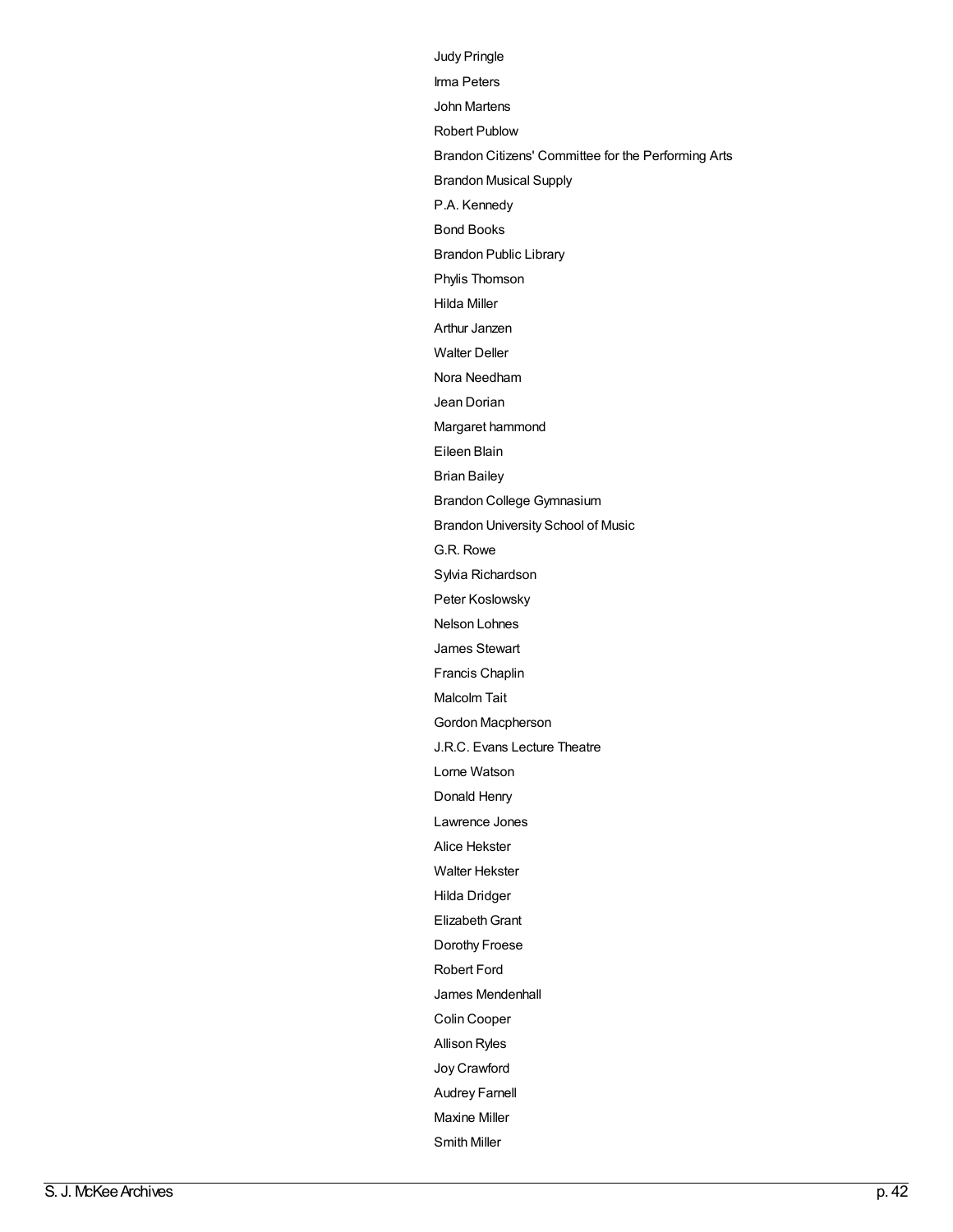|                        | <b>Brandon Sun</b>                              |
|------------------------|-------------------------------------------------|
|                        | <b>Barbra Ehnes</b>                             |
|                        | <b>Brandon School Division Music Department</b> |
|                        | Brandon School Orchestra and Band Association   |
|                        | Barbra Landry                                   |
| <b>Subject Access:</b> | <b>Exhiviaanis Onio choriners</b>               |
|                        | amateur choirs                                  |
|                        | amateur musicians                               |
|                        | symphony orchestra                              |
|                        | philharmonic                                    |
|                        | classical music performance ensemble            |
|                        | cultural organizations                          |
|                        |                                                 |
|                        | music                                           |
|                        | community organizations                         |
| Storage Location:      | 2001 accessions                                 |
| Related Material:      | School of Music records                         |
|                        | Lorne Watson collection                         |
|                        | Lawrence Jones collection                       |
|                        | Brandon Women's Musical Club fonds              |
|                        | <b>Francis Chaplin collection</b>               |
|                        | Brandon Festival of the Arts fonds              |
|                        | <b>Fred McGuinness collection</b>               |
|                        | CKX fonds                                       |



### Toal Commission

<http://archives.brandonu.ca/en/permalink/descriptions14289>

| Part Of:           | RG 5 Western Manitoba Manuscript Collection |
|--------------------|---------------------------------------------|
| Description Level: | <b>Fonds</b>                                |
| Accession Number:  | 3-2013                                      |
| GMD:               | textual records                             |
| Date Range:        | 1971-1972                                   |
|                    | Physical Description: 24 cm textual records |
| Material Details:  | Photocopies of originals                    |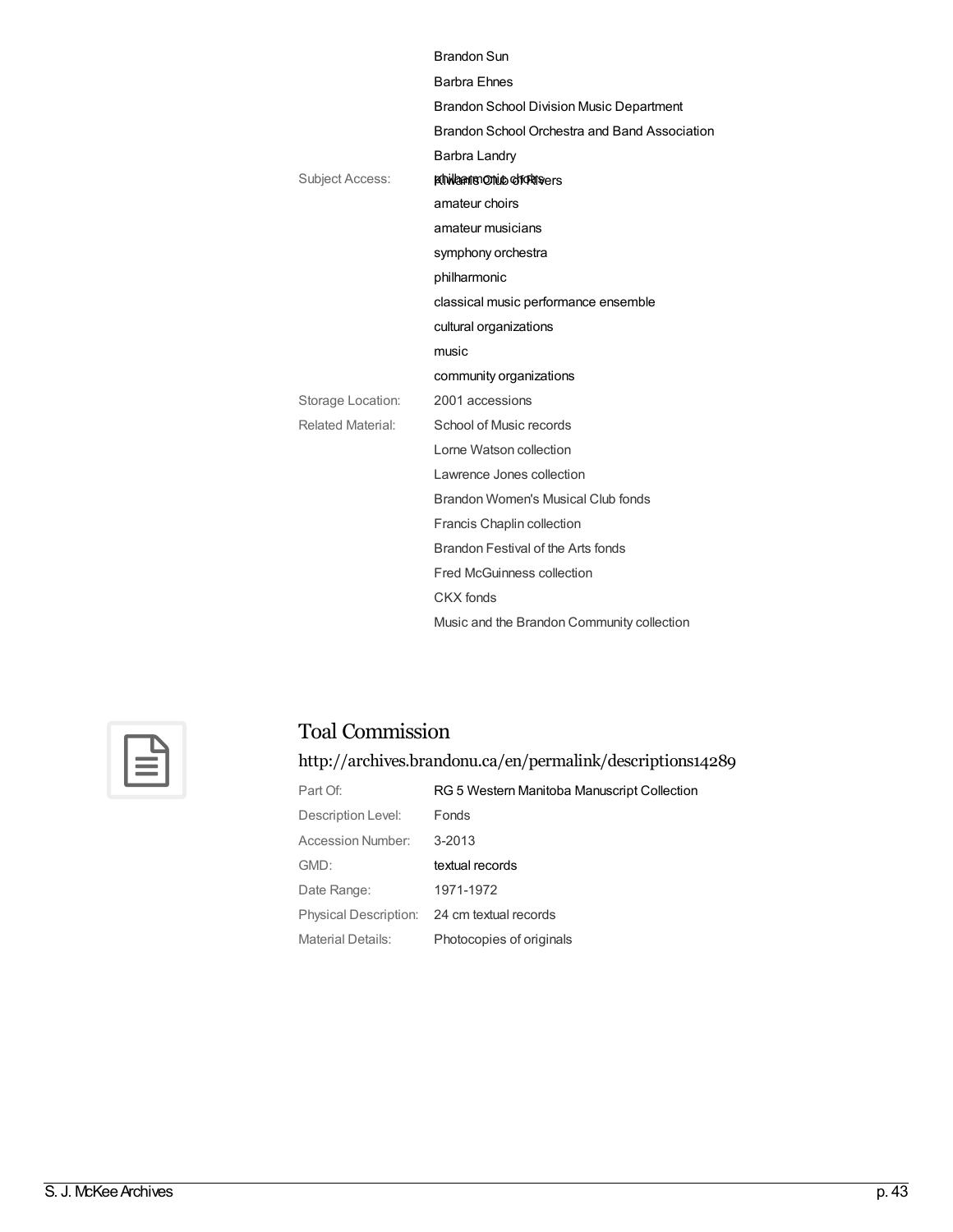### History /

### Biographical:

The Toal Commission was a Commission of Inquiry conducted by James Toal at the Prince Edward Hotel in Brandon,MB from 1971-1972. The purpose of this inquiry was to investigage a report published by the Brandon Police Department entitled, "Problem Metis Families, City of Brandon," as well as allegations of police harassment in the City of Brandon from January 1, 1970, onward. The report was prepared by the Brandon Police Department following a petition submitted to Mayor Wilton. The petition, signed by approximately thirty residents of Brandon's East End, requested that the city prohibit the sale of homes in their neighborhood to Native families. A copy of the report was obtained by the Brandon Sun, which generated a considerable public response that resulted in the investigation in question.

#### Custodial History:

Records were ordered from the Archives of Manitoba by Brandon University Archivist Tom Mitchell and Brandon University history professor Jim Naylor in 2013.

### Scope and Content:

Fonds consists of records created over the course of the Toal Commission. It includes copies of verbatim transcripts of the Toal Commission hearings, as well as a commission of inquiry, a report on the commission, and indexes, which list the witnesses and evidence presented for each day of the hearings.

Notes: Description by Jason Dooley (October 2016). Name Access: **[James](http://archives.brandonu.ca/en/list?q=name%3a%22James+Toal%22&p=1&ps=&sort=title_sort+asc) Toal** City of [Brandon](http://archives.brandonu.ca/en/list?q=name%3a%22City+of+Brandon%22&p=1&ps=&sort=title_sort+asc) Brandon Police [Department](http://archives.brandonu.ca/en/list?q=name%3a%22Brandon+Police+Department%22&p=1&ps=&sort=title_sort+asc) [Brandon](http://archives.brandonu.ca/en/list?q=name%3a%22Brandon+Sun%22&p=1&ps=&sort=title_sort+asc) Sun City of [Winnipeg](http://archives.brandonu.ca/en/list?q=name%3a%22City+of+Winnipeg%22&p=1&ps=&sort=title_sort+asc) Prince [Edward](http://archives.brandonu.ca/en/list?q=name%3a%22Prince+Edward+Hotel%22&p=1&ps=&sort=title_sort+asc) Hotel J.S. [Walker](http://archives.brandonu.ca/en/list?q=name%3a%22J.S.+Walker%22&p=1&ps=&sort=title_sort+asc) K.P. [Regier](http://archives.brandonu.ca/en/list?q=name%3a%22K.P.+Regier%22&p=1&ps=&sort=title_sort+asc) Chief Constable D.A. [McNamee](http://archives.brandonu.ca/en/list?q=name%3a%22Chief+Constable+D.A.+McNamee%22&p=1&ps=&sort=title_sort+asc) [Inspector](http://archives.brandonu.ca/en/list?q=name%3a%22Inspector+L.+White%22&p=1&ps=&sort=title_sort+asc) L. White [Constable](http://archives.brandonu.ca/en/list?q=name%3a%22Constable+Keith+Yorke%22&p=1&ps=&sort=title_sort+asc) Keith Yorke John [Richard](http://archives.brandonu.ca/en/list?q=name%3a%22John+Richard+Bell%22&p=1&ps=&sort=title_sort+asc) Bell Alan [Ross](http://archives.brandonu.ca/en/list?q=name%3a%22Alan+Ross%22&p=1&ps=&sort=title_sort+asc) John [Langston](http://archives.brandonu.ca/en/list?q=name%3a%22John+Langston+Tyman%22&p=1&ps=&sort=title_sort+asc) Tyman Mayor [W.H.K.](http://archives.brandonu.ca/en/list?q=name%3a%22Mayor+W.H.K.+Wilton%22&p=1&ps=&sort=title_sort+asc) Wilton R.G. [Lagimodiere](http://archives.brandonu.ca/en/list?q=name%3a%22R.G.+Lagimodiere%22&p=1&ps=&sort=title_sort+asc) Edith May [Bryan](http://archives.brandonu.ca/en/list?q=name%3a%22Edith+May+Bryan%22&p=1&ps=&sort=title_sort+asc) C.W. [Gordon](http://archives.brandonu.ca/en/list?q=name%3a%22C.W.+Gordon%22&p=1&ps=&sort=title_sort+asc) Mr. [Houle](http://archives.brandonu.ca/en/list?q=name%3a%22Mr.+Houle%22&p=1&ps=&sort=title_sort+asc) Archie Joseph [Nabess](http://archives.brandonu.ca/en/list?q=name%3a%22Archie+Joseph+Nabess%22&p=1&ps=&sort=title_sort+asc) The [Canadian](http://archives.brandonu.ca/en/list?q=name%3a%22The+Canadian+Native+Justice+League%22&p=1&ps=&sort=title_sort+asc) Native Justice League Manitoba Indian [Brotherhood](http://archives.brandonu.ca/en/list?q=name%3a%22Manitoba+Indian+Brotherhood%22&p=1&ps=&sort=title_sort+asc) [Andy](http://archives.brandonu.ca/en/list?q=name%3a%22Andy+Moir%22&p=1&ps=&sort=title_sort+asc) Moir Brandon [Friendship](http://archives.brandonu.ca/en/list?q=name%3a%22Brandon+Friendship+Center%22&p=1&ps=&sort=title_sort+asc) Center Indian Affairs [Department](http://archives.brandonu.ca/en/list?q=name%3a%22Indian+Affairs+Department%22&p=1&ps=&sort=title_sort+asc) [Keystone](http://archives.brandonu.ca/en/list?q=name%3a%22Keystone+Center%22&p=1&ps=&sort=title_sort+asc) Center Mr. [Meighen](http://archives.brandonu.ca/en/list?q=name%3a%22Mr.+Meighen%22&p=1&ps=&sort=title_sort+asc) [Ronald](http://archives.brandonu.ca/en/list?q=name%3a%22Ronald+Stoney%22&p=1&ps=&sort=title_sort+asc) Stoney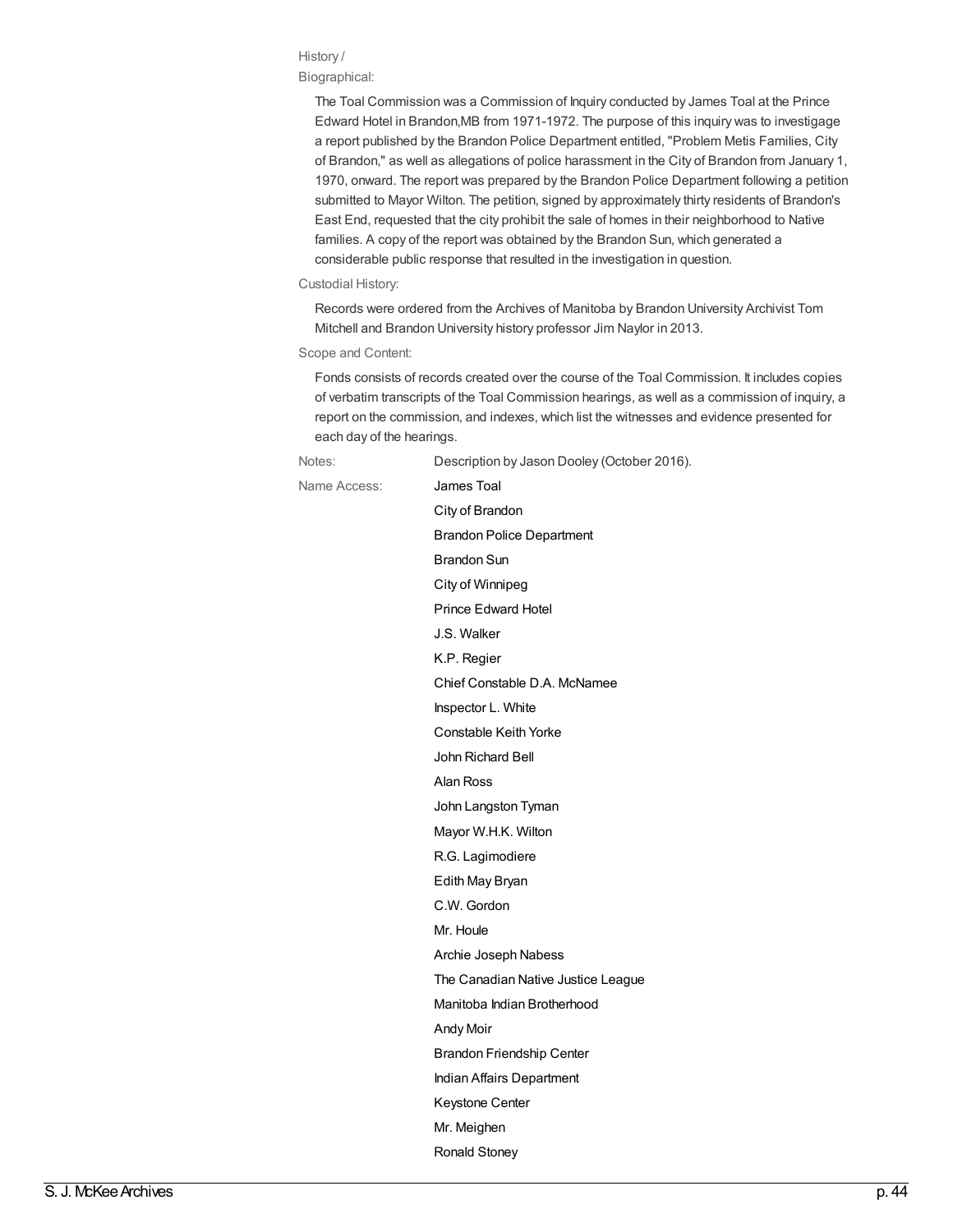[Thomas](http://archives.brandonu.ca/en/list?q=name%3a%22Thomas+Stoney%22&p=1&ps=&sort=title_sort+asc) Stoney Henry [Hunter](http://archives.brandonu.ca/en/list?q=name%3a%22Henry+Hunter%22&p=1&ps=&sort=title_sort+asc) Marie [Hunter](http://archives.brandonu.ca/en/list?q=name%3a%22Marie+Hunter%22&p=1&ps=&sort=title_sort+asc) Sharon [Pompana](http://archives.brandonu.ca/en/list?q=name%3a%22Sharon+Pompana%22&p=1&ps=&sort=title_sort+asc) Edgar Lee [Pompana](http://archives.brandonu.ca/en/list?q=name%3a%22Edgar+Lee+Pompana%22&p=1&ps=&sort=title_sort+asc) [Howard](http://archives.brandonu.ca/en/list?q=name%3a%22Howard+Clyde+Sandy%22&p=1&ps=&sort=title_sort+asc) Clyde Sandy [Sanderson](http://archives.brandonu.ca/en/list?q=name%3a%22Sanderson+family%22&p=1&ps=&sort=title_sort+asc) family Lorna [Esther](http://archives.brandonu.ca/en/list?q=name%3a%22Lorna+Esther+Wright%22&p=1&ps=&sort=title_sort+asc) Wright [Dorothy](http://archives.brandonu.ca/en/list?q=name%3a%22Dorothy+Sarah+Watt%22&p=1&ps=&sort=title_sort+asc) Sarah Watt Wayne James Clifford [Desjarlais](http://archives.brandonu.ca/en/list?q=name%3a%22Wayne+James+Clifford+Desjarlais%22&p=1&ps=&sort=title_sort+asc) Elizabeth Edith Oudie Mary Wilma [Wasicuna](http://archives.brandonu.ca/en/list?q=name%3a%22Mary+Wilma+Wasicuna%22&p=1&ps=&sort=title_sort+asc) Beulah Faye [Langford](http://archives.brandonu.ca/en/list?q=name%3a%22Beulah+Faye+Langford%22&p=1&ps=&sort=title_sort+asc) P. [Schacter](http://archives.brandonu.ca/en/list?q=name%3a%22P.+Schacter%22&p=1&ps=&sort=title_sort+asc) [Donald](http://archives.brandonu.ca/en/list?q=name%3a%22Donald+James+McKay%22&p=1&ps=&sort=title_sort+asc) James McKay Leo John [Wayne](http://archives.brandonu.ca/en/list?q=name%3a%22Leo+John+Wayne+Porter%22&p=1&ps=&sort=title_sort+asc) Porter Isobel [Grasby](http://archives.brandonu.ca/en/list?q=name%3a%22Isobel+Grasby%22&p=1&ps=&sort=title_sort+asc) Gladys [Pasche](http://archives.brandonu.ca/en/list?q=name%3a%22Gladys+Pasche%22&p=1&ps=&sort=title_sort+asc) Harold [Weitman](http://archives.brandonu.ca/en/list?q=name%3a%22Harold+Weitman%22&p=1&ps=&sort=title_sort+asc) [George](http://archives.brandonu.ca/en/list?q=name%3a%22George+Munroe%22&p=1&ps=&sort=title_sort+asc) Munroe [Dorothy](http://archives.brandonu.ca/en/list?q=name%3a%22Dorothy+Betz%22&p=1&ps=&sort=title_sort+asc) Betz Roger [Obansawin](http://archives.brandonu.ca/en/list?q=name%3a%22Roger+Obansawin%22&p=1&ps=&sort=title_sort+asc) Peter [Whitecloud](http://archives.brandonu.ca/en/list?q=name%3a%22Peter+Whitecloud%22&p=1&ps=&sort=title_sort+asc) Dr. Adam [Cuthand](http://archives.brandonu.ca/en/list?q=name%3a%22Dr.+Adam+Cuthand%22&p=1&ps=&sort=title_sort+asc) Kenneth Neil [McCaskill](http://archives.brandonu.ca/en/list?q=name%3a%22Kenneth+Neil+McCaskill%22&p=1&ps=&sort=title_sort+asc) Rene [Joseph](http://archives.brandonu.ca/en/list?q=name%3a%22Rene+Joseph+Houle%22&p=1&ps=&sort=title_sort+asc) Houle Carole Diane [Lavalle](http://archives.brandonu.ca/en/list?q=name%3a%22Carole+Diane+Lavalle%22&p=1&ps=&sort=title_sort+asc) Brian Norman Otis [IMPACTE](http://archives.brandonu.ca/en/list?q=name%3a%22IMPACTE%22&p=1&ps=&sort=title_sort+asc) Indian Metis Project for Careers Through Teacher [Education](http://archives.brandonu.ca/en/list?q=name%3a%22Indian+Metis+Project+for+Careers+Through+Teacher+Education%22&p=1&ps=&sort=title_sort+asc) Walter David [Dennehardt](http://archives.brandonu.ca/en/list?q=name%3a%22Walter+David+Dennehardt%22&p=1&ps=&sort=title_sort+asc) [George](http://archives.brandonu.ca/en/list?q=name%3a%22George+Melvin+Fleury%22&p=1&ps=&sort=title_sort+asc) Melvin Fleury Frank [Elding](http://archives.brandonu.ca/en/list?q=name%3a%22Frank+Elding+Price%22&p=1&ps=&sort=title_sort+asc) Price Dr. Samuel W. [Corrigan](http://archives.brandonu.ca/en/list?q=name%3a%22Dr.+Samuel+W.+Corrigan%22&p=1&ps=&sort=title_sort+asc) Ruth [McRae](http://archives.brandonu.ca/en/list?q=name%3a%22Ruth+McRae%22&p=1&ps=&sort=title_sort+asc) Eddie [Gosnold](http://archives.brandonu.ca/en/list?q=name%3a%22Eddie+Gosnold%22&p=1&ps=&sort=title_sort+asc) [William](http://archives.brandonu.ca/en/list?q=name%3a%22William+Wolski%22&p=1&ps=&sort=title_sort+asc) Wolski [Beth](http://archives.brandonu.ca/en/list?q=name%3a%22Beth+Cale%22&p=1&ps=&sort=title_sort+asc) Cale [Clarence](http://archives.brandonu.ca/en/list?q=name%3a%22Clarence+C.+Mitchell%22&p=1&ps=&sort=title_sort+asc) C. Mitchell Ragnar B. [Nygaard](http://archives.brandonu.ca/en/list?q=name%3a%22Ragnar+B.+Nygaard%22&p=1&ps=&sort=title_sort+asc) Mrs. R. [Nygaard](http://archives.brandonu.ca/en/list?q=name%3a%22Mrs.+R.+Nygaard%22&p=1&ps=&sort=title_sort+asc) [Marlene](http://archives.brandonu.ca/en/list?q=name%3a%22Marlene+Brichon%22&p=1&ps=&sort=title_sort+asc) Brichon [Joseph](http://archives.brandonu.ca/en/list?q=name%3a%22Joseph+A.+Farion%22&p=1&ps=&sort=title_sort+asc) A. Farion **Calvin Gerry** [Helen](http://archives.brandonu.ca/en/list?q=name%3a%22Helen+Bell%22&p=1&ps=&sort=title_sort+asc) Bell